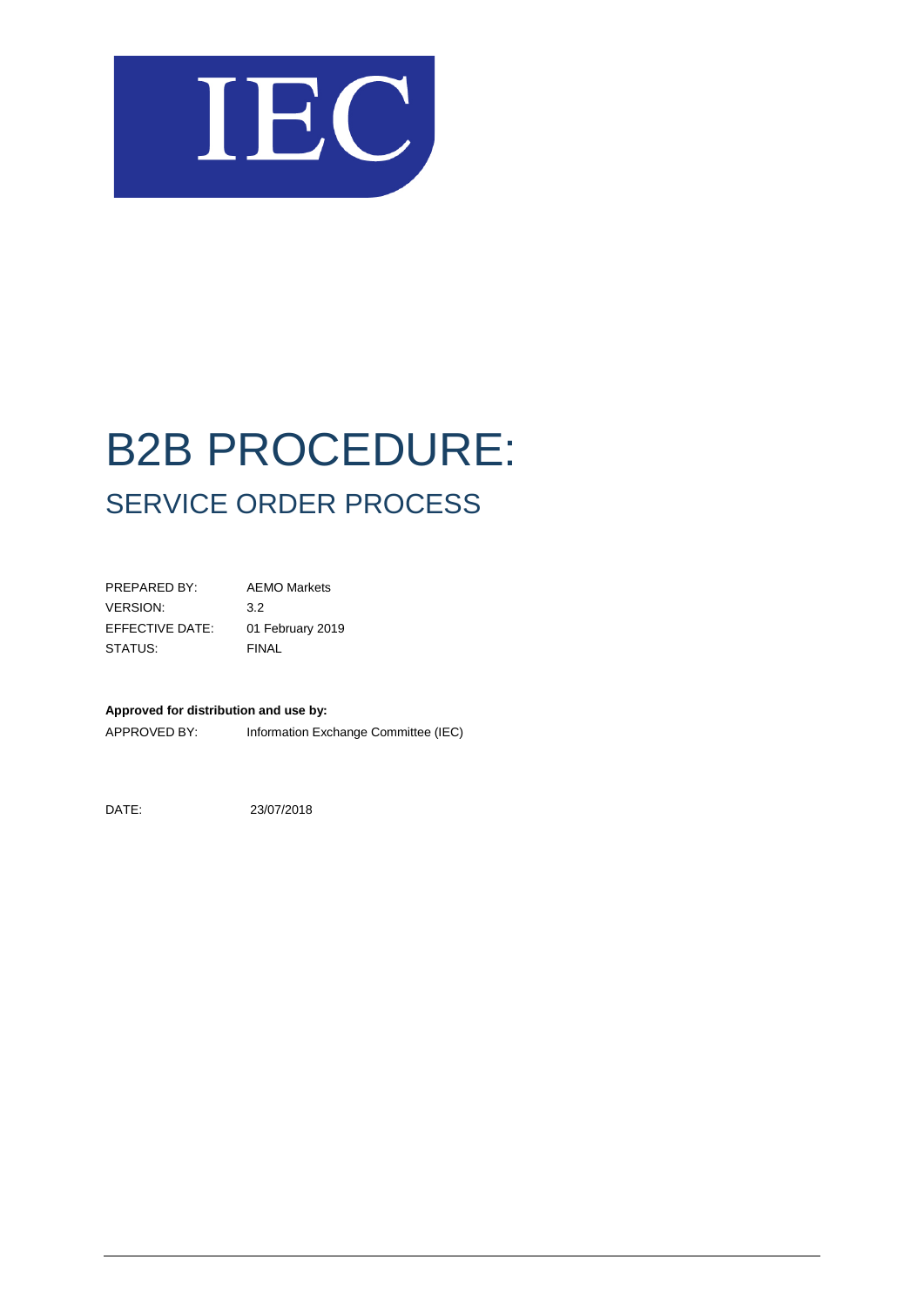

## **VERSION RELEASE HISTORY**

| <b>Version</b> | Date       | Author      | <b>Comments</b>                                                                                                                                                                                                                                                                                                                 |
|----------------|------------|-------------|---------------------------------------------------------------------------------------------------------------------------------------------------------------------------------------------------------------------------------------------------------------------------------------------------------------------------------|
| 2.0            | 13/11/2013 | <b>AEMO</b> | Updates to capture QC 776 CSDN Project Changes                                                                                                                                                                                                                                                                                  |
| 2.1            | 15/05/2014 | <b>AEMO</b> | Minor & Manifest updates                                                                                                                                                                                                                                                                                                        |
| 2.2            | 21/11/2014 | <b>AEMO</b> | Updated version numbers and release date to retain version<br>numbering with other B2B Procedures.                                                                                                                                                                                                                              |
| 3.0            | 06/03/2017 | <b>AEMO</b> | Updated for the following:<br>• National Electricity Amendment (Expanding Competition in<br>Metering and Related Services) Rule 2015 No. 12;<br>• National Electricity Amendment (Embedded Networks) Rule<br>2015 No. 15: and<br>• National Electricity Amendment (Updating the Electricity B2B)<br>Framework) Rule 2016 No. 6. |
| 3.1            | 01/12/2017 | <b>AEMO</b> | Updated for IEC B2B Errata                                                                                                                                                                                                                                                                                                      |
| 3.2            | 01/02/2019 | <b>AEMO</b> | Updated version numbers and release date to retain version<br>numbering with other B2B Procedures.                                                                                                                                                                                                                              |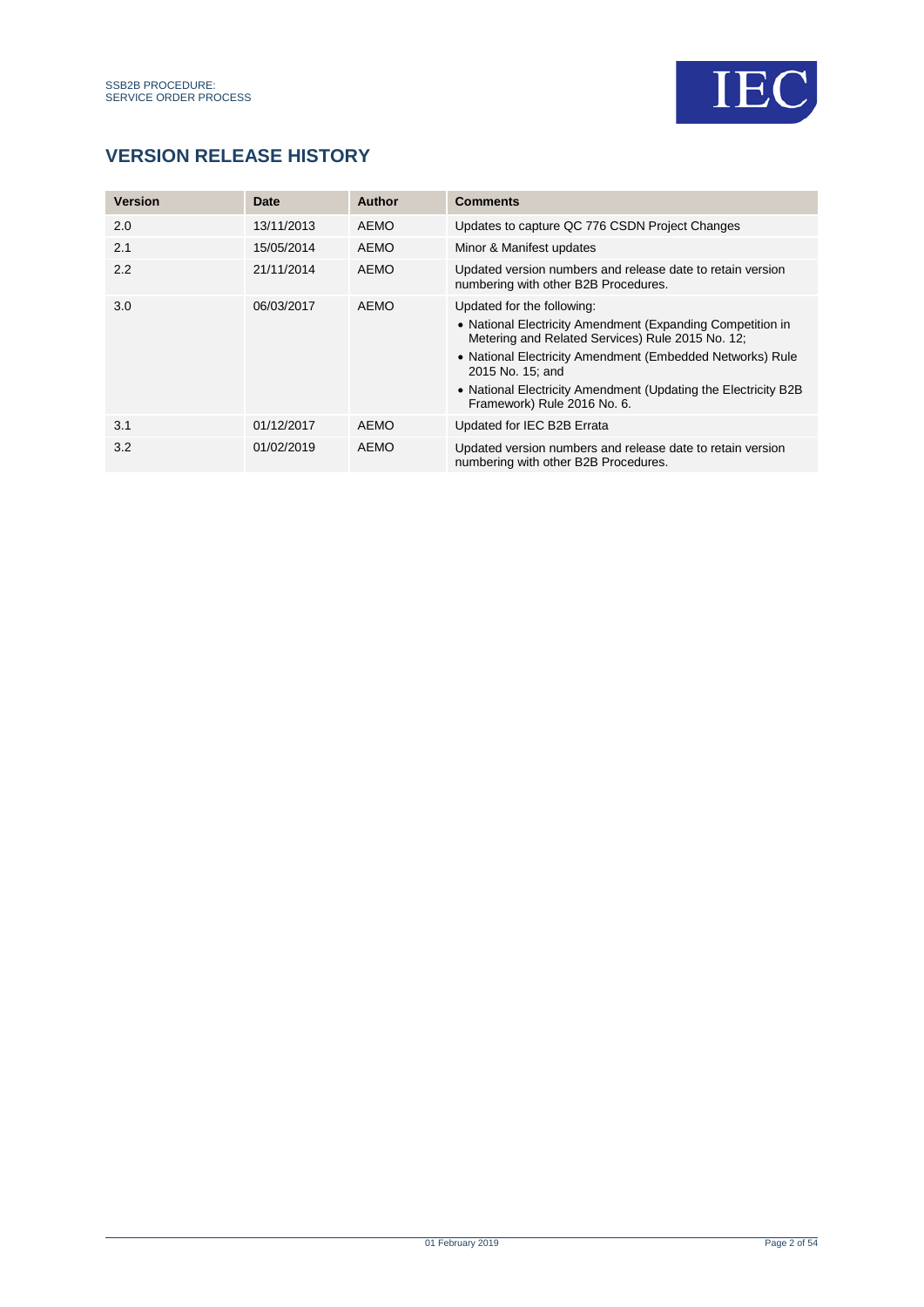

## **CONTENTS**

| 1.            | <b>INTRODUCTION</b>                                                       | 5               |
|---------------|---------------------------------------------------------------------------|-----------------|
| 1.1.          | <b>Purpose and Scope</b>                                                  | $\sqrt{5}$      |
| 1.2.          | Definitions and Interpretation                                            | $\overline{5}$  |
| 1.3.          | <b>Related Documents</b>                                                  | 5               |
| 1.4.          | <b>Exclusions</b>                                                         | 5               |
| 1.5.          | <b>Guidance Reference Notes</b>                                           | $6\phantom{1}6$ |
| 2.            | <b>BUSINESS COMMUNICATION PROCESS</b>                                     | $6\phantom{1}6$ |
| 2.1.          | <b>Process Overview</b>                                                   | $6\phantom{1}6$ |
| 2.2.          | <b>General Principles</b>                                                 | 10              |
| 2.3.          | <b>Notified Party</b>                                                     | 11              |
| 2.4.          | Acknowledging Receipt of the ServiceOrderRequest                          | 12              |
| 2.5.          | <b>Service Orders Requiring Customer Consultation</b>                     | 12              |
| 2.6.          | Scheduled Date and Customer Preferred Date and Time                       | 13              |
| 2.7.          | Where work will not be completed within the Required Timeframe            | 14              |
| 2.8.          | Raising a ServiceOrderResponse                                            | 15              |
| 2.9.          | Use of Status, Exception and Product Codes in ServiceOrderResponses       | 15              |
|               | 2.10. Closing the Service Order Process                                   | 16              |
|               | 2.11. Cancelling a ServiceOrderRequest                                    | 16              |
|               | 2.12. Updating a ServiceOrderRequest                                      | 17              |
|               | 2.13. Service Paperwork                                                   | 17              |
|               | 2.14. Explanation of use of ExceptionCodes                                | 19              |
|               | 2.15. Specific Service Order Requirements                                 | 20              |
|               | 2.16. Multiple Service Orders                                             | 22              |
| 3.            | <b>TIMING REQUIREMENTS</b>                                                | 27              |
| 3.1.          | <b>Overview of Timing Requirements</b>                                    | 27              |
| 3.2.          | Definition of Timing Points and Timing Periods                            | 28              |
| 3.3.          | <b>Specific Timing Requirements</b>                                       | 29              |
| 4.            | <b>TRANSACTIONS</b>                                                       | 34              |
| 4.1.          | ServiceOrderRequest Transaction Data                                      | 34              |
| 4.2.          | ServiceOrderResponse Transaction Data                                     | 49              |
|               | 4.3. BusinessAcceptance/Rejection Transaction Data                        | 51              |
| <b>TABLES</b> |                                                                           |                 |
|               | <b>Table 1 Related Documents</b>                                          | 5               |
|               | <b>Table 2 Guidance Notes</b>                                             | $\,6$           |
|               | Table 3 Service Order Types and Subtypes                                  | $\overline{7}$  |
|               | <b>Table 4 Timing Point Definitions</b>                                   | 18              |
|               | Table 5 ExceptionCodes Usage Rules                                        | 19              |
|               | Table 6 Multiple Service Order Scenarios<br>Table 7 Service Order summary | 23<br>24        |
|               | Table 8 New Service Order same Initiator                                  | 26              |
|               | <b>Table 9 Timing Point Definitions</b>                                   | 28              |
|               | Table 10 Timing Period Definitions                                        | 29              |

[Table 11 Notice Period Table](#page-29-0) 30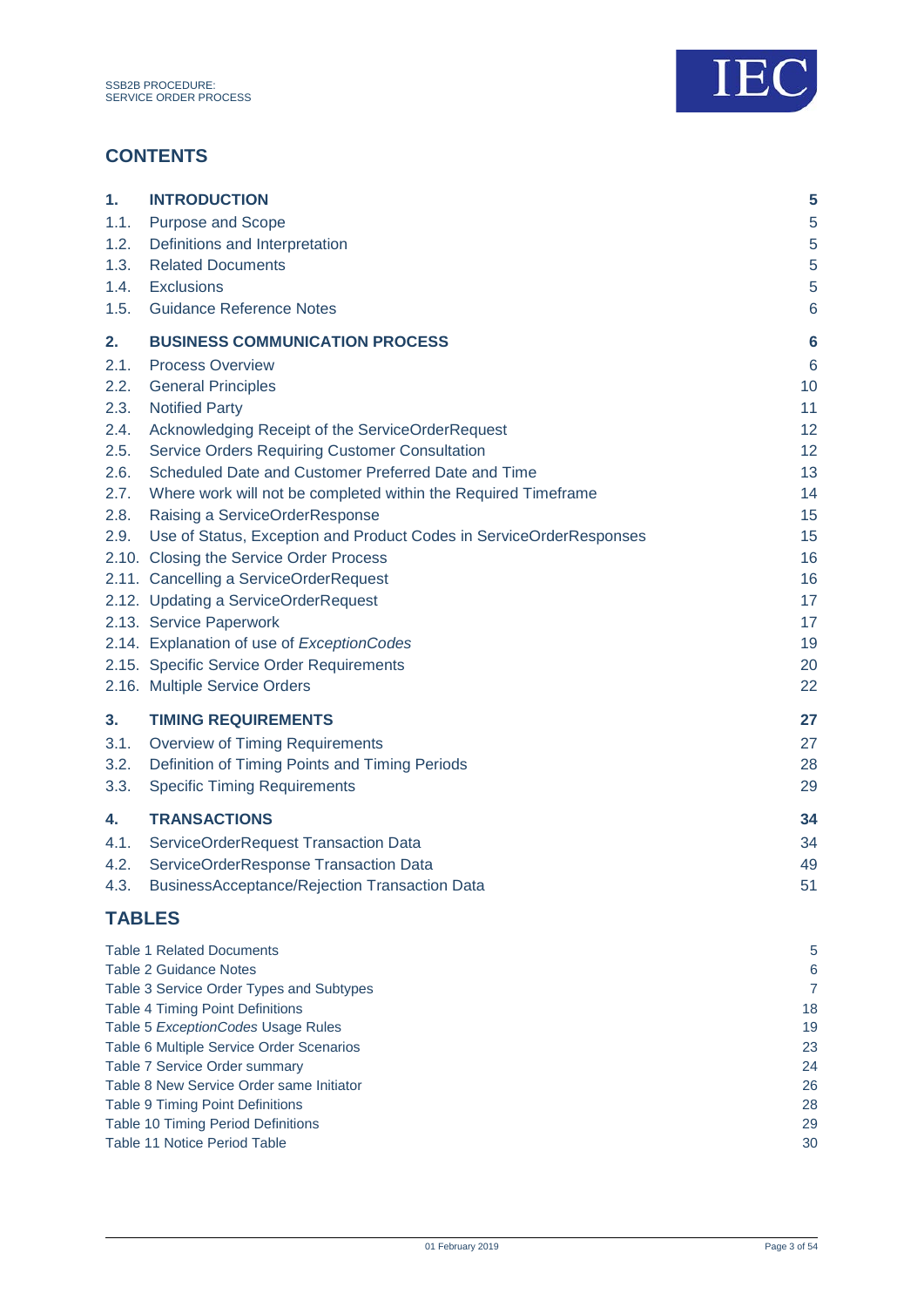



| <b>FIGURES</b>                                |    |
|-----------------------------------------------|----|
| <b>Table 16 Business Event Codes</b>          | 52 |
| Table 15 Business Acceptance Rejection data   | 51 |
| Table 14 Service Order Transaction            | 49 |
| Table 13 Transaction table                    | 34 |
| Table 12 Timing Period for completion of work | 32 |
|                                               |    |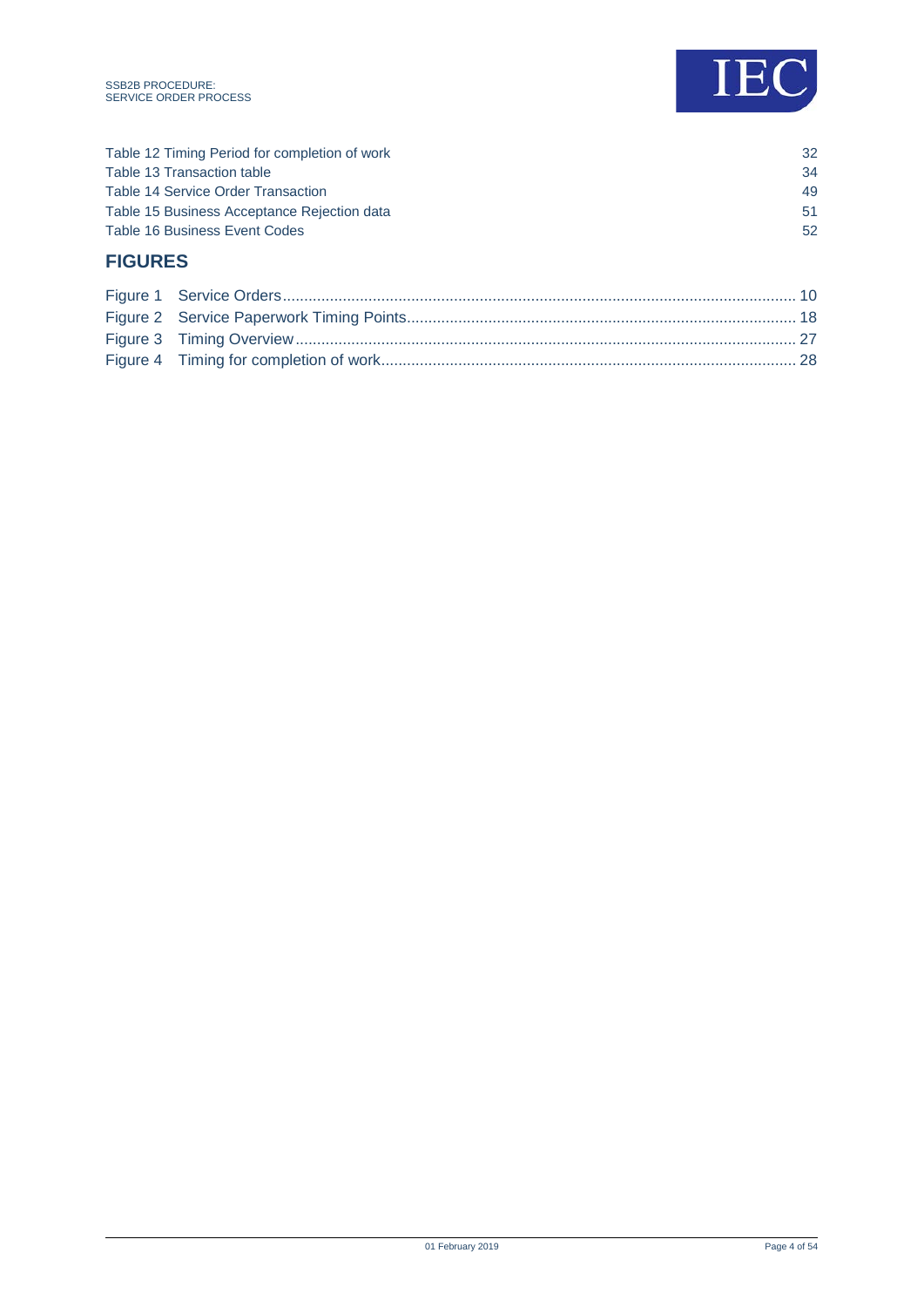

## <span id="page-4-0"></span>**1. INTRODUCTION**

#### <span id="page-4-1"></span>**1.1. Purpose and Scope**

- (a) This B2B Procedure: Service Order Process (Procedure) is *published* by AEMO in accordance with clause 7.17.3 of the NER, and specifies the Service Order communication and transaction data.
- (b) This Procedure has effect only for the purposes set out in the NER, NERR and jurisdictional codes. The NER, NERR, jurisdictional codes and National Electricity Law prevail over this Procedure to the extent of any inconsistency.
- (c) This Procedure defines standard process and transaction data requirements, which enables Participants to request defined services ("Service Orders") and to receive confirmation that the work will or will not be undertaken (or attempted) and subsequently that the work has or has not been completed as requested using a consistently understood process and transactions.

#### <span id="page-4-2"></span>**1.2. Definitions and Interpretation**

- (a) The Retail Electricity Market Procedure Glossary and Framework:
	- (i) is incorporated into and forms part of this Procedure; and
	- (ii) should be read with this Procedure.
- (b) In the event of any inconsistency between this Procedure and the B2B Procedure: Technical Delivery Specification for B2B Procedures, unless this Procedure provides otherwise, the relevant B2B Technical Procedure shall prevail to the extent of the inconsistency.
- (c) In some instances certain B2B communications can only be initiated by a nominated role in the NEM and therefore have been specified in this Procedure.
- (d) All times (related to the conduct of the work) refer to the local time for the Site (where the work requested is to be carried out). Local time is inclusive of daylight saving time changes.

## <span id="page-4-3"></span>**1.3. Related Documents**

#### <span id="page-4-5"></span>**Table 1 Related Documents**

| Title                                                                   | Location                                                                                                                                    |
|-------------------------------------------------------------------------|---------------------------------------------------------------------------------------------------------------------------------------------|
| Retail Electricity Market Procedures -<br>Glossary and Framework        | http://www.aemo.com.au/Electricity/National-Electricity-Market-<br>NEM/Retail-and-metering/Glossary-and-Framework                           |
| <b>B2B Procedure: Technical Delivery</b><br><b>Specifications</b>       | http://www.aemo.com.au/Electricity/National-Electricity-Market-<br>NEM/Retail-and-metering/Business-to-business-procedures                  |
| B2B Procedure: One Way Notification                                     | http://www.aemo.com.au/Electricity/National-Electricity-Market-<br>NEM/Retail-and-metering/Business-to-business-procedures                  |
| B2B Procedure: Meter Data Process                                       | http://www.aemo.com.au/Electricity/National-Electricity-Market-<br>NEM/Retail-and-metering/Business-to-business-procedures                  |
| B2B Procedure: Customer and Site<br><b>Details Notification Process</b> | http://www.aemo.com.au/Electricity/National-Electricity-Market-<br>NEM/Retail-and-metering/Business-to-business-procedures                  |
| <b>MDFF Specification NEM12, NEM13</b>                                  | http://www.aemo.com.au/Electricity/National-Electricity-Market-<br>NEM/Retail-and-metering/Metering-procedures-guidelines-and-<br>processes |
| <b>B2B Guide</b>                                                        | http://www.aemo.com.au/Electricity/National-Electricity-Market-<br>NEM/Retail-and-metering/Business-to-business-procedures                  |

### <span id="page-4-4"></span>**1.4. Exclusions**

- (a) This Procedure does not apply to:
	- (i) requests for network augmentation;
	- (ii) automated / electronic Service Order status requests;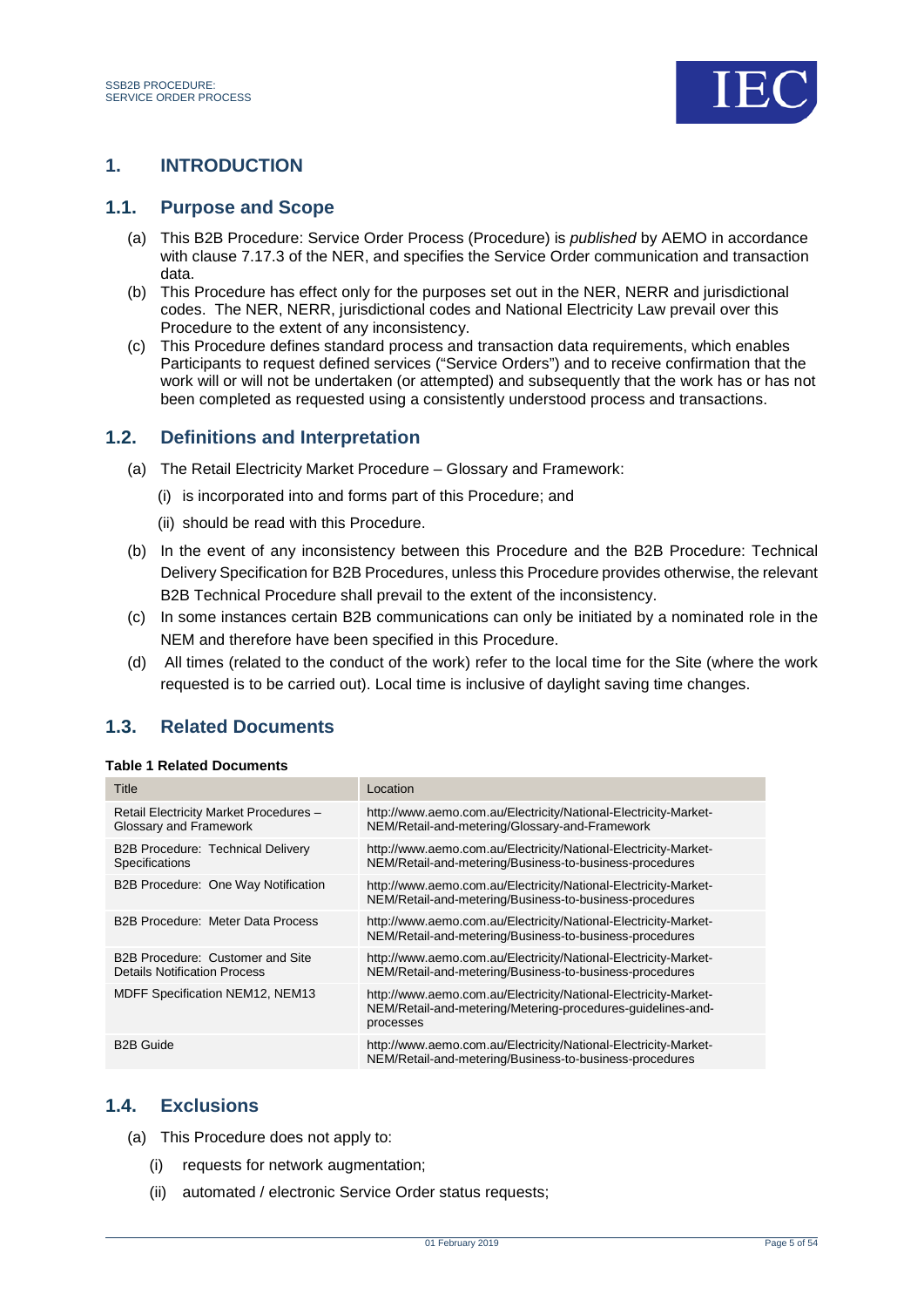

- (iii) any updates to MSATS that may be required during any of these Service Order processes;
- (iv) the technical infrastructure and delivery mechanism allowing Participants to send and receive Service Order transactions; or
- (v) the reporting of faults and emergencies;
- (vi) Market Settlement and Transfer Solution (MSATS).

#### <span id="page-5-0"></span>**1.5. Guidance Reference Notes**

- (a) This document contains Guidance Notes that provides the reader with a reference point where an obligation for services is provided in the NEM.
- (b) A number of timing requirements that represent common industry practice have also been included. These timings are not associated with the communication of B2B transactions, but have been included as good industry practice and/or to support Participants in meeting obligations arising from other instruments, but do not have a head of power and are not enforceable.
- (c) Guidance Notes are indicated by the use of [Guidance Note #] at the commencement of the clause in this procedure and highlighted in grey.
- (d) The table below lists the document or documents for reference.

#### <span id="page-5-3"></span>**Table 2 Guidance Notes**

| <b>Reference</b>   | <b>Document Name</b>                                                                                                                        |
|--------------------|---------------------------------------------------------------------------------------------------------------------------------------------|
| [Guidance Note 1]  | This is an accepted or common industry practice that does not have a direct<br>reference to a specific legal or jurisdictional requirement. |
| [Guidance Note 2]  | National Energy Retail Rules (NERR)                                                                                                         |
| [Guidance Note 3]  | Service Level Procedure Metering Data Provider Services                                                                                     |
| [Guidance Note 4]  | National Electricity Rule (NER)                                                                                                             |
| [Guidance Note 5]  | Essential Services Commission (ESC) Electricity Distribution Code (Victoria)                                                                |
| [Guidance Note 6]  | Service Level Procedure Metering Provider Services                                                                                          |
| [Guidance Note 7]  | Victorian Electricity Distributors Service & Installation Rules                                                                             |
| [Guidance Note 8]  | SA Power Networks Service & Installation Rules                                                                                              |
| [Guidance Note 9]  | Electricity Distribution Network Code (Queensland)                                                                                          |
| [Guidance Note 10] | Metrology Procedures - Part A and Part B                                                                                                    |
| [Guidance Note 11] | Electricity Distribution Code (South Australia)                                                                                             |

### <span id="page-5-1"></span>**2. BUSINESS COMMUNICATION PROCESS**

### <span id="page-5-2"></span>**2.1. Process Overview**

- (a) [Table 3](#page-6-0) describes each Service Order type and related subtypes to be used where the required type of work at a *connection point* or *metering point* is known and covered by the available codes.
- (b) The use of *ServiceOrderType* and *ServiceOrderSubType* combination must be applied as identified in the table below.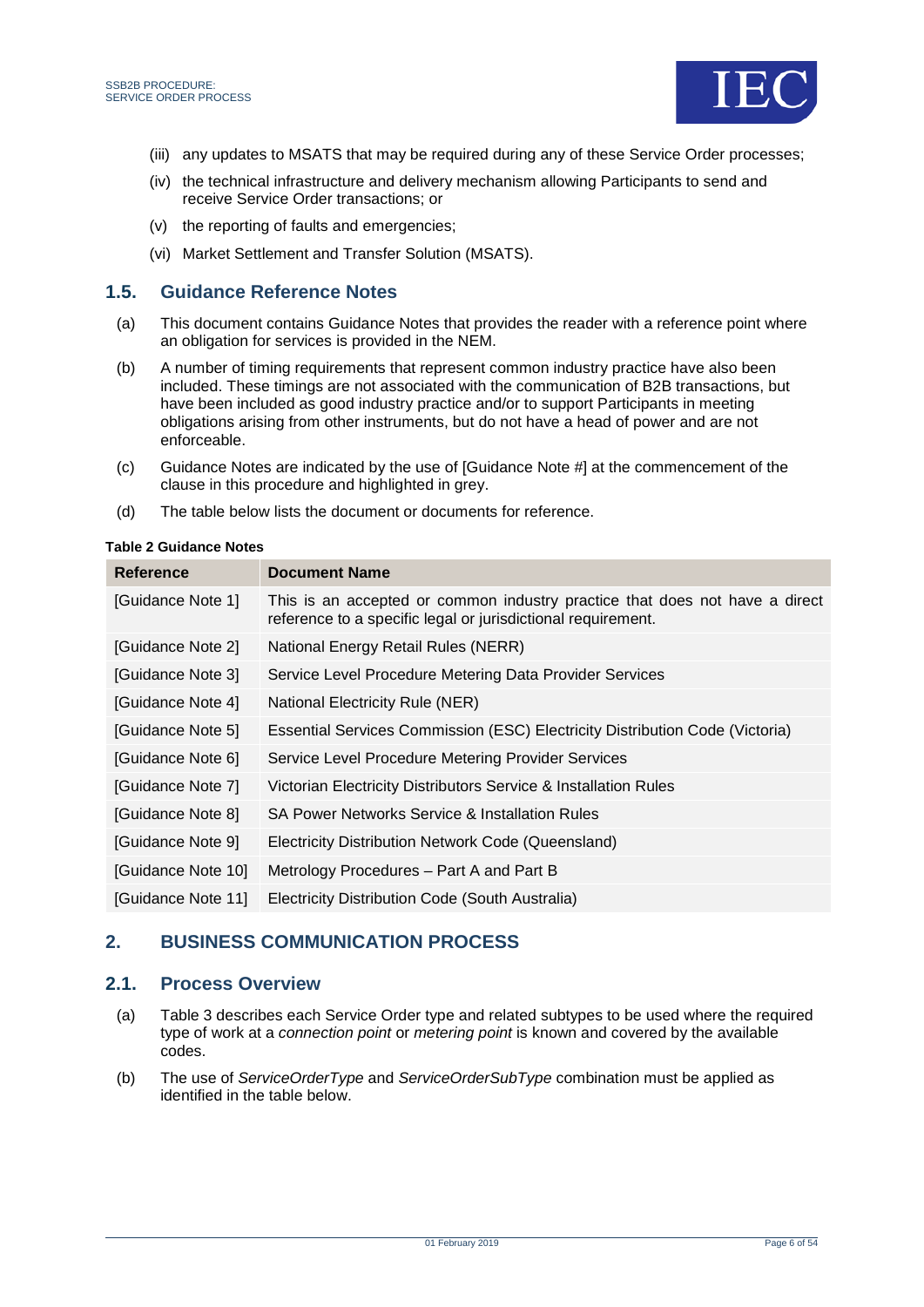

#### <span id="page-6-0"></span>**Table 3 Service Order Types and Subtypes**

| <b>Service Order</b><br><b>Type</b>   | <b>Service Order Sub Type</b>               | <b>Description</b>                                                                                                                                                          | <b>Description of use</b>                                                                                                                                                                                                                                                                                                                                                                                                                                                                                                      |
|---------------------------------------|---------------------------------------------|-----------------------------------------------------------------------------------------------------------------------------------------------------------------------------|--------------------------------------------------------------------------------------------------------------------------------------------------------------------------------------------------------------------------------------------------------------------------------------------------------------------------------------------------------------------------------------------------------------------------------------------------------------------------------------------------------------------------------|
| <b>Supply Service</b><br>Works        | <b>Allocate NMI</b>                         | The Initiator requests a NMI for a<br>Site.                                                                                                                                 | Used where the retailer wants the Site<br>registered in MSATS with retailer as the<br>current FRMP at the time of NMI<br>allocation.                                                                                                                                                                                                                                                                                                                                                                                           |
| <b>Supply Service</b><br>Works        | <b>Tariff Change</b>                        | DNSP is requested to change the<br>Network Tariff.                                                                                                                          | This is used where the Initiator wishes to<br>change the tariff. Where a meter is<br>required to be reconfigured, a Metering<br>Service Works - Meter Reconfiguration<br>SO should be raised.                                                                                                                                                                                                                                                                                                                                  |
| <b>Supply Service</b><br><b>Works</b> | <b>Supply Alteration</b>                    | DNSP is requested to alter the<br>supply.<br>It does not include new supply<br>connections and supply abolishment.                                                          | Examples of use:<br>• Increasing supply from 1 phase to 3<br>phase.<br>• Relocation of the service line not<br>involving a change of NMI.                                                                                                                                                                                                                                                                                                                                                                                      |
| <b>Supply Service</b><br>Works        | Supply Abolishment                          | DNSP is requested to remove the<br>service line/cable as supply is no<br>longer required at Site.<br>This involves decommissioning a<br>NMI.                                | For example, where a building is to be<br>demolished and a <i>supply</i> is no longer<br>required or <i>supply</i> to the <i>NMI</i> is no longer<br>required at the customer's premise.<br>Note: A De-energisation request is not<br>required unless it is to occur prior to the<br>supply abolishment.                                                                                                                                                                                                                       |
| <b>Supply Service</b><br>Works        | <b>Establish Temporary</b><br>Supply        | DNSP is requested to arrange a new<br>physical connection to a temporary<br>connection point.                                                                               | Where a customer wants to establish<br>temporary supply to a builders temporary<br>supply pole at a construction Site.                                                                                                                                                                                                                                                                                                                                                                                                         |
| <b>Supply Service</b><br>Works        | Establish Temporary in<br>Permanent         | DNSP is requested to arrange a new<br>physical connection to a temporary<br>connection point that will convert to<br>the permanent location after building<br>construction. | Where a customer wants to establish<br>temporary <i>supply</i> to a construction Site<br>and when completed will remain as the<br>permanent supply.                                                                                                                                                                                                                                                                                                                                                                            |
| <b>Supply Service</b><br>Works        | <b>Establish Permanent</b><br>Supply        | DNSP is requested to arrange a new<br>physical connection.                                                                                                                  | Where a customer wants to establish a<br>new permanent supply at a connection<br>point.                                                                                                                                                                                                                                                                                                                                                                                                                                        |
| <b>Supply Service</b><br>Works        | Temporary Isolation                         | DNSP is requested to temporarily<br>isolate (disconnect) supply at a<br>supply point for a limited time,<br>usually just for the day.                                       | Where supply at a connection point<br>requires isolation for a limited time<br>without the need for a Re-energisation.<br>For example where a service line needs<br>to be dropped and reconnected within a<br>short period of time.<br>A separate De-energisation request (for<br>supply isolation or disconnection at pole<br>top, pillar box or pit) is not required.<br>Where supply isolation extends beyond<br>24 hours, a follow up Re-energisation<br>Service Order to the DNSP is required to<br>reconnect the supply. |
| <b>Supply Service</b><br><b>Works</b> | Temporary Isolation-<br><b>Group Supply</b> | DNSP is requested to temporarily<br>isolate (disconnect) supply where<br>multiple NMIs are connected to a<br>supply point,                                                  | E.g. needing to isolate supply to an<br>apartment block for a limited time,<br>usually just for the day.                                                                                                                                                                                                                                                                                                                                                                                                                       |
| Re-energisation                       | After Disconnection For<br>Non-Payment      | A re-energisation after disconnection<br>as part of a non-payment process.                                                                                                  |                                                                                                                                                                                                                                                                                                                                                                                                                                                                                                                                |
| Re-energisation                       | Remote                                      | Where the initiator requires re-<br>energisation not requiring a physical<br>visit to the customer's premises.                                                              | Examples:<br>• Customer is moving into a premises<br>Customer has previously requested<br>$\bullet$<br>that supply be temporarily de-<br>energised and now wishes the supply<br>restored.                                                                                                                                                                                                                                                                                                                                      |
| Re-energisation                       | Retrospective Move-in                       | When a move-in reading is required<br>for an already Energised Site.                                                                                                        |                                                                                                                                                                                                                                                                                                                                                                                                                                                                                                                                |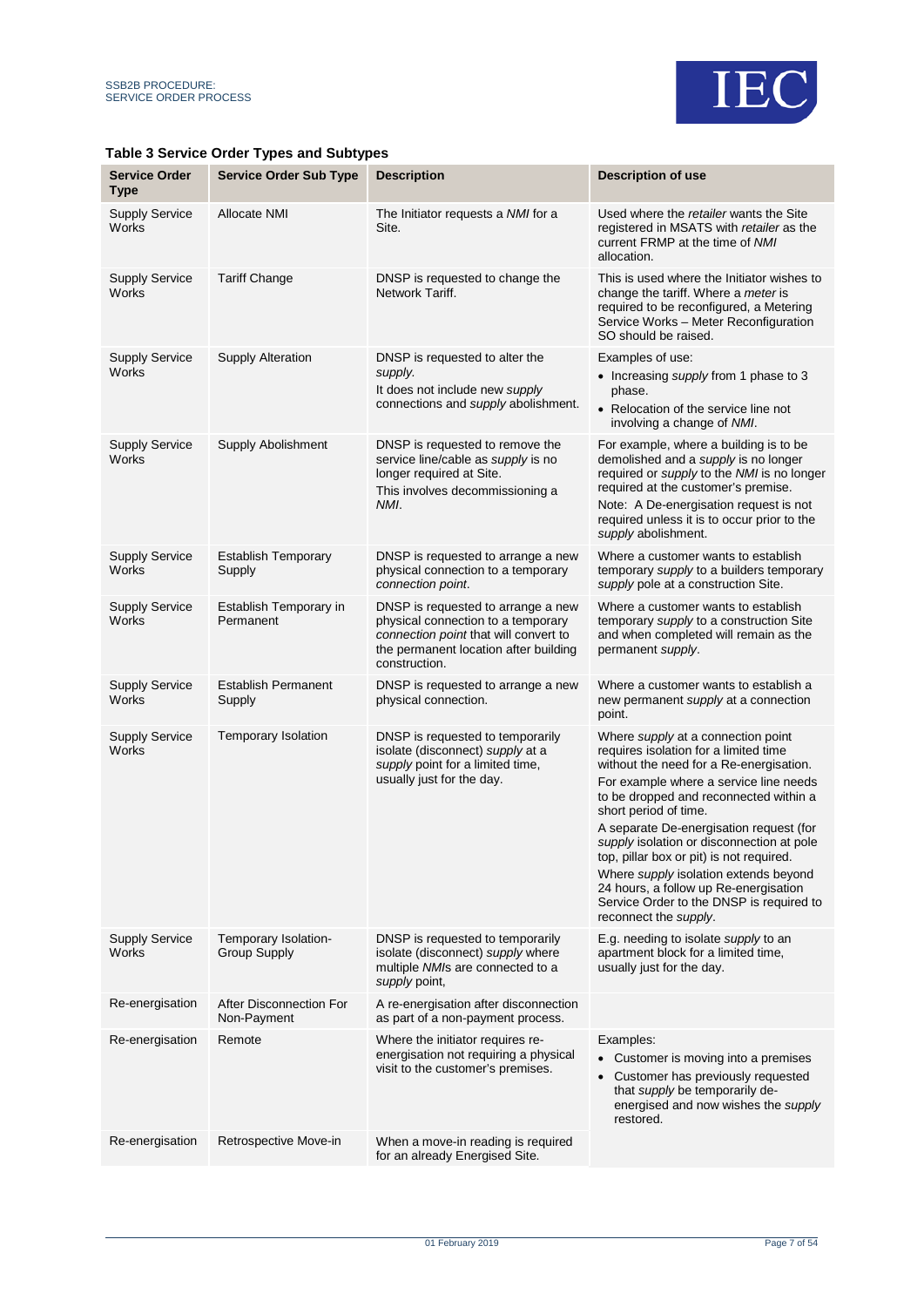



| <b>Service Order</b><br><b>Type</b> | <b>Service Order Sub Type</b>               | <b>Description</b>                                                                                                                                                        | <b>Description of use</b>                                                                                                                                                                                                                                                                                                        |
|-------------------------------------|---------------------------------------------|---------------------------------------------------------------------------------------------------------------------------------------------------------------------------|----------------------------------------------------------------------------------------------------------------------------------------------------------------------------------------------------------------------------------------------------------------------------------------------------------------------------------|
| Re-energisation                     | New Reading Required                        | Where a Retailer wants a reading<br>taken, rather than a deemed Meter<br>Reading for a manually read meter.                                                               |                                                                                                                                                                                                                                                                                                                                  |
| Re-energisation                     | <b>Physical Visit</b>                       | Where the initiator requires Re-<br>energisation requiring a physical visit<br>to the customer's premises.                                                                |                                                                                                                                                                                                                                                                                                                                  |
| Re-energisation                     | Move-in                                     | When an energisation and reading is<br>required.                                                                                                                          |                                                                                                                                                                                                                                                                                                                                  |
| Re-energisation                     | <b>Recipient Discretion</b>                 | The Recipient will re-energise the<br>Site in the most efficient manner at<br>the Recipient's discretion.                                                                 | Where standard practice applies.                                                                                                                                                                                                                                                                                                 |
| De-energisation                     | Disconnect at Pillar-Box<br>Pit Or Pole-Top | A physical disconnection of the<br>service mains at the connection to<br>the network.                                                                                     |                                                                                                                                                                                                                                                                                                                                  |
| De-energisation                     | <b>Remove Fuse</b>                          | The Initiator requires the physical<br>removal of the supply fuse                                                                                                         |                                                                                                                                                                                                                                                                                                                                  |
| De-energisation                     | Remote                                      | Where the Initiator requires de-<br>energisation not requiring a physical<br>visit to the customer's premises.                                                            |                                                                                                                                                                                                                                                                                                                                  |
| De-energisation                     | Local Meter<br><b>Disconnection</b>         | Attend Site and disconnect at the<br>meter, by either isolating the meter<br>point itself, opening the contactors or<br>removing tails from the <i>meter</i><br>terminal. |                                                                                                                                                                                                                                                                                                                                  |
| De-energisation                     | <b>Recipient Discretion</b>                 | The Recipient will de-energise the<br>Site in the most efficient manner at<br>the Recipient's discretion.                                                                 | Where standard practice applies                                                                                                                                                                                                                                                                                                  |
| <b>Special Read</b>                 | <b>Check Read</b>                           | Where there is a reported error in the<br>Meter Reading.                                                                                                                  | Used to check the accuracy of the Meter<br>Reading only.<br>For example, used to obtain a Special<br>Read (rather than a scheduled read)<br>arises where an out of cycle reading is<br>required.                                                                                                                                 |
| Special Read                        | <b>Final Read</b>                           |                                                                                                                                                                           | Used when a reading is required for<br>preparing a final bill for the Customer.                                                                                                                                                                                                                                                  |
| <b>Special Read</b>                 | <blank></blank>                             | Where a Special Read Service Order<br>is raised and is not a Check Read or<br>Final Read a Special Read Service<br>Order with no Service Order Sub<br>type is permitted.  | E.g. used for transfers and move ins.                                                                                                                                                                                                                                                                                            |
| Metering<br><b>Service Works</b>    | <b>Exchange Meter</b>                       | The Initiator requires an exchange of<br>one or more <i>meters</i> .                                                                                                      | Examples:<br>• Change a single phase meter into a<br>multi-phase meter.<br>• Meter Churn.                                                                                                                                                                                                                                        |
| Metering<br><b>Service Works</b>    | <b>Install Meter</b>                        | The Initiator requires the installation<br>of one or more <i>meters</i> .                                                                                                 |                                                                                                                                                                                                                                                                                                                                  |
| Metering<br><b>Service Works</b>    | Move Meter                                  | The Initiator requires the relocation<br>of one or more <i>meters</i> .                                                                                                   | For example, to facilitate building works<br>at a Site, but not decommission the NMI.                                                                                                                                                                                                                                            |
| Metering<br><b>Service Works</b>    | Meter Reconfiguration                       | The Initiator requires the<br>reconfiguration or reprogramming of<br>the metering installation.                                                                           | Usually required when a Retailer needs<br>to change tariff. Examples include:<br>• Changing the hours of application of<br>different registers (peak and off-peak).<br>• Turn on/off off-peak registers.<br>• Off-peak conversion (change from one<br>off-peak Controlled Load tariff to<br>another).<br>• Installation of solar |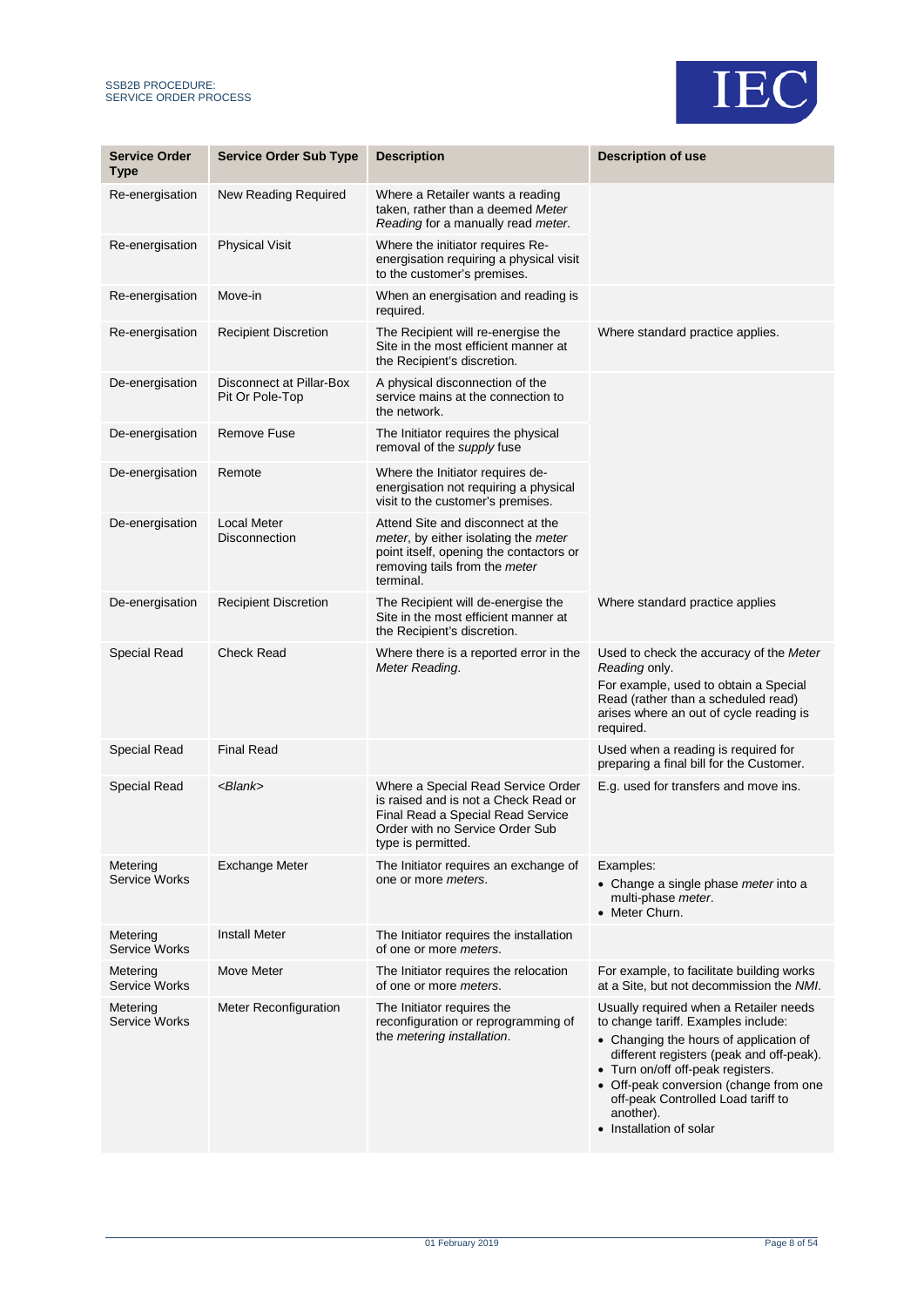

| <b>Service Order</b><br><b>Type</b> | <b>Service Order Sub Type</b>             | <b>Description</b>                                                                                                                                                                                                                                                           | <b>Description of use</b>                                                                                                                                                                                                                                   |
|-------------------------------------|-------------------------------------------|------------------------------------------------------------------------------------------------------------------------------------------------------------------------------------------------------------------------------------------------------------------------------|-------------------------------------------------------------------------------------------------------------------------------------------------------------------------------------------------------------------------------------------------------------|
| Metering<br><b>Service Works</b>    | Meter Investigation-<br>Inspect           | The Initiator requires an investigation<br>of a metering installation.<br>The Initiator must provide additional<br>information in the special instruction<br>field where a Service Order Sub<br>Type of Meter Investigation-Inspect<br>or 'Meter Investigation-Test is used. | Examples:<br>A need to investigate a can arise where:<br>• A Customer raises a request with<br>their Retailer to investigate a meter<br>fault; or<br>• The Retailer has grounds to proceed                                                                  |
| Metering<br>Service Works           | Meter Investigation-<br><b>Meter Test</b> |                                                                                                                                                                                                                                                                              | with an investigation.<br>• A Customer believes there is a<br>problem with the metering installation.<br>A Retailer may request an investigation<br>for example, on the grounds of<br>suspected fraud/tampering or<br>consistently abnormal meter readings. |
| Metering<br>Service Works           | <b>Remove Meter</b>                       | The removal of one or more meters<br>is required.                                                                                                                                                                                                                            | Remove redundant <i>meters</i> .<br>A Remove Meter used to remove the last<br>meter on Site should be accompanied<br>with a Supply Abolishment sent to the<br>DNSP.                                                                                         |
| Metering<br>Service Works           | Install Controlled Load                   | The Initiator requires the installation<br>of Controlled Load equipment.                                                                                                                                                                                                     | Installation of a controlled load. For<br>example, hot water, pool pump.                                                                                                                                                                                    |
| Metering<br>Service Works           | Change Timeswitch<br>settings             | The Initiator requires a change to<br>timeswitch settings.                                                                                                                                                                                                                   | Example:<br>Change of timeswitch settings for<br>daylight savings.                                                                                                                                                                                          |
| Metering<br><b>Service Works</b>    | <b>Reseal Device</b>                      | Device seal missing and requires<br>replacement.                                                                                                                                                                                                                             |                                                                                                                                                                                                                                                             |
| Miscellaneous                       | $<$ Blank $>$                             | The Initiator requires a service not<br>covered by one of the above Service<br>Orders. A Service Order Sub Type is<br>not to be provided for Miscellaneous<br>Service Orders.                                                                                                |                                                                                                                                                                                                                                                             |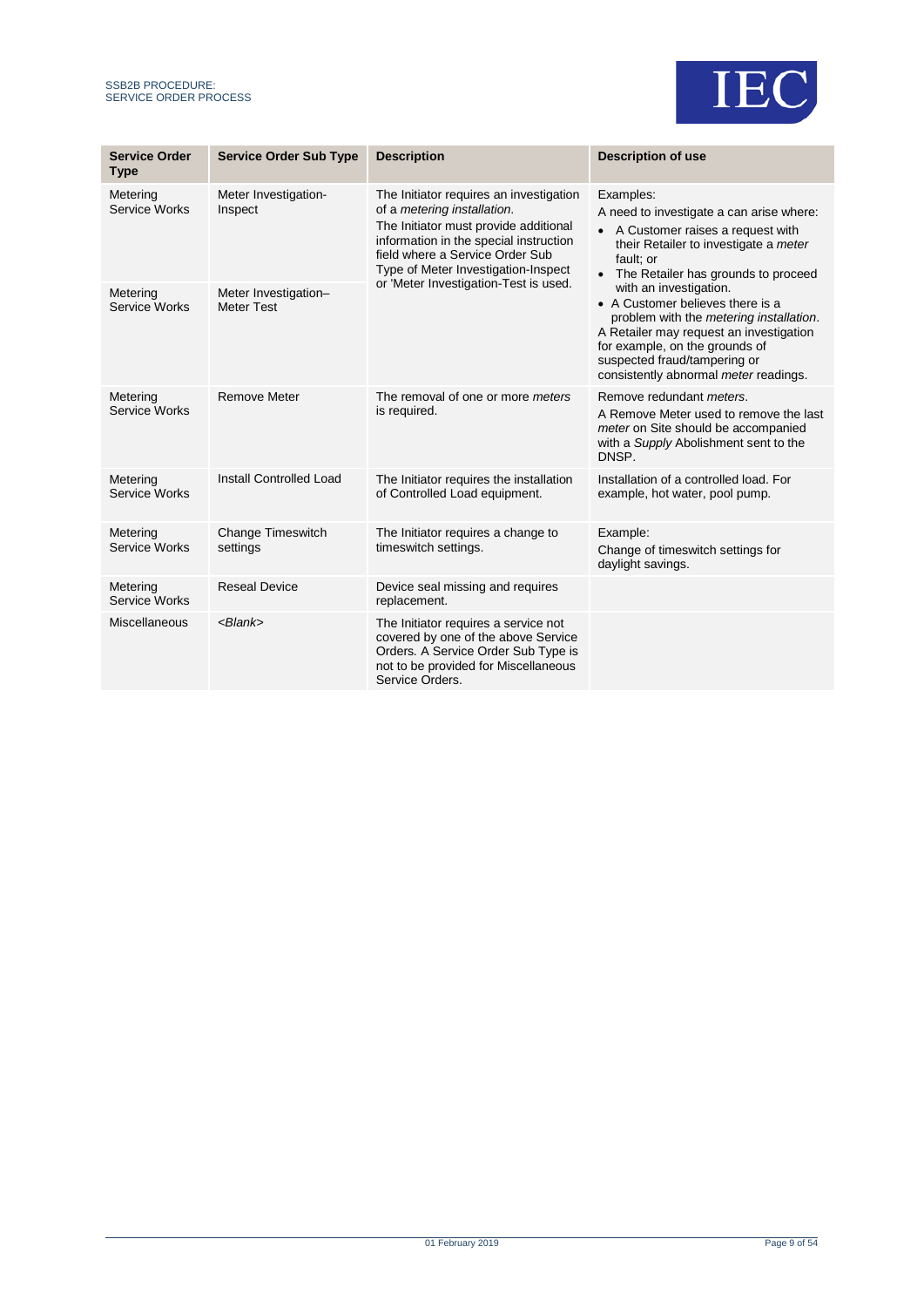



#### **2.1.1.** Communication Process Diagram

(a) Figure 1 illustrates the high-level communication process flow for Service Orders.



#### <span id="page-9-1"></span>**Figure 1 Service Orders**

### <span id="page-9-0"></span>**2.2. General Principles**

- (a) A ServiceOrderRequest is raised by the Initiator.
- (b) [Guidance Note 4] A prospective Retailer is only permitted to send the following ServiceOrderRequest:
	- (i) Supply Service Works with a *ServiceOrderSubType* of Allocate NMI, Establish Temporary Supply, Establish Temporary in Permanent, Establish Permanent Supply;
	- (ii) Special Read (excluding ones with a *ServiceOrderSubType* of "Check Read");
	- (iii) Re-energisation:
	- (iv) Metering Service Works ServiceOrderRequest, with a *ServiceOrderSubType* of Install Meter, Exchange Meter;
	- (v) Miscellaneous.
- (c) [Guidance Note 4] A previous Retailer for a *NMI* that is the subject of the ServiceOrderRequest is only permitted to raise a Metering Service Works (with *ServiceOrderSubType* of Meter Investigation – Inspect and Test), or Special Read (with *ServiceOrderSubType* of "Check Read") ServiceOrderRequest.
- (d) If a DNSP is the MC for the *NMI*, then the Initiator must send any ServiceOrderRequest to the DNSP. If the DNSP is not the MC for the *NMI*, then the Initiator must send any ServiceOrderRequest to the appropriate Participant responsible for the required service.
- (e) If the Recipient rejects the ServiceOrderRequest, the Initiator may seek further clarification from the Recipient or dispute the rejection. Where the Recipient has inappropriately rejected the ServiceOrderRequest, the Initiator must raise a replacement ServiceOrderRequest if they still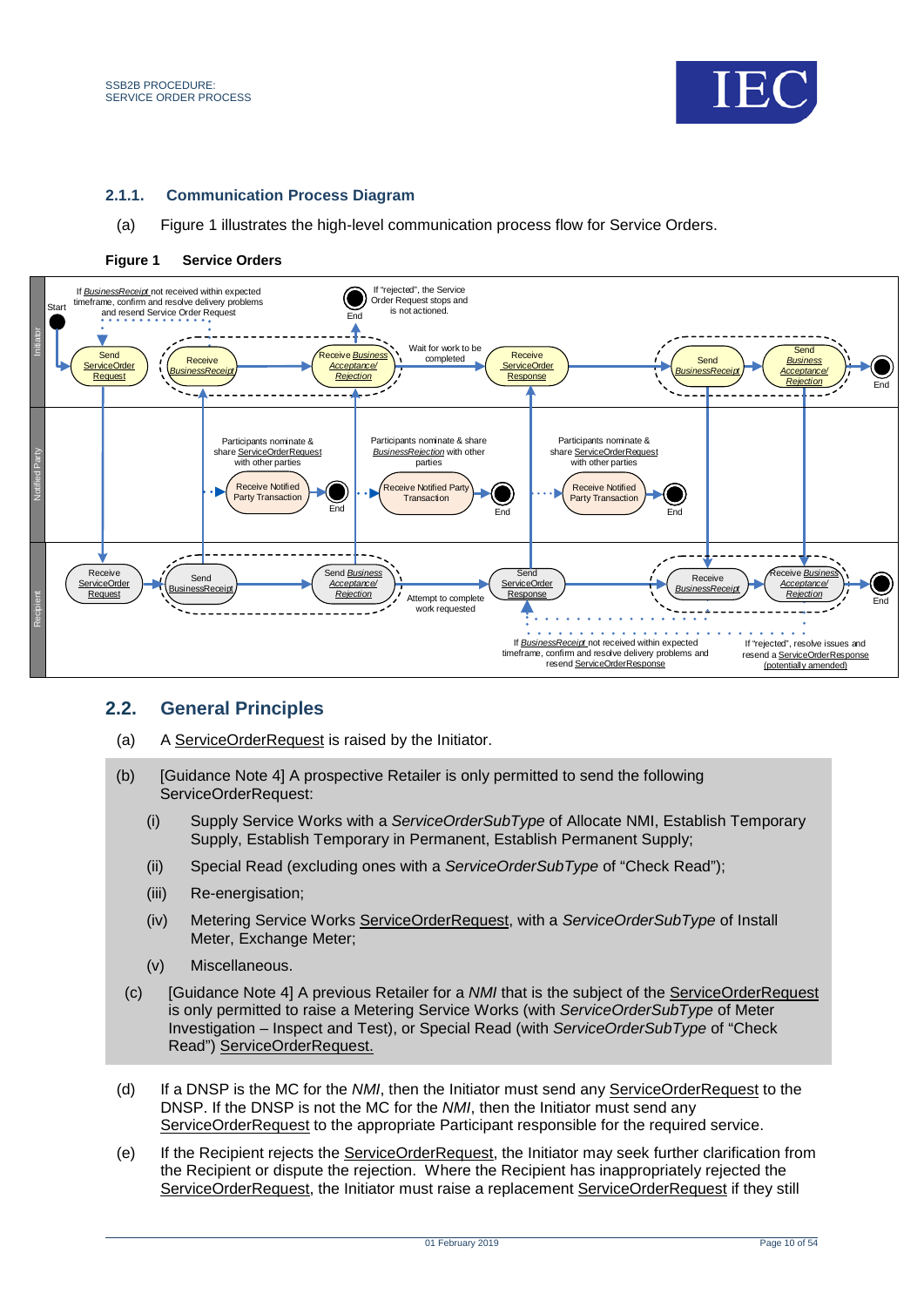

require the work to be done. Where the Initiator raises a replacement ServiceOrderRequest, the Initiator must:

- (i) Agree with the Recipient that the Initiator may issue a replacement ServiceOrderRequest with an *ActionType* of "Replace";
- (ii) Use a new *ServiceOrderID* value;
- (iii) Include the *ServiceOrderID* value of the rejected ServiceOrderRequest in the *SpecialInstructions* field; and
- (iv) Include details of Notified Parties (as appropriate where Notified Party is used).
- (f) [Guidance Note 1] Where a ServiceOrderRequest requires a Site visit and the *meter* is a Type 6 *meter*, then the requested work will always require the taking of a *Meter Reading*.
- (g) The Recipient must send a ServiceOrderResponse with details of the status of the requested work.
- (h) If the Recipient issues a ServiceOrderResponse with a *ServiceOrderStatus* of "Partially Completed" or "Not Completed" and the Initiator:
	- (i) Is satisfied with the outcome, send a *BusinessAcceptance/Rejection* of Accept;
	- (ii) Requires the work to be completed, raise a new ServiceOrderRequest (with a new *ServiceOrderID*);
	- (iii) Considers that incomplete or incorrect information has been provided in the ServiceOrderResponse, the Initiator must send the Recipient a *BusinessAcceptance/Rejection* transaction of Reject.
- (i) The final step of the process is when the Initiator sends the Recipient a *BusinessAcceptance/Rejection* transaction to the ServiceOrderResponse.
- (j) [Guidance Note 1] Appointments for Service Orders are only supported where the relevant parties have a bilateral agreement.
	- (i) Where required, the *CustomersPreferredDateAndTime* in the ServiceOrderRequest should be used to confirm an Appointment as agreed between the Initiator and Recipient and must include an *AppointmentReference*.
- (k) [Guidance Note 1] The Initiator must have agreement from the party nominated as the coordinating party prior to raising the ServiceOrderRequest.

## <span id="page-10-0"></span>**2.3. Notified Party**

- (a) The Service Order Procedures contains the concept of a Notified Party as part of the Service Order process. The aim is to notify related parties who are not involved directly in the provision of the requested service, and provide visibility of activities undertaken by a Recipient prior to commencement and at completion of any request. The use of Notified Party is not mandatory, the following clauses apply to those who choose to notify Notified Parties using B2B.
- (b) Notifications in the form of a NotifiedParty transaction, are for information purposes only; no action is required of the Notified Party apart from acknowledging the transaction.
- (c) The Initiator must identify and include details of Notified Parties using the *NotifiedPartyID* in the ServiceOrderRequest, unless the Initiator has elected to manage notifications to Notified Parties separately by issuing a NotifiedParty One Way Notification transaction.
- (d) If the Initiator has elected to manage notifications to Notified Parties separately, they must not populate the *NotifiedPartyID* in the ServiceOrderRequest.
- (e) The Initiator must notify Notified Party/s on:
	- (i) Receipt of a positive *BusinessReceipt* for a ServiceOrderRequest from a Recipient;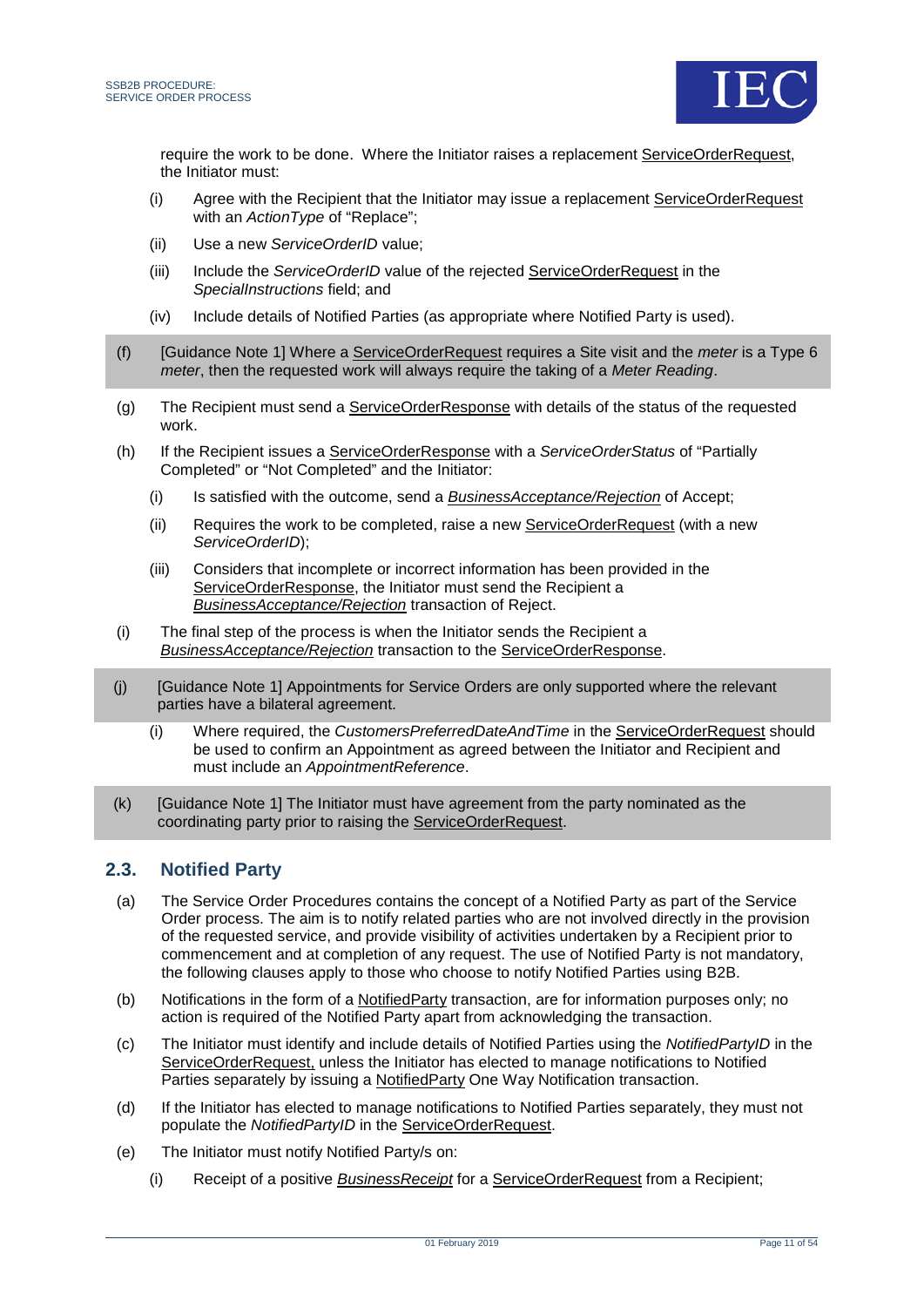



- (ii) Receipt of a negative *BusinessAcceptance/Rejection* for a ServiceOrderRequest from a Recipient;
- (iii) Receipt of a ServiceOrderResponse from a Recipient;
- (f) Notifications to Notified Parties are not required for Service Orders with an *ActionType* of Cancel.
- (g) The Recipient of a ServiceOrderRequest cannot be the Notified Party for the same ServiceOrderRequest.
- (h) Upon receipt of a NotifiedParty transaction, a Notified Party must acknowledge receipt using a *BusinessReceipt*.
- (i) The Notified Party must only reject a NotifiedParty transaction by sending a negative *BusinessAcceptance/Rejection* if they do not have an association with the *NMI* identified in the NotifiedParty transaction.
- (j) If an Initiator receives a NotifiedParty transaction with *NotificationStatus* 'Rejected by Notified Party', the Initiator must identify the correct Notified Party and send a NotifiedParty transaction with the correct Participant ID, along with the latest payload information related to the ServiceOrderRequest.
- (k) If the Initiator has elected to manage notifications to Notified Parties separately, and receives a negative *BusinessAcceptance/Rejection* from a Notified Party, the Initiator must identify the correct Notified Party and send a NotifiedParty transaction with the correct Participant ID, along with the latest payload information related to the ServiceOrderRequest. Any subsequent NotifiedParty transactions must be sent to the correct Notified Party/s.
- (l) Refer to the B2B Procedure Technical Delivery Specification for further information on Notified Parties and message/transaction acknowledgement patterns.
- (m) Refer to the B2B Procedure One Way Notification Process for transaction data requirements of the NotifiedParty transaction.
- (n) Further information on the suggested Notified Parties for each B2B Communication is available in the B2B Guide.

### <span id="page-11-0"></span>**2.4. Acknowledging Receipt of the ServiceOrderRequest**

- (a) Upon receipt of a ServiceOrderRequest, a Recipient must acknowledge receipt of the ServiceOrderRequest using a *BusinessReceipt*. This indicates that the Service Order has been received and is readable by the Recipient.
- (b) The Recipient must send a *BusinessAcceptance/Rejection* to the Initiator acknowledging whether the ServiceOrderRequest has been validated by the Recipient and is understood and accepted by the Recipient, or rejected.
- (c) A *BusinessAcceptance/Rejection* with a Business Event of 'Accept' indicates that the Recipient reasonably believes it will be able to complete the work specified in the ServiceOrderRequest within the required timeframe.
- (d) Reasons for a rejection or validation errors must be advised to the Initiator using the *EventCodes* detailed in [Table 16](#page-51-0) *BusinessAcceptance/Rejection*.
- (e) Where the Initiator receives a *BusinessAcceptance/Rejection* transaction indicating that there were validation errors, the Initiator should address any issues and, if necessary, submit a new ServiceOrderRequest with a new *ServiceOrderID*. In this situation the Initiator must not issue a "Cancel" ServiceOrderRequest to the Recipient for the original (invalid) ServiceOrderRequest.
- (f) Where the Initiator does not receive a *BusinessAcceptance/Rejection* from the Recipient, the Initiator should investigate the failure of the delivery and notify the Recipient if the problem is deemed to lie with the Recipient.

## <span id="page-11-1"></span>**2.5. Service Orders Requiring Customer Consultation**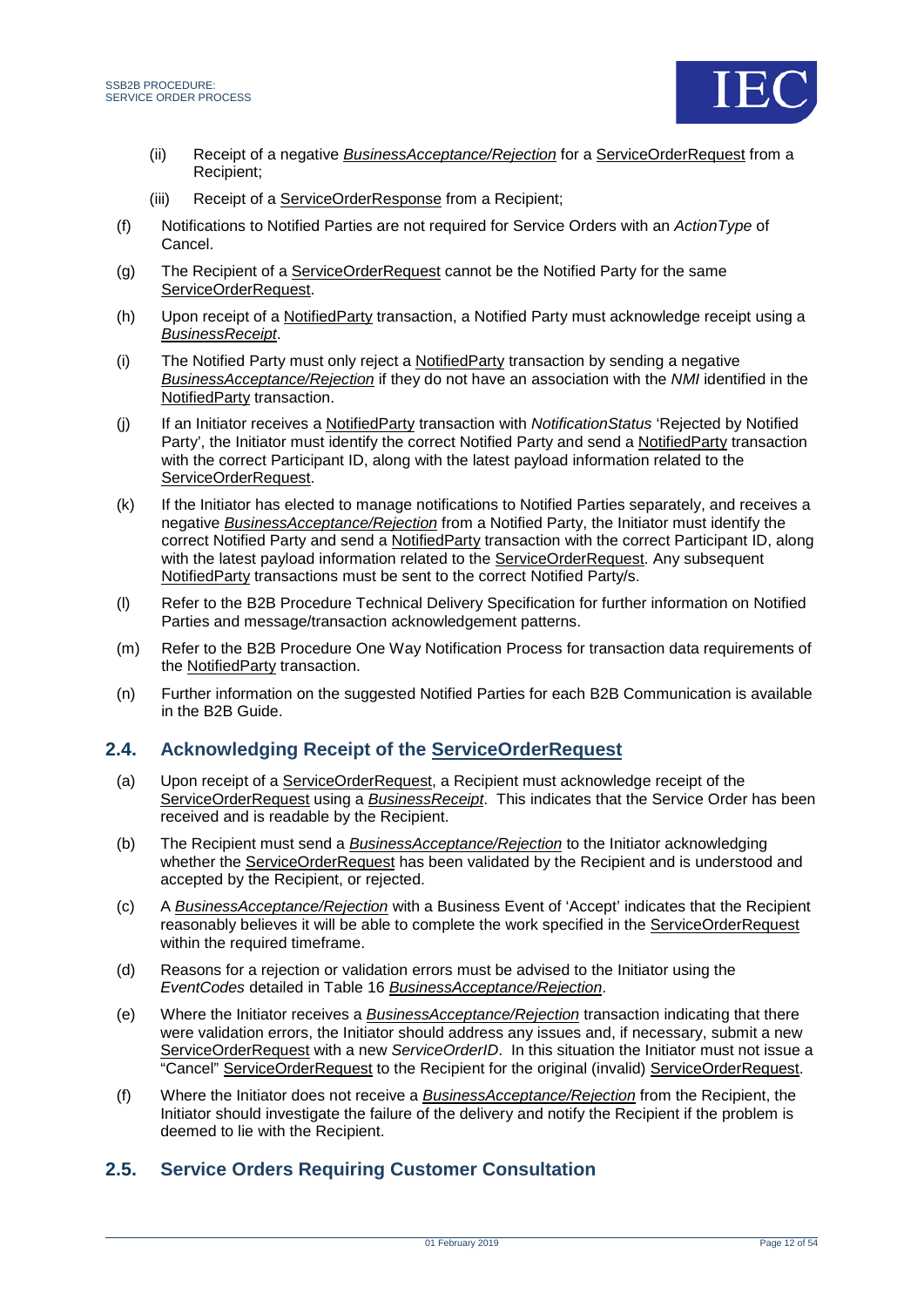

- (a) In order to complete the work requested by the Initiator, there are some instances where the Recipient may need to consult directly with the Customer. These situations tend to arise, for example, in De-energisations/Re-energisations or temporary disconnections for large business/commercial/industrial Customers.
- (b) Where the Initiator requests the Recipient to consult with the Customer to make arrangements for the completion of the work requested, the Initiator must:
	- (i) Use the value of "Yes" in *CustomerConsultationRequired* and must provide the reason for the need to consult the Customer in *SpecialInstructions* of the ServiceOrderRequest.
	- (ii) Only use the value of "Yes" in *CustomerConsultationRequired* where the Initiator reasonably believes that customer consultation is required for the successful completion of the requested work.
	- (iii) Have previously advised the Customer that the Service Order Recipient will contact the Customer.
	- (iv) Complete the *ContactName* and *ContactTelephoneNumber* fields in the ServiceOrderRequest.
- (c) [Guidance Note 1] The Recipient must use reasonable endeavours to consult with the Customer to make arrangements for the completion of the work requested where the Initiator has provided a value of "Yes" in *CustomerConsultationRequired*.
- (d) [Guidance Note1] In discussions between the Recipient and the Customer, the nature of the work requested must not be changed without obtaining the consent of the Initiator. Where the nature of the work changes, the Recipient must advise the Initiator and reach agreement regarding the resolution of the change in the scope of work (for example, the Initiator may need to cancel the original ServiceOrderRequest and issue a new one).

## <span id="page-12-0"></span>**2.6. Scheduled Date and Customer Preferred Date and Time**

- (a) The following apply to the *ScheduledDate* and *CustomerPreferredDateAndTime* fields on a ServiceOrderRequest:
	- (i) Where only the *ScheduledDate* field is completed*:*
		- (A) The Initiator must not put a retrospective date in the *ScheduledDate* field.
		- (B) If a retrospective date is received in the *ScheduledDate* field, the Recipient must provide the Initiator with a *BusinessAcceptance/Rejection* with a rejection message of 'Invalid data. Details provided in the *Explanation.'*
	- (ii) Where both the *ScheduledDate* and *CustomerPreferredDateAndTime* fields are completed:
		- (A) The Initiator must not put a retrospective date in the *ScheduledDate* field.
		- (B) If a retrospective date is received in the *ScheduledDate* field the Recipient must provide the Initiator with a *BusinessAcceptance/Rejection* with a rejection message of 'Invalid data. Details provided in the *Explanation*.'
		- (C) The date specified by the Initiator in the *ScheduledDate* and *CustomerPreferredDateAndTime* fields must be the same except as allowed in  $2.6(c)(i)(B)$  and  $2.6(c)(i)(C)$  in which case only the *CustomerPreferredDateAndTime* can be retrospective.
		- (D) If a retrospective *CustomerPreferredDateAndTime* is provided otherwise than in accordance with  $2.6(c)(i)(B)$  or  $2.6(c)(i)(C)$ , the Recipient must reject the ServiceOrderRequest with a rejection message of 'Invalid data. Details provided in the *Explanation*.'
- (b) [Guidance Note 1] The Recipient must use reasonable endeavours to complete the work requested and accepted on or after the *ScheduledDate* included in the ServiceOrderRequest, and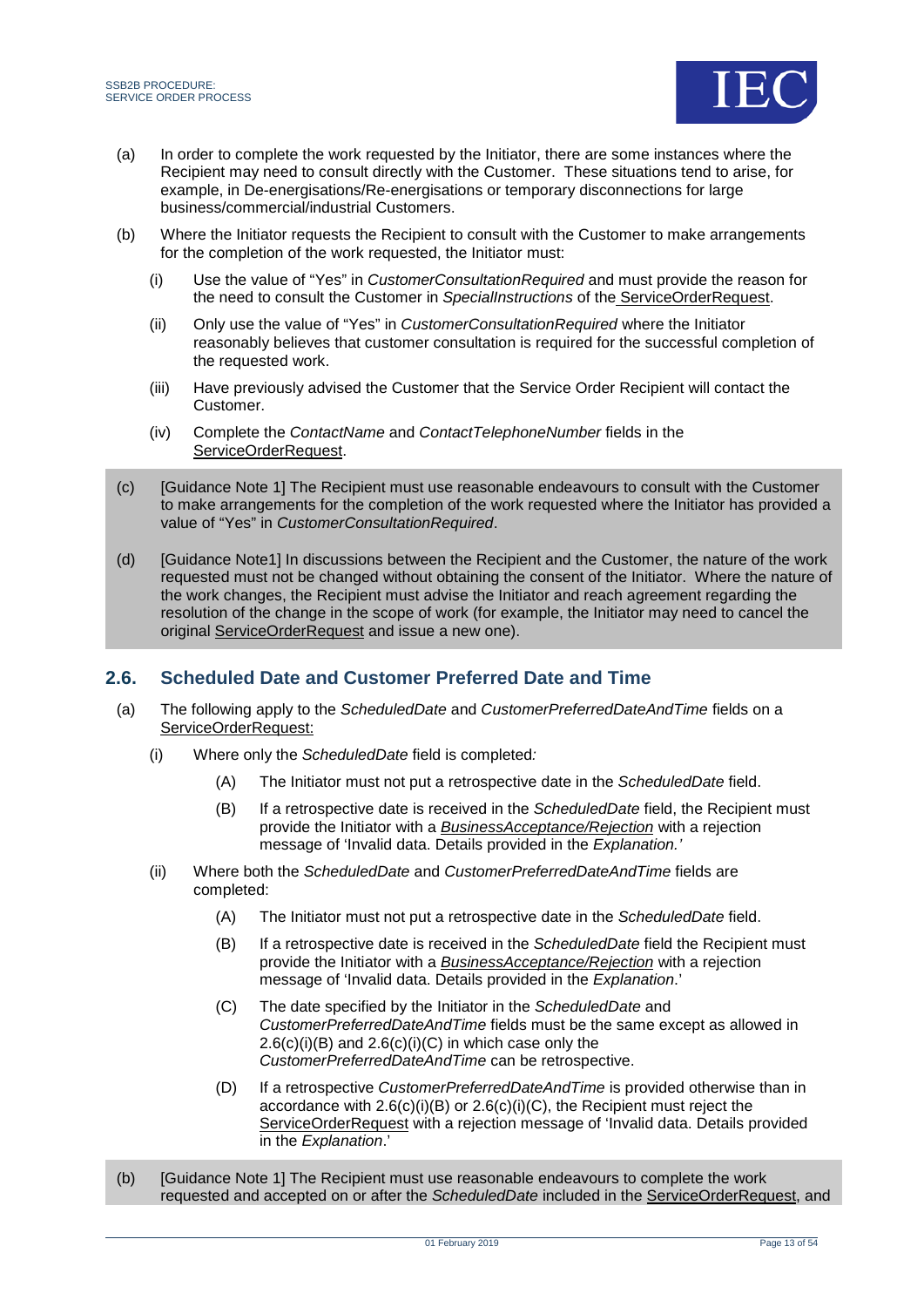

within the Required Timeframe from this *ScheduledDate* or in the case of an appointment, agreed by the Initiator and Recipient, on the *ScheduledDate*.

- (c) Where the *CustomerPreferredDateAndTime* is provided in accordance with 2.6.(a)(ii)
	- (i) The *CustomerPreferredDateAndTime* should represent
		- (A) The Customer's preference, as agreed with the Initiator, which becomes the *ScheduledDate* for the Service Order, or
		- (B) A date and time, agreed between the Initiator and Recipient to support exceptional Service Order requests (e.g. Re-energisation on a weekend with the ServiceOrderRequest sent the following Monday). Such requests must include details of the agreement in the *SpecialInstructions* field and have the same *ServiceOrderID* quoted by the Initiator to the Recipient by phone. In this instance, the *CustomerPreferredDateAndTime* is the date agreed by both parties for the work to be completed; or
		- (C) Where a Customer advises the Initiator they have already moved into the Site and the Site is energised (left energised or energised by the Customer), if the Initiator requires a move-in reading the Initiator may raise a Re-energisation ServiceOrderRequest with a *ServiceOrdersubType* of "Retrospective Move-in", a *CustomerPreferredDateAndTime* that matches the move-in date, and a prospective *ScheduledDate*.

[Guidance Note 10] The Recipient will provide a *meter* reading in accordance with the Metrology Procedure, undertaking field work if necessary.

- (ii) If the *CustomerPreferredDateAndTime* and *ScheduledDate* are not the same date, except as permitted in [2.6\(c\)\(i\)\(B\)](#page-12-0) and [2.6\(c\)\(i\)\(C\),](#page-12-0) the Recipient must provide the Initiator with a *BusinessAcceptance/Rejection* with a rejection message of 'Invalid data. Details provided in the Explanation'.
- (iii) If the *CustomerPreferredDateAndTime* is not reflected by the *ServiceTime*, the Recipient must provide the Initiator with a *BusinessAcceptance/Rejection* with a rejection message of 'Invalid data. Details provided in the Explanation'
- (d) [Guidance Note 1] The *ScheduledDate* must not be more than 100 calendar days in the future.

### <span id="page-13-0"></span>**2.7. Where work will not be completed within the Required Timeframe**

- (a) The term 'Required Timeframe' refers to the timeframes required for the completion of Service Order activities. See Section [3.3.3](#page-30-0) of this Procedure.
- (b) Subject to specific provisions detailed in [3.3.3,](#page-30-0) the Required Timeframe is deemed to start from the *ScheduledDate*.
- (c) Where a Recipient and Customer agree an alternative timeframe (other than the Required Timeframe) for the completion of requested work, this arrangement takes precedence over any *ScheduledDate* or *CustomerPreferredDateAndTime*. The Recipient must inform the Initiator of the agreed alternative timeframe by an appropriate message in the *SpecialNotes* field of the ServiceOrderResponse.
- (d) [Guidance Note 1] Where the Recipient is unable to complete the requested work within the Required Timeframe (from the *ScheduledDate*), the Recipient should contact<sup>[1](#page-13-1)</sup> the Initiator as soon as reasonably practicable to negotiate a new date. This situation may arise:
	- (i) When the Recipient first receives the ServiceOrderRequest and has an issue with the *ScheduledDate* requested by the Initiator; or

<span id="page-13-1"></span><sup>&</sup>lt;sup>1</sup> The Initiator may choose to use email to confirm telephone arrangements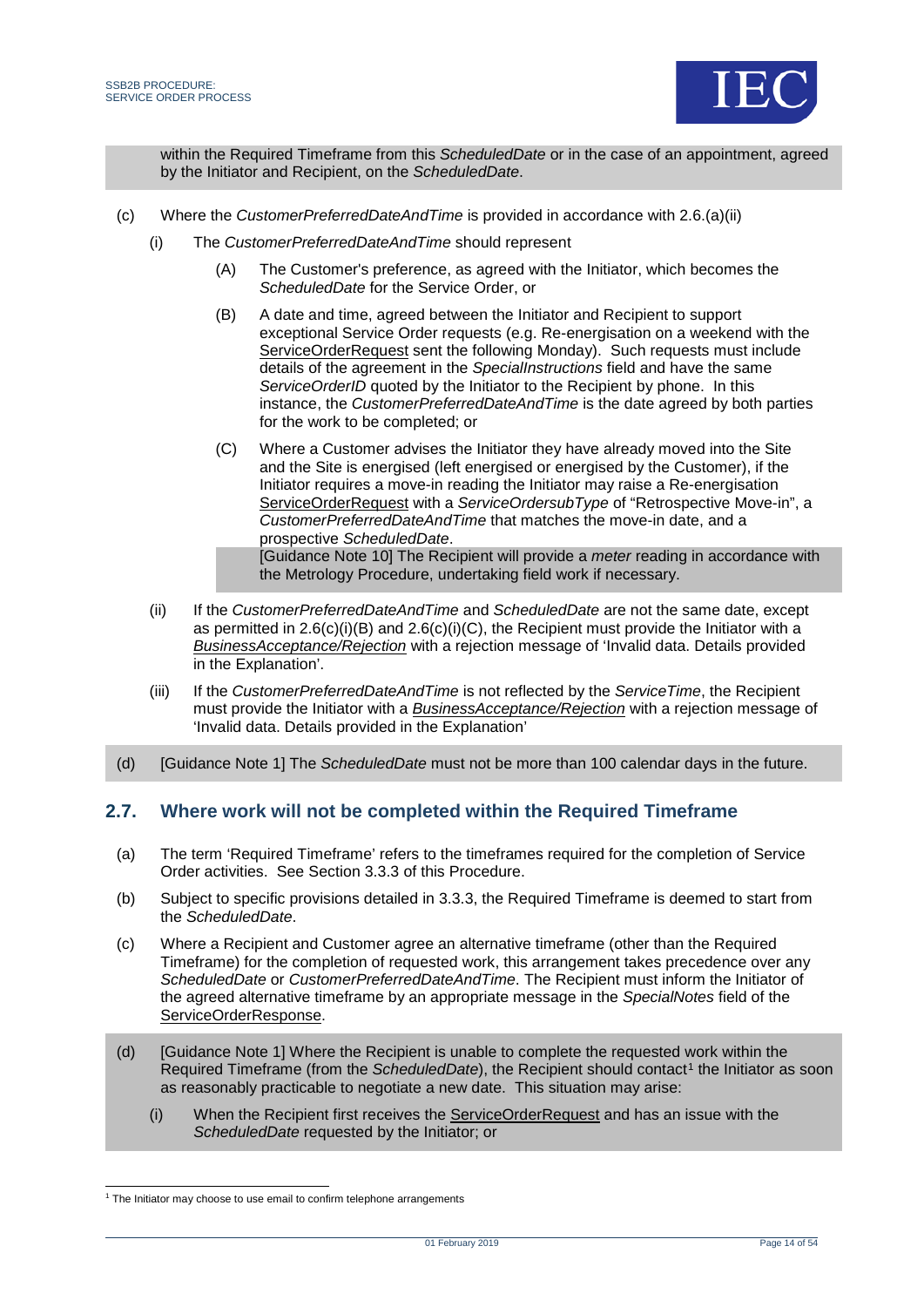

- (ii) If unforeseen circumstances arise during the scheduling or completion of the work which may impact on completion of the work within the Required Timeframe of the *ScheduledDate*.
- (e) [Guidance Note1] If the Recipient becomes aware of an inability to meet the Required Timeframe then, prior to sending a *BusinessAcceptance/Rejection,* the Recipient should contact the Initiator to negotiate an acceptable date and confirm any arrangements via the *BusinessAcceptance/Rejection*.

An example would be where the Recipient needs to make special arrangements for a large or complex Site.

- (f) If the Recipient becomes aware of an inability to meet the Required Timeframe after sending a *BusinessAcceptance/Rejection*:
	- (i) [Guidance Note 1] The Recipient should contact the Initiator to negotiate an acceptable date and confirm any arrangements via email; and
	- (ii) The Initiator will either:
		- (A) Note the change and update their systems accordingly, leaving the ServiceOrderRequest unchanged; or
		- (B) Wait until the Recipient sends a ServiceOrderResponse, then raise a new ServiceOrderRequest if necessary.
	- (iii) If the *ServiceOrderStatus* is 'Partially Completed' or 'Not Completed', the Initiator may issue a new ServiceOrderRequest with amended details.
- (g) [Guidance Note 1] Where a *CustomerPreferredDateAndTime* has been agreed (with an *AppointmentReference*) and the Appointment cannot be met, the Recipient should contact the Initiator to negotiate an acceptable alternative date (i.e. a new *CustomerPreferredDateAndTime*).
	- (i) [Guidance Note 1] In this instance, if the Initiator does not cancel and re-issue the ServiceOrderRequest, the Initiator must confirm any revised Appointment details with the Recipient by email.

## <span id="page-14-0"></span>**2.8. Delivery Priorities**

(a) High Priority' ServiceOrderRequests are defined as same day or next day Re-energisations or cancellations of same day Re-energisations or De-energisations.

### **2.9. Raising a ServiceOrderResponse**

- (a) The Recipient must send a **ServiceOrderResponse** to the Initiator with details of the status of the work specified in the ServiceOrderRequest using *ServiceOrderStatus* and *ExceptionCode*.
- (b) The Initiator must acknowledge receipt of the ServiceOrderResponse using a *BusinessReceipt* transaction. This acknowledges that the ServiceOrderResponse has been received.
- (c) The Initiator must send a *BusinessAcceptance/Rejection* acknowledging whether the ServiceOrderResponse has been validated and is understood and accepted by the Initiator.

### <span id="page-14-1"></span>**2.10. Use of Status, Exception and Product Codes in ServiceOrderResponses**

- (a) The *ServiceOrderStatus* reflects whether the work requested in a ServiceOrderRequest was:
	- (i) **Completed** If all aspects of the work requested are completed by the Recipient, the Recipient must use the Code of "Completed" in the *ServiceOrderStatus.* In this case, an *ExceptionCode* is not required.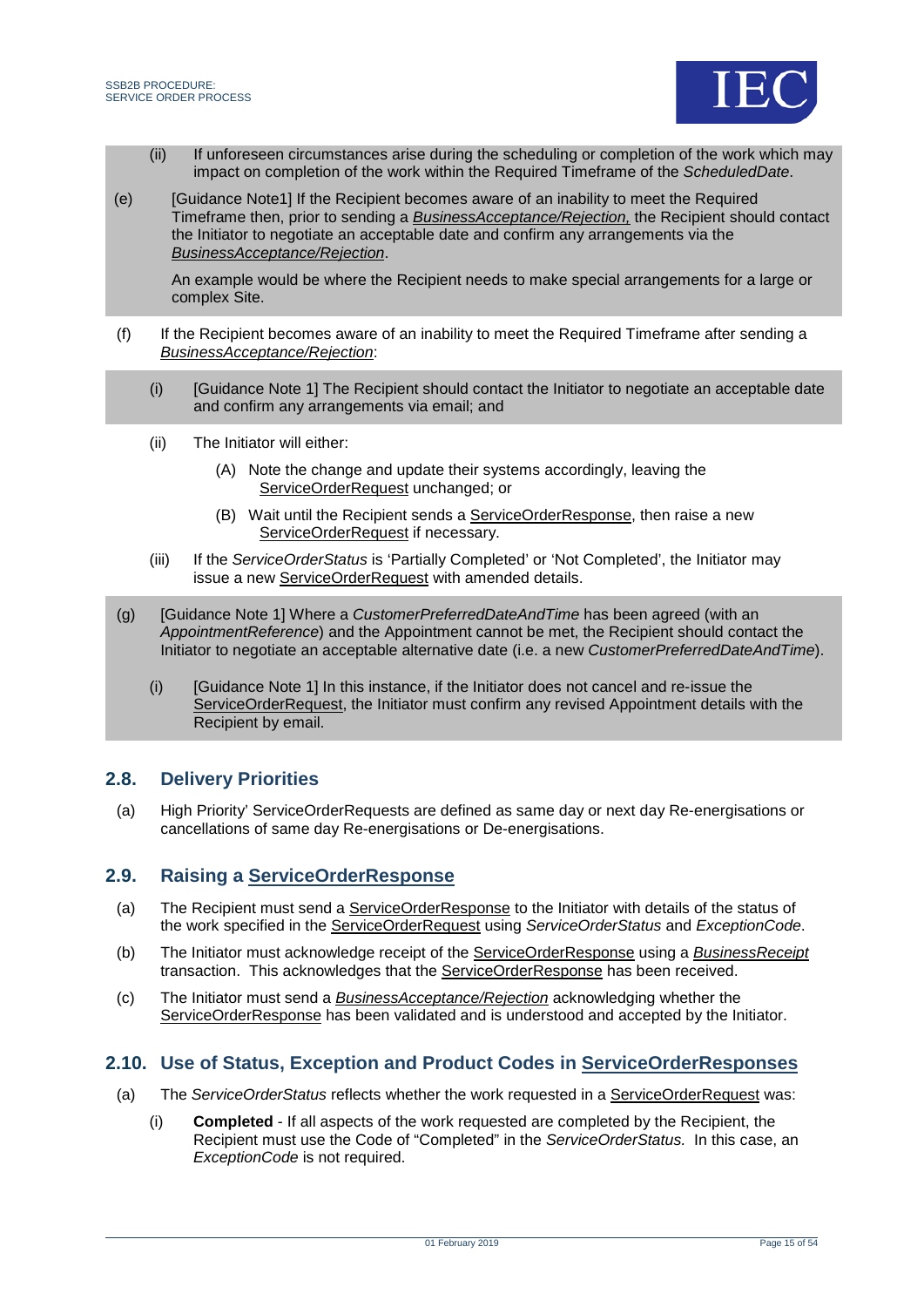

- (ii) **Partially Completed** If the Recipient has completed the primary work (described by the *ServiceOrderType*) but was unable to complete other associated activity, for example; obtain an *Actual meter Reading*, the Recipient must complete the *ServiceOrderStatus* as "Partially Completed". The Recipient must use an *ExceptionCode* to indicate the reason the work could not be completed.
- (iii) **Not Completed** If the primary work requested could not be completed, the Recipient must complete the *ServiceOrderStatus* as "Not Completed" and the reason for the work being incomplete must be indicated using an *ExceptionCode*.
- (b) The Recipient identifies any chargeable work by using one or more applicable *ProductCodes*.
- (c) Specific requirements apply to the use of the "Cost TBA" code as follows:
	- (i) The *ProductCode* "Cost TBA" must not be used for Re-energisation, De-energisation and Special Read ServiceOrderRequests; and
	- (ii) The *ProductCode* "Cost TBA" must only be used when the Service Order Recipient needs to do further investigation to determine what work was attempted or completed at the Site. This *ProductCode* must not be used as a default.
- (d) Where the work done by the Recipient does not match what was requested in the ServiceOrderRequest, the *ProductCode* must correspond to the actual work done, not what was requested. An example of this situation is where the Recipient reconciles concurrent Requests for the same *NMI* (refer [2.17\)](#page-21-0).

## <span id="page-15-0"></span>**2.11. Closing the Service Order Process**

- (a) The Service Order process ends when:
	- (i) The Initiator has confirmed acceptance of the ServiceOrderResponse with a *BusinessAcceptance/Rejection* indicating acceptance; or
	- (ii) The Initiator has rejected the ServiceOrderResponse (with a negative *BusinessAcceptance/Rejection*).

## <span id="page-15-1"></span>**2.12. Cancelling a ServiceOrderRequest**

- (a) The Initiator cannot cancel a ServiceOrderRequest after a ServiceOrderResponse has been received.
- (b) To cancel a ServiceOrderRequest, the Initiator must send a ServiceOrderRequest with the *ActionType* set to "Cancel" and must quote the *ServiceOrderID* of the ServiceOrderRequest to be cancelled.
- (c) If the Initiator needs to cancel a Service Order urgently, this must be communicated to the Recipient as soon as practicable. The Initiator must also send a "Cancel" ServiceOrderRequest on the same business day, unless otherwise agreed with the Recipient. On receipt of a "Cancel" ServiceOrderRequest:
	- (i) if the original ServiceOrderRequest has been delivered and a *BusinessAcceptance/Rejection* has not been sent by the Recipient, the Recipient will:
		- (A) accept both ServiceOrderRequests; and
		- (B) send a **ServiceOrderResponse** to the original **ServiceOrderRequest** with a status of "Not Completed" and an *ExceptionCode* of "Initiator Cancellation";
	- (ii) if the original ServiceOrderRequest has been received and accepted by the Recipient:
		- (A) If the ServiceOrderRequest has been completed or the Recipient is unable to cancel the field work, the Recipient will reject the "Cancel" ServiceOrderRequest with an *EventCode* indicating "Unable to Cancel ServiceOrderRequest. Requested work has commenced or is completed"; or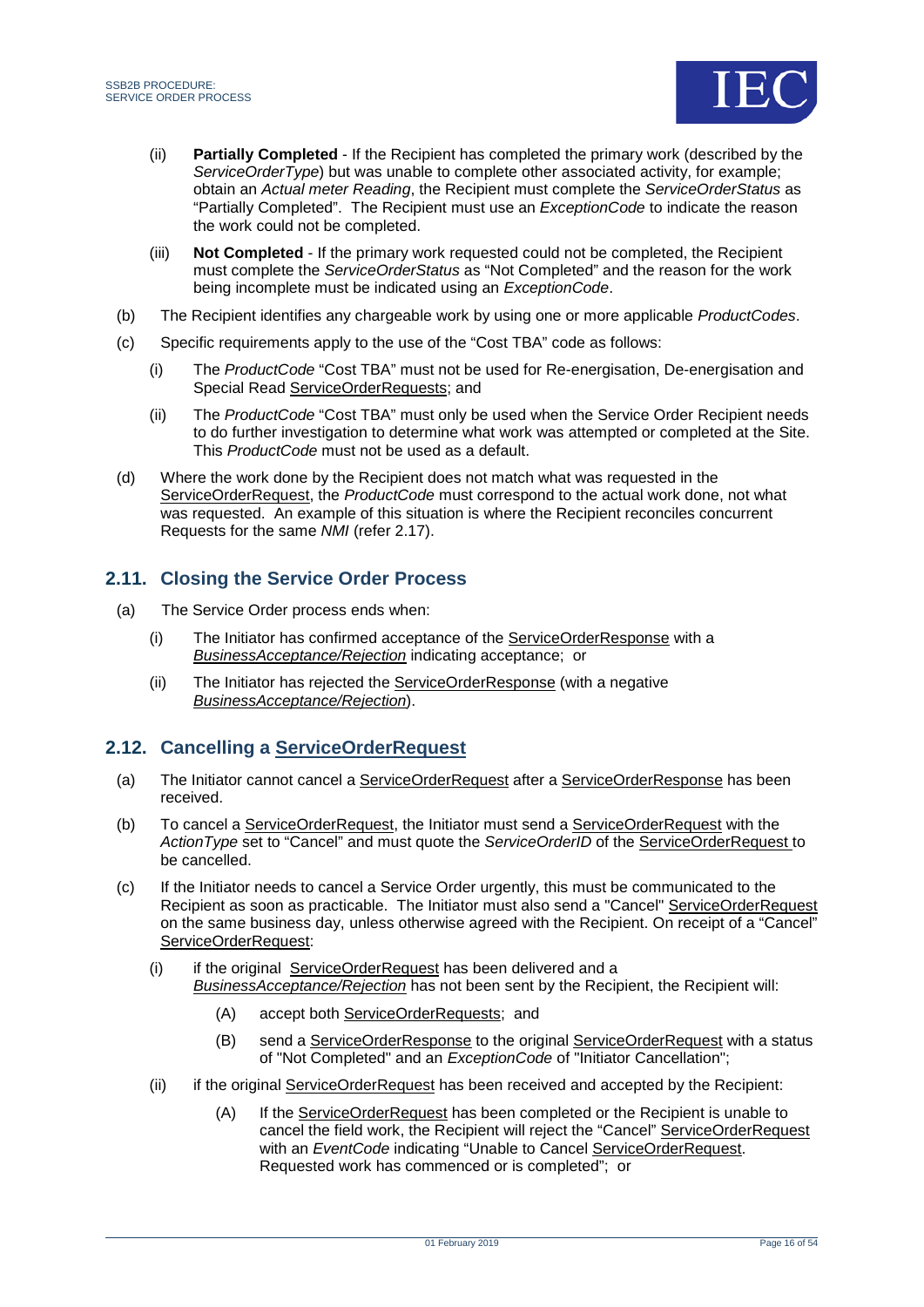

- (B) If the ServiceOrderRequest has already been cancelled or the Recipient can cancel the field work, the Recipient will accept the "Cancel" ServiceOrderRequest.
- (C) [Guidance Note 1] If the original ServiceOrderRequest has not been received as agreed between parties by the Recipient, the Recipient must wait for 30 minutes (to allow time for the associated "New" (or "Replace") ServiceOrderRequest to arrive).
	- (1) If the "New" (or "Replace") ServiceOrderRequest arrives:
		- (i) Accept the "New" (or "Replace") ServiceOrderRequest.
		- (ii) Accept the "Cancel" ServiceOrderRequest.
		- (iii) Provide a ServiceOrderResponse to the Service Order.
	- (2) If the "New" (or "Replace") ServiceOrderRequest has not arrived:
		- (i) Reject the "Cancel" ServiceOrderRequest with an *EventCode* indicating "Unable to Cancel, Original Request Not Received".
- (iii) If the original ("New" or "Replace") ServiceOrderRequest subsequently arrives, the Recipient will reject the Request using an *EventCode* indicating "Previous Cancellation Already Processed".

### <span id="page-16-0"></span>**2.13. Updating a ServiceOrderRequest**

(a) To change a ServiceOrderRequest, the Initiator cancels the original ServiceOrderRequest and issues a new one.

#### <span id="page-16-1"></span>**2.14. Service Paperwork**

- (a) This Procedure does not remove the need for related paperwork for individual Service Order processes (such as electrical work request or a notice of work request)[2](#page-16-2).
- (b) Where an individual Service Order process requires Service Paperwork, the following Service Order Transaction fields must be completed depending upon jurisdictional requirements:
	- (i) FormReference
	- (ii) FormNumber
	- (iii) SafetyCertificate
	- (iv) SafetyCertificateMethodSent
	- (v) MeteringSafetyCertificateID
	- (vi) MeteringSafetyCertificateMethodSent
- (c) Where Service Paperwork is required, the Initiator must ensure that:
	- (i) If providing the Service Paperwork, the Service Paperwork number must be included in the FormNumber or the SafetyCertificateId field of the Service Order, as appropriate;
	- (ii) If the Service Paperwork is being sent separately, the ServiceOrderID must be clearly displayed on the Service Paperwork;
	- (iii) If Service Paperwork is to be provided directly to the Recipient by someone other than the Initiator, the Service Paperwork number is not required in the ServiceOrderRequest; or
	- (iv) When Service Paperwork is left on Site:
		- (A) The Initiator must include information on an alternative, agreed, method to provide the Service Paperwork; and

<span id="page-16-2"></span><sup>&</sup>lt;sup>2</sup> Refer to Section 6.1.8.2 of the B2B Guide for additional information on common industry practices.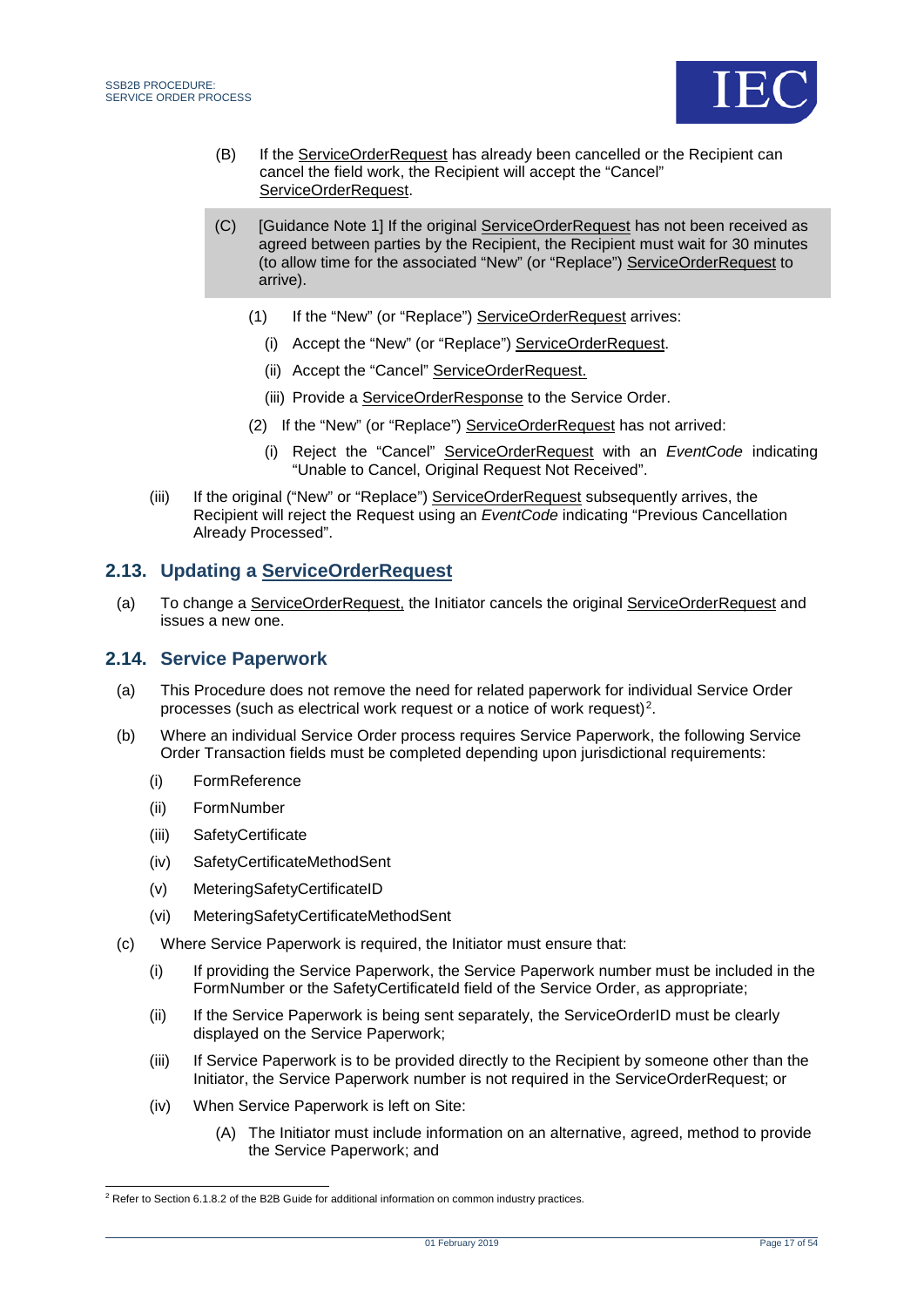



- (B) ServiceOrderID is not required on the Service Paperwork,
- (d) Where the Service Order is 'Rejected' or 'Not Completed' for reasons other than 'Missing Paperwork', the Initiator raises a subsequent ServiceOrderRequest:
	- (i) is not required to resend the Service Paperwork (e.g. the Recipient already has this paperwork); and
	- (ii) must populate the *ServiceOrderID* value of the rejected or not completed Service Order in the *SpecialInstructions* field of the replacement Service Order. (This will be used to cross reference with the Service Paperwork already provided).
- (e) Upon receipt of the *BusinessAcceptance/Rejection* of 'Accept' with a Business Event of "Documentation Required", the Initiator must provide the missing documentation to the Recipient as agreed.
- (f) After providing the *BusinessAcceptance/Rejection* of 'Accept' with a Business Event of "Documentation Required*",* if the Recipient has not received the required documentation within an agreed timeframe, the Recipient must send a ServiceOrderResponse with *ServiceOrderStatus* of 'Not Completed' and an *ExceptionCode* of 'Documentation Not Provided'.
- <span id="page-17-1"></span>(g) Figure 2 illustrates the Timing Points for managing Service Orders requiring Service Paperwork and [Table 4](#page-17-0) defines the Timing Points:



**Figure 2 Service Paperwork Timing Points**

### <span id="page-17-0"></span>**Table 4 Timing Point Definitions**

| <b>Timing Point</b> | <b>Definition</b>                                                                                                                                                                   |
|---------------------|-------------------------------------------------------------------------------------------------------------------------------------------------------------------------------------|
| A                   | This is the timing point where the Initiator issues a ServiceOrderRequest to the Recipient.                                                                                         |
| в                   | This is the timing point where the Recipient sends a Business Receipt for the Service<br>Order.                                                                                     |
| -C                  | This is the timing point where the Recipient commences the required waiting period for<br>Service Paperwork.                                                                        |
|                     | Note: The Recipient can send a BusinessAcceptance/Rejection at any time within the hour<br>when the paperwork is received (and reconciled to the Service Order) or is not required. |

D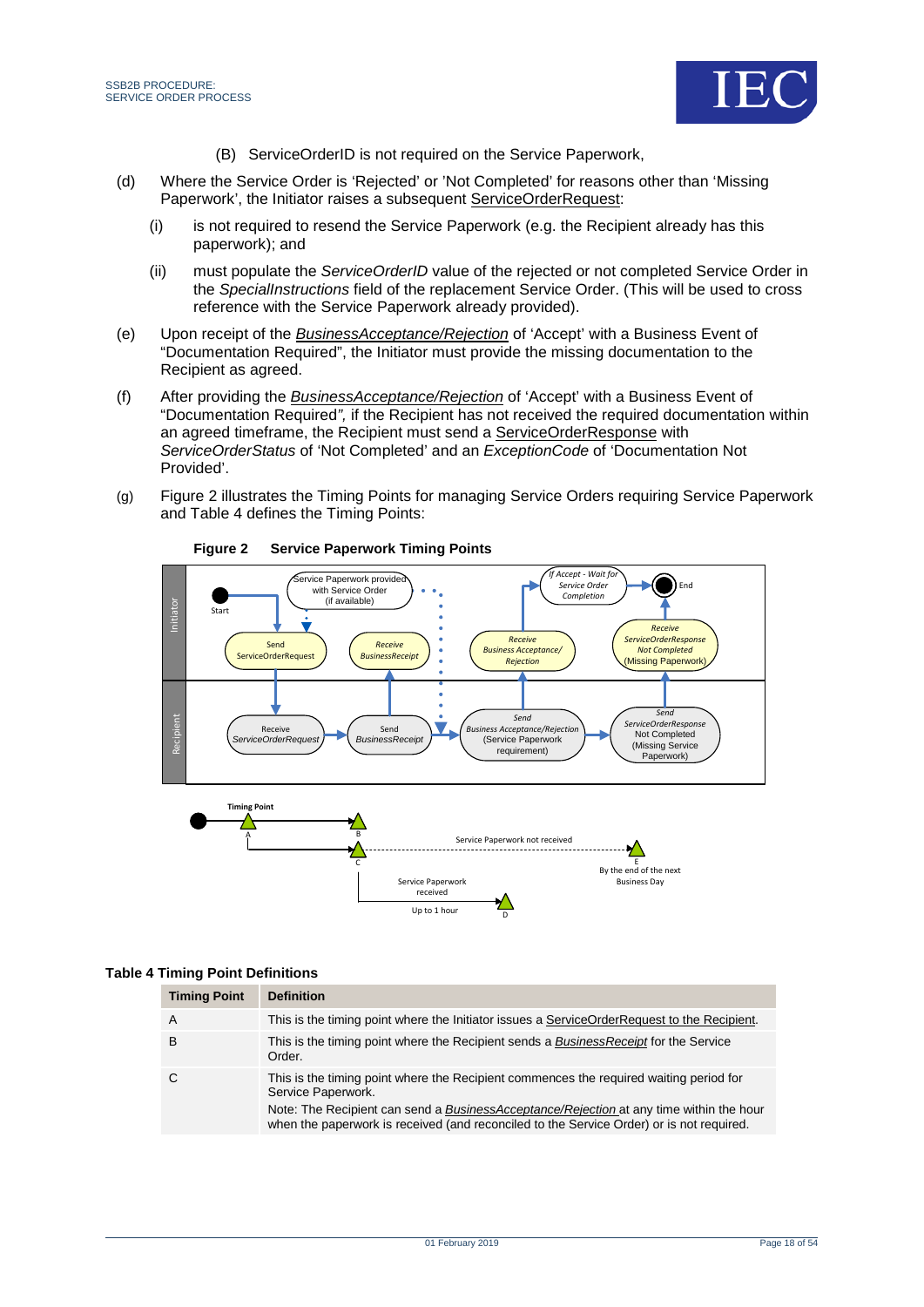

| <b>Timing Point</b> | <b>Definition</b>                                                                                                                                                                                                                                             |
|---------------------|---------------------------------------------------------------------------------------------------------------------------------------------------------------------------------------------------------------------------------------------------------------|
| Ð                   | The timing point where the Initiator receives the BusinessAcceptance/Rejection of 'Accept'.<br>Where the Service Paperwork is missing, this 'Accept' shall include a warning – Missing<br>Paperwork.                                                          |
|                     | Following a BusinessAcceptance/Rejection of Warning, this timing point commences the<br>agreed period in which the Initiator must provide the Recipient the necessary Service<br>Paperwork.                                                                   |
|                     | The timing point where, the Recipient has still not received the necessary Service<br>Paperwork. The Recipient must provide a ServiceOrderResponse with ServiceOrderStatus<br>of 'Not Completed' and an <i>ExceptionCode</i> of "Documentation Not Provided". |

## <span id="page-18-0"></span>**2.15. Explanation of use of** *ExceptionCodes*

*ExceptionCodes* must conform with the rules in [Table 5](#page-18-1) below.

| Value                                                            | <b>Definition</b>                                                                                                                      | <b>Used with ServiceOrderStatus</b>                                                                                                                                                                                                                                                             |  |  |  |  |  |
|------------------------------------------------------------------|----------------------------------------------------------------------------------------------------------------------------------------|-------------------------------------------------------------------------------------------------------------------------------------------------------------------------------------------------------------------------------------------------------------------------------------------------|--|--|--|--|--|
| <b>Customer On-Site</b>                                          | There is a Customer at Site and the Site was not<br>de-energised.                                                                      | Limited to a physical De-energisation<br>ServiceOrderRequests with the status of 'Not<br>Completed'.<br>Not allowed for De-energisation<br>ServiceOrderRequests with ServiceOrderSubType of<br>"Remove Fuse" or "Pillar-Box, PitorPole-Top" and De-<br>energisation Reason "Non-Payment (DNP)". |  |  |  |  |  |
| <b>Customer Prevented</b>                                        | Customer prevented de-energisation.                                                                                                    | Limited to a physical De-energisation<br>ServiceOrderRequests with a status of 'Not<br>Completed'.                                                                                                                                                                                              |  |  |  |  |  |
| <b>Recipient Cancellation</b>                                    | Recipient cancellation. Details must be provided in<br>SpecialNotes.                                                                   | Not Completed                                                                                                                                                                                                                                                                                   |  |  |  |  |  |
| Documentation Not<br>Provided                                    | Documentation required for the completion of the<br>requested work has not been provided. Details<br>must be provided in SpecialNotes. | Not Completed                                                                                                                                                                                                                                                                                   |  |  |  |  |  |
| De-energisation Not<br>Completed Due To A<br>Re-energisation     | De-energisation not completed due to a re-<br>energisation for the same period.                                                        | Limited to a De-energisation ServiceOrderRequests<br>with the status of 'Not Completed'.                                                                                                                                                                                                        |  |  |  |  |  |
| <b>Metering Problem</b>                                          | Metering problem preventing completion of Meter<br>Reading.                                                                            | <b>Partially Completed</b>                                                                                                                                                                                                                                                                      |  |  |  |  |  |
| Meter Reading Only<br>Undertaken Due To<br>Prior Re-energisation | A Meter Reading only was taken, rather than the<br>requested de-energisation, due to a prior re-<br>energisation.                      | Completed                                                                                                                                                                                                                                                                                       |  |  |  |  |  |
| New Customer On-Site                                             | Customer at Site who claims to be a new<br>customer.                                                                                   | Limited to De-energisation ServiceOrderRequests only<br>with a status of 'Not Completed'.                                                                                                                                                                                                       |  |  |  |  |  |
| No Supply                                                        | Supply not available.                                                                                                                  | Not Completed                                                                                                                                                                                                                                                                                   |  |  |  |  |  |
| Other                                                            | Other reasons. Details must be provided in<br>SpecialNotes.                                                                            | Not Completed, Partially Completed                                                                                                                                                                                                                                                              |  |  |  |  |  |
| <b>Reading Problem</b>                                           | Reading problem preventing completion of Meter<br>Reading.                                                                             | <b>Partially Completed</b>                                                                                                                                                                                                                                                                      |  |  |  |  |  |
| <b>Initiator Cancellation</b>                                    | Initiator cancellation (any charges for work partially<br>completed should be indicated in ProductCodes).                              | Not Completed                                                                                                                                                                                                                                                                                   |  |  |  |  |  |
| <b>Request Submitted By</b><br>Another Initiator                 | Alternative Request received from another<br>Participant.                                                                              | Not Completed                                                                                                                                                                                                                                                                                   |  |  |  |  |  |
| Sensitive Load                                                   | Sensitive load and did not de-energise.                                                                                                | Limited to De-energisation ServiceOrderRequests with<br>a status of 'Not Completed'.                                                                                                                                                                                                            |  |  |  |  |  |
| Life Support                                                     | Life Support Customer and did not de-energise.                                                                                         | Limited to De-energisation ServiceOrderRequests with<br>a status of 'Not Completed'.                                                                                                                                                                                                            |  |  |  |  |  |
| <b>Unable To Access</b>                                          | Unable to gain access to complete work.                                                                                                | Not Completed                                                                                                                                                                                                                                                                                   |  |  |  |  |  |
| No Comms                                                         | Recipient unable to contact a remotely controlled<br>device.                                                                           | ServiceOrderRequests with the status of 'Not<br>Completed'.                                                                                                                                                                                                                                     |  |  |  |  |  |

#### <span id="page-18-1"></span>**Table 5** *ExceptionCodes* **Usage Rules**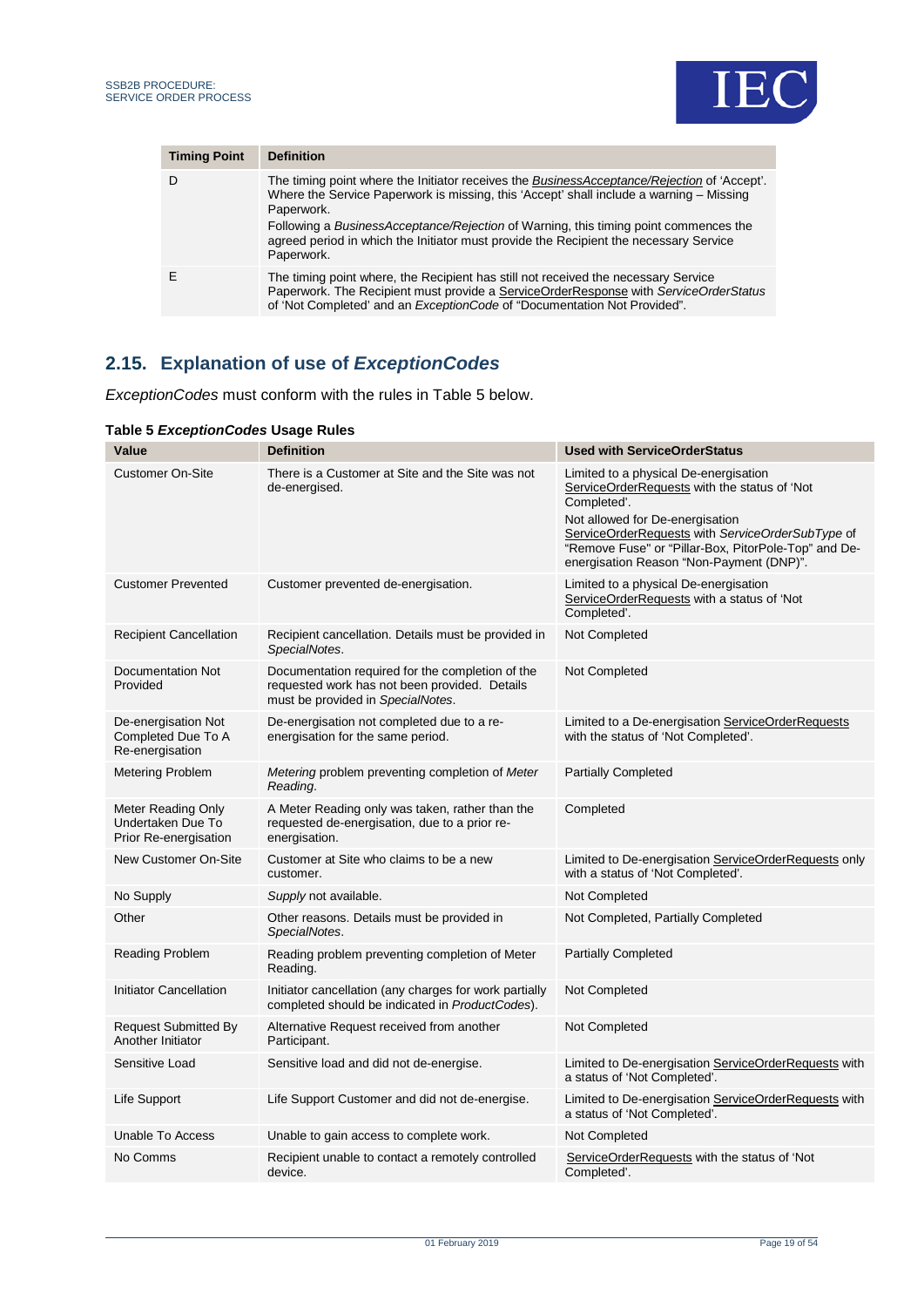

| Value                                                     | <b>Definition</b>                                                                                                                                  | <b>Used with ServiceOrderStatus</b>                                                                                                                                    |
|-----------------------------------------------------------|----------------------------------------------------------------------------------------------------------------------------------------------------|------------------------------------------------------------------------------------------------------------------------------------------------------------------------|
| Unknown Connection<br><b>Status</b>                       | Recipient unable to determine connection status of<br>a remotely controlled device.                                                                | ServiceOrderRequests with the status of 'Not<br>Completed'.                                                                                                            |
| Unknown Load                                              | The Site draws a significant load when re-<br>energised and the Customer is not present. The<br>Site was not left re-energised for safety reasons. | Not Completed                                                                                                                                                          |
| Meter Not Retrieved                                       | Used in conjunction with a response to a Service<br>Order Abolishment by a DNSP.                                                                   | Limited to a Service Order Abolishment with the status<br>of Partially Completed to indicate Supply was<br>abolished, but the <i>meter</i> was unable to be recovered. |
| Unsafe                                                    | Unsafe to complete work.                                                                                                                           | Not Completed                                                                                                                                                          |
| Site Already Energised                                    | Customer Site is energised at the time of the<br>ServiceOrderRequest.                                                                              | Not Completed                                                                                                                                                          |
| <b>Shared Supply Point</b>                                | Unable to perform the requested work because the<br>disconnection point is common with other<br>customers.                                         | Not Completed                                                                                                                                                          |
| <b>Tariff Change Not</b><br>Approved                      | Request for a tariff change is not approved.                                                                                                       | Not Completed                                                                                                                                                          |
| Metering not compatible<br>with proposed Tariff<br>Change | The Recipient is not able to complete the request<br>due to the <i>meter</i> not being compatible proposed<br>tariff.                              | Not Completed.                                                                                                                                                         |
| Inadequate<br>infrastructure                              | Where significant work is required to provide<br>supply work to the customer and no customer<br>contact has been made to the Distributor.          | Not Completed                                                                                                                                                          |

## <span id="page-19-0"></span>**2.16. Specific Service Order Requirements**

#### **2.16.1. Allocate NMI**

- (a) This Service Order sub type must be used for a Site where the Retailer wants the Site registered in MSATS with them at the time of *NMI* creation.
- (b) By submitting the ServiceOrderRequest, the Retailer confirms they expect to be the Customer's Retailer as at the time of energisation.
- (c) On receipt of an Allocate NMI ServiceOrderRequest, the DNSP must allocate a *NMI* and issue it to the Retailer using a ServiceOrderResponse. [Guidance Note 1] The DNSP must populate the Retailer who has issued the Allocate NMI ServiceOrderRequest as the FRMP in MSATS. The Retailer must not object to being allocated as the FRMP where they have lodged the ServiceOrderRequest.
- (d) Where a DNSP receives an Allocate NMI ServiceOrderRequest for a Site that a *NMI* has already been allocated, the DNSP must send a *BusinessAcceptance/Rejection* with a rejection message of "*NMI* already allocated for this address".
- (e) [Guidance Note 1] In those Jurisdictions where Paperwork is required the Retailer and DNSP must ensure that all necessary paperwork is available and completed in order to progress and complete the Allocate NMI. The ServiceOrderRequest does not replace the need for paperwork.
- (f) A Retailer and an Embedded Network Manager can agree to use the Allocate NMI transaction for the purposes of B2B communications. If the Retailer and Embedded Network Manager agree to use these B2B Procedures they must comply with all obligations in this procedure for Allocating a *NMI*.

### **2.16.2. Re-energisation**

- (a) The Retailer must raise a ServiceOrderRequest to the appropriate party and use the *ServiceOrderSubType* to indicate the type of Re-energisation required.
- (b) The Recipient must not reject a Re-energisation ServiceOrderRequest if the Site is already energised. The Recipient must return the appropriate ServiceOrderResponse and where possible provide a *Meter Reading*.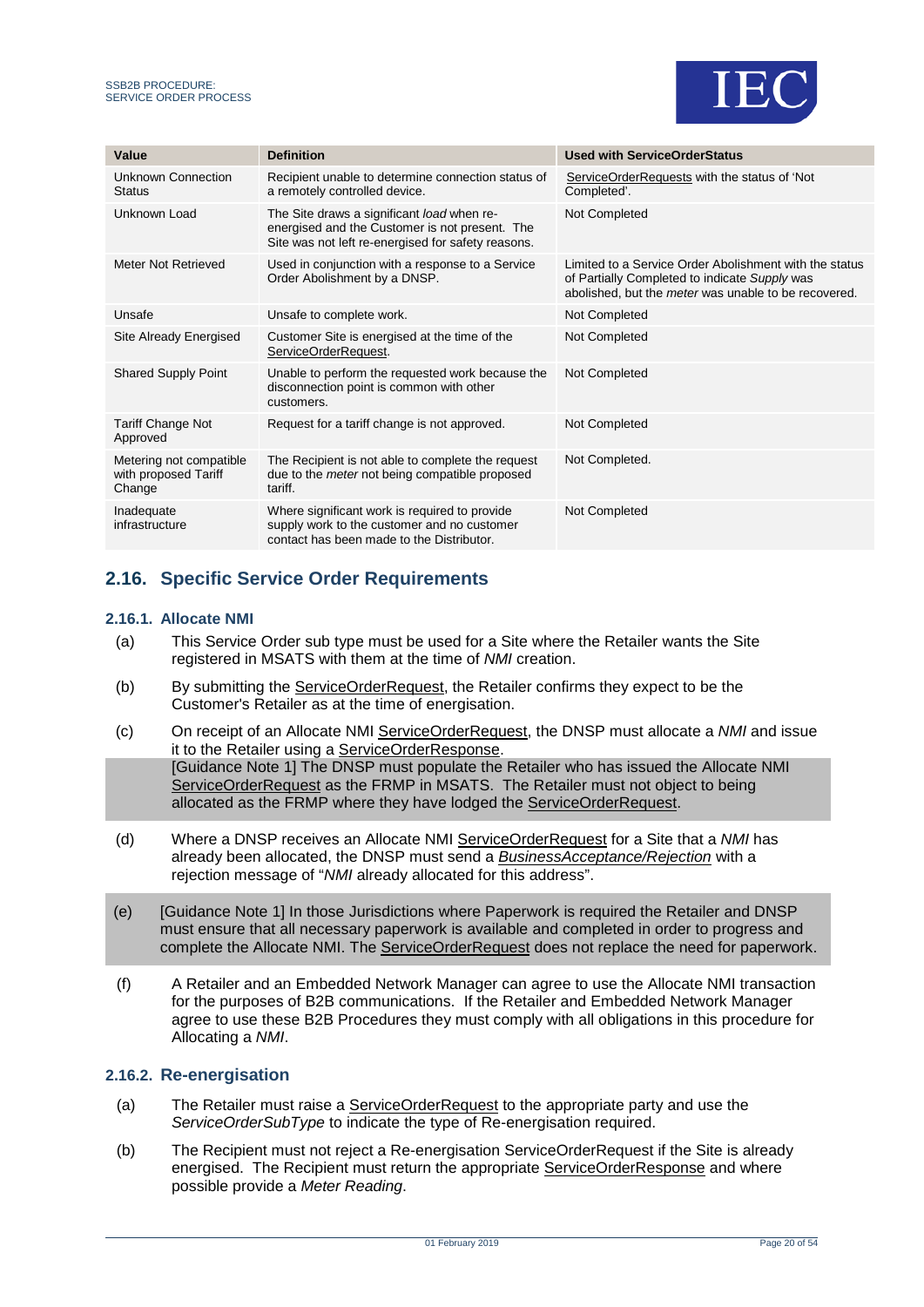

- (c) Where a Retailer raises a ServiceOrderRequest to a DNSP, the following provisions apply;
	- (i) [Guidance Note 1] For Type 6 metered sites, if there is no requirement to visit the Site to perform the Re-energisation (e.g. Customer removes sticker and switches the main switch on), the DNSP may use the last actual read if it is less than 6 weeks prior to the move-in date, or such other period as otherwise permitted by jurisdictional regulations. This read must be provided to the Retailer and MSATS as if an actual read occurred on the move-in date.
	- (ii) [Guidance Note 1] In order to avoid delay in Customer re-energisations, DNSPs should reenergise upon receiving a ServiceOrderRequest irrespective of the transfer status in MSATS.
	- (iii) For after-hours Re-energisations,
		- (A) The Retailer must specify a *ServiceTime* of "Non-Business Hours" and must ensure the information in the *SpecialInstructions* field provides additional and specific information regarding the detail and reason for the "Non-Business Hours" request.
		- (B) [Guidance Note 1] The DNSP must take into account the value in the *ServiceTime* field when scheduling the ServiceOrderRequest.
		- (C) Indicates that the Retailer will accept any "Non-Business Hours" charges.
		- (D) Where the Retailer does not wish to pay an after-hours fee a *ServiceTime* of "Business Hours" should be used. This indicates that the Retailer will not accept after-hours charges and will accept a delay in service completion (within the bounds of agreed service levels) in preference to undertaking the work afterhours.
		- (E) Where the Retailer prefers the work to be undertaken within business hours but is willing to pay the after-hours fee where necessary in order to speed up completion, a *ServiceTime* of "Any Time" should be used. This indicates that the Retailer will accept after-hours charges if the work needs to be undertaken outside business hours.
		- (F) [Guidance Note 1] DNSPs may refuse to complete a Re-energisation where there is no access to the main switch, Retailers should provide suitable advice to the Customer regarding turning off the main switch(es) to ensure safety of the premises when re-energised.
	- (iv) [Guidance Note 7 and 8] In Victoria and South Australia, if a service has been off *supply* (de-energised) for more than 12 months, the SIRs (Service Installation Rules) require certified evidence that an installation is safe to reconnect; e.g. Electrical Certificate of Compliance (ECC) in SA, Certificate of Electrical Safety (CES), EWR or a letter that a safety check has been conducted by an electrical contractor. If this notification is not provided, the DNSP may reject the ServiceOrderRequest. This Service Order type has Service Paperwork requirements in some jurisdictions. See clause 2.13 for details regarding Service Paperwork processes.
	- (v) [Guidance Note 1] In SA, where a Customer advises the Retailer they have already moved into the Site, the Site is energised (left energised or energised by the Customer) and the Retailer requires a move-in reading from the DNSP, the Retailer must raise a Reenergisation ServiceOrderRequest with a *ServiceOrderSubType* of "New Reading Required". The DNSP will provide a *meter* reading in accordance with the Metrology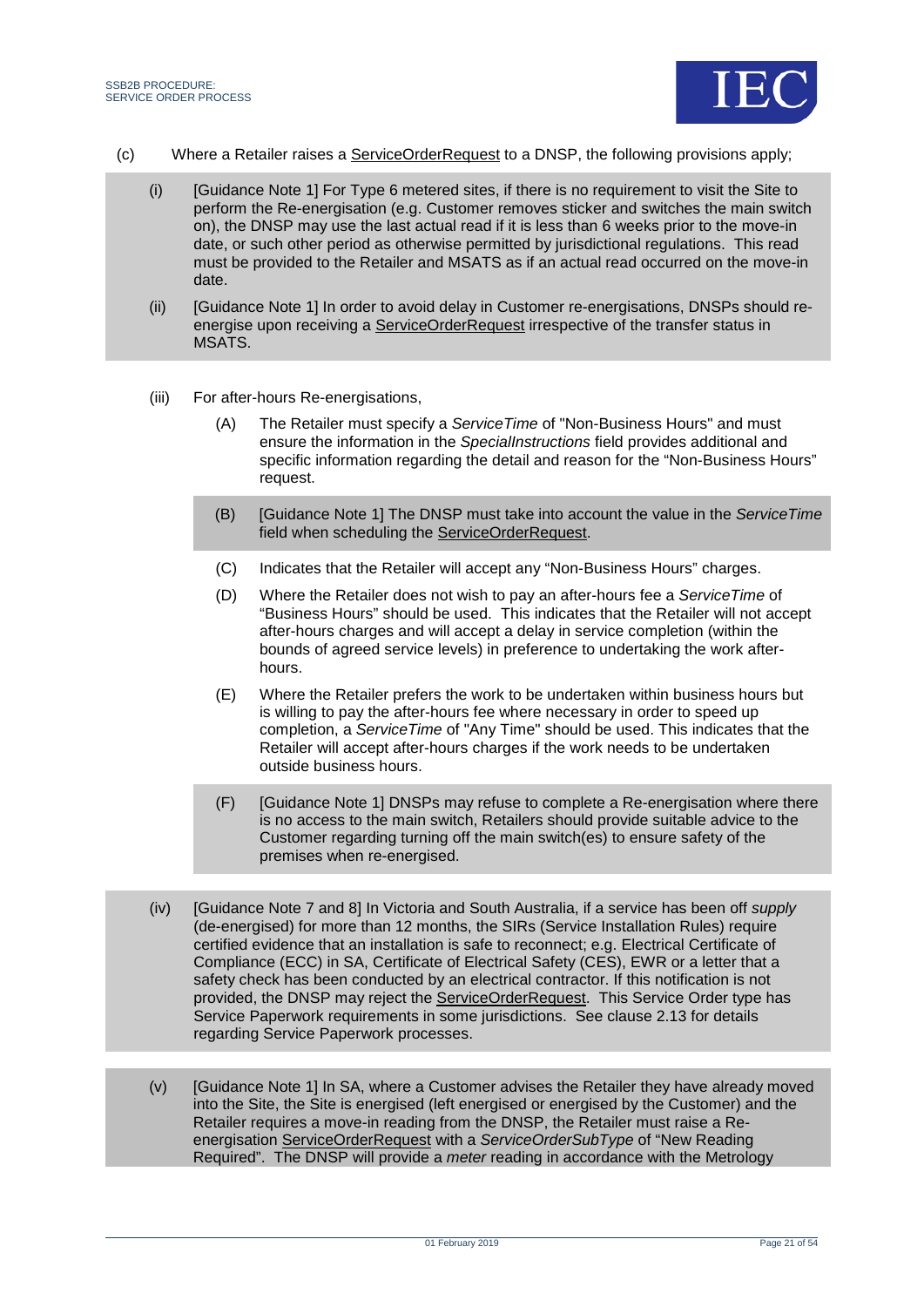

Procedure, undertaking field work if necessary. Where this code is used, the *CustomerPreferredDateAndTime* must not be retrospective where the *meter* type is 6.

#### **2.16.3. De-energisation**

- (a) The Retailer must issue a ServiceOrderRequest to the appropriate party and use the *ServiceOrderSubType* to indicate the type of De-energisation required.
- (b) Where a Retailer issues the ServiceOrderRequest to the DNSP, the following provisions apply:
	- (i) [Guidance Note 1] When the DNSP has access to perform the De-energisation but reasonably believes that there is a valid reason the De-energisation should not take place, the DNSP may contact the Retailer by phone and (within reason) act upon the instructions provided by the Retailer.
	- (ii) Where payment is received by the Retailer before the ServiceOrderResponse is received, the Retailer must raise a cancellation ServiceOrderRequest, where the *ScheduledDate* is in the future. If urgent, the Retailer must communicate this to the DNSP immediately (e.g. by phone).
	- (iii) [Guidance Note 1] The DNSP must not accept payment of any kind on behalf of the current Retailer. If payment is offered or discussion/dispute eventuates the DNSP's Disconnecting Officer may contact the Current Retailer for direction whilst at the premises. The Officer, not the Customer, should make this call.
	- (iv) This Service Order type has Service Paperwork requirements in some Jurisdictions. See clause [2.14f](#page-16-1)or details regarding Service Paperwork processes.

#### **2.16.4. Special Read**

- (a) [Guidance Note 1] Where necessary, prospective Retailers must initiate the transfer into MSATS within 2 business days of (or as required by the CATS Procedure or jurisdiction regulations) the date a Special Read ServiceOrderRequest is sent (that is related to a transfer). Where a Special Read has already occurred, the prospective Retailer must still initiate a transfer request in MSATS within 2 business days.
- (b) A Recipient must ensure that a ServiceOrderResponse to a Special Read ServiceOrderRequest does not have a *ServiceOrderStatus* of "Partially Complete".

#### **2.16.5. Supply Abolishment**

(a) [Guidance Note 1] In South Australia, Victoria, and Tasmania, the Initiator ensures that all necessary paperwork, where available, is supplied to the DNSP in order to progress and complete the Supply Abolishment. The ServiceOrderRequest does not replace the need for the paperwork associated with a Supply Abolishment. This Service Order type has Service Paperwork requirements in some jurisdictions. See clause [2.14](#page-16-1) for details regarding Service Paperwork processes.

### <span id="page-21-0"></span>**2.17. Multiple Service Orders**

- (a) The obligations under this clause apply to regulated businesses.
- (b) This section provides the business rules for the management of situations where multiple ServiceOrderRequests apply to a Site at, or close to, a point in time. The business rules are presented in a series of scenarios.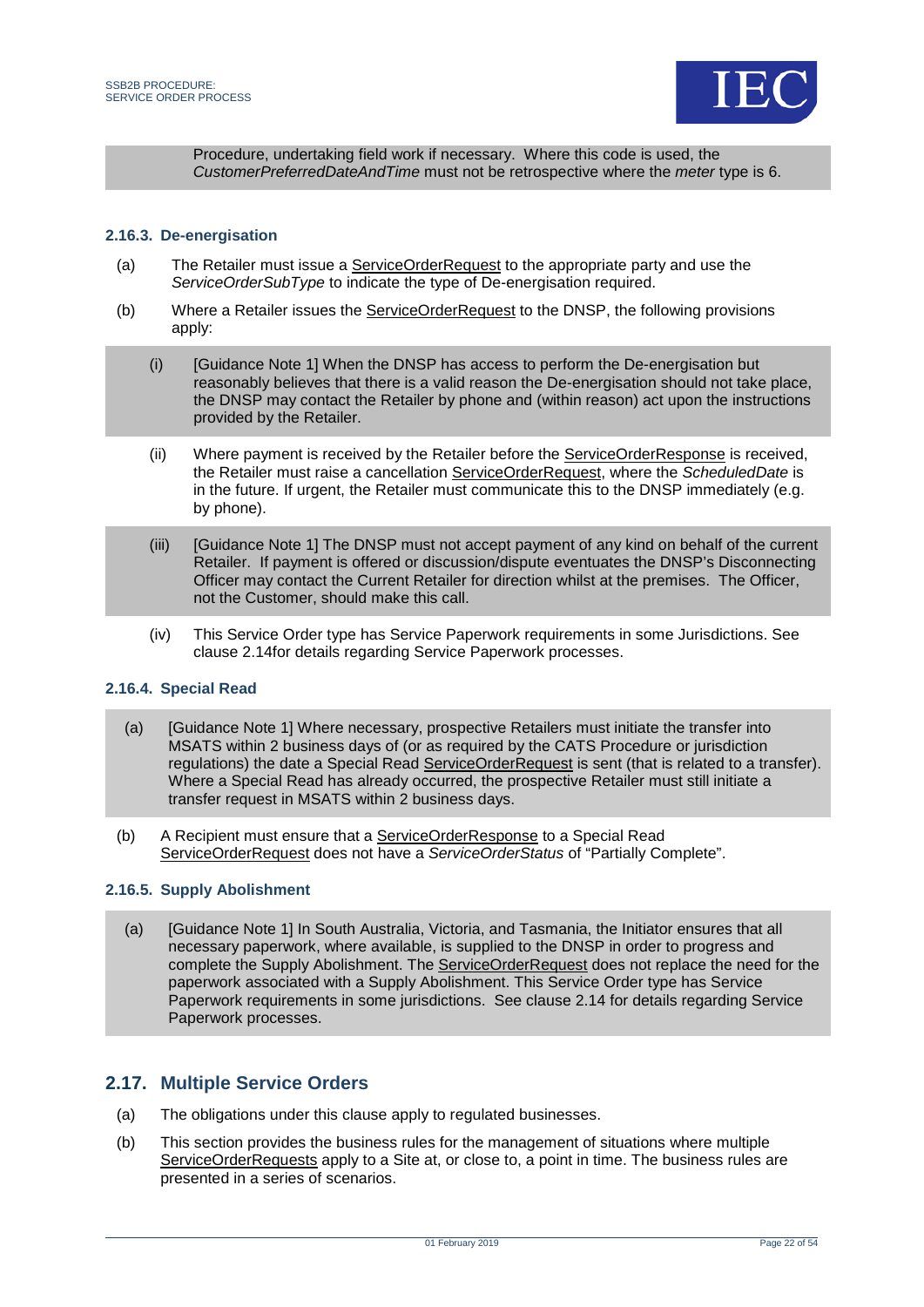

- (c) The multiple Service Order rules apply to any incomplete[3](#page-22-1) ServiceOrderRequests with *ScheduledDates* within a 5 business day period.
- (d) The key principles for the management of multiple Service Order situations are:
	- (i) The Customer's interests take priority (i.e. ensuring power is turned on in a timely manner/ not disrupted).
	- (ii) Each Initiator must use reasonable endeavours to minimise sending multiple conflicting ServiceOrderRequests for a single *NMI*.
- (e) Where there is a physical Re-energisation and De-energisation received for the same *NMI*, the Recipient has the discretion to undertake a single *meter* reading. Scenarios 1-6, detailed in section 2.16.1.1, allow for this practice.
- (f) The scenarios, detailed in section 2.16.1.1, assume that the De-energisation ServiceOrderRequest has a *ConfirmedDe-energisation* value of "No".
	- (i) Where the *ConfirmedDe-energisation* value is "Yes" in the De-energisation ServiceOrderRequest, the situation will be treated by the Recipient as an exception to the rules in this section; and
	- (ii) [Guidance Note1] The Recipient must contact the Prospective Retailer (Initiator), who has raised a Re-energisation Request to assist in the resolution of the situation.

#### **2.17.1. Multiple Service Orders for Multiple Initiators**

(a) In these scenarios, other Service Order Types that can be raised by a prospective Retailer (Initiator) and Re-energisations Service Orders are interchangeable. Where the multiple ServiceOrderRequests involve these other Service Order Types, the processes are the same as for Re-energisations and De-energisations.

| <b>Scenario</b> | 1 <sup>st</sup> Request Received | 2 <sup>nd</sup> Request Received | <b>Description</b>                                                                        |  |  |  |  |  |
|-----------------|----------------------------------|----------------------------------|-------------------------------------------------------------------------------------------|--|--|--|--|--|
|                 | De-energisation                  | Re-energisation                  | Re-energisation before De-energisation                                                    |  |  |  |  |  |
| 2               | De-energisation                  | Re-energisation                  | Re-energisation date equals De-energisation<br>date                                       |  |  |  |  |  |
| 3               | De-energisation                  | Re-energisation                  | Re-energisation after De-energisation                                                     |  |  |  |  |  |
| 4               | Re-energisation                  | De-energisation                  | De-energisation before Re-energisation                                                    |  |  |  |  |  |
| 5               | Re-energisation                  | De-energisation                  | De-energisation date equals Re-energisation<br>date                                       |  |  |  |  |  |
| 6               | Re-energisation                  | De-energisation                  | De-energisation after Re-energisation                                                     |  |  |  |  |  |
| $\overline{7}$  | Various (as per Table 7)         | Various (as per Table 7)         | Where two Service Orders are received and<br>clarification is required from both parties. |  |  |  |  |  |
| 8               | Any Service Order                | <b>Matching Service Order</b>    | Multiple Service Orders of the same type in 5<br>day window                               |  |  |  |  |  |
| 9               | Any Service Order                | Any Service Order                | Any other multiple ServiceOrderRequest<br>situations not covered by Scenario's 1-8 above  |  |  |  |  |  |

<span id="page-22-0"></span>

(b) The following [Table 7](#page-23-0) summarises the scenarios that apply to specific combinations of ServiceOrderRequests raised by current and prospective Retailers (Initiator). The numbers in each cell indicate which scenario applies to the specific combination. An "x" means the Recipient will reject the ServiceOrderRequest from the prospective Retailer, irrespective of whether it is received first or second.

<span id="page-22-1"></span><sup>&</sup>lt;sup>3</sup> Incomplete' means a ServiceOrderResponse has not been sent or the Recipient is unaware of the status of work that is currently in progress.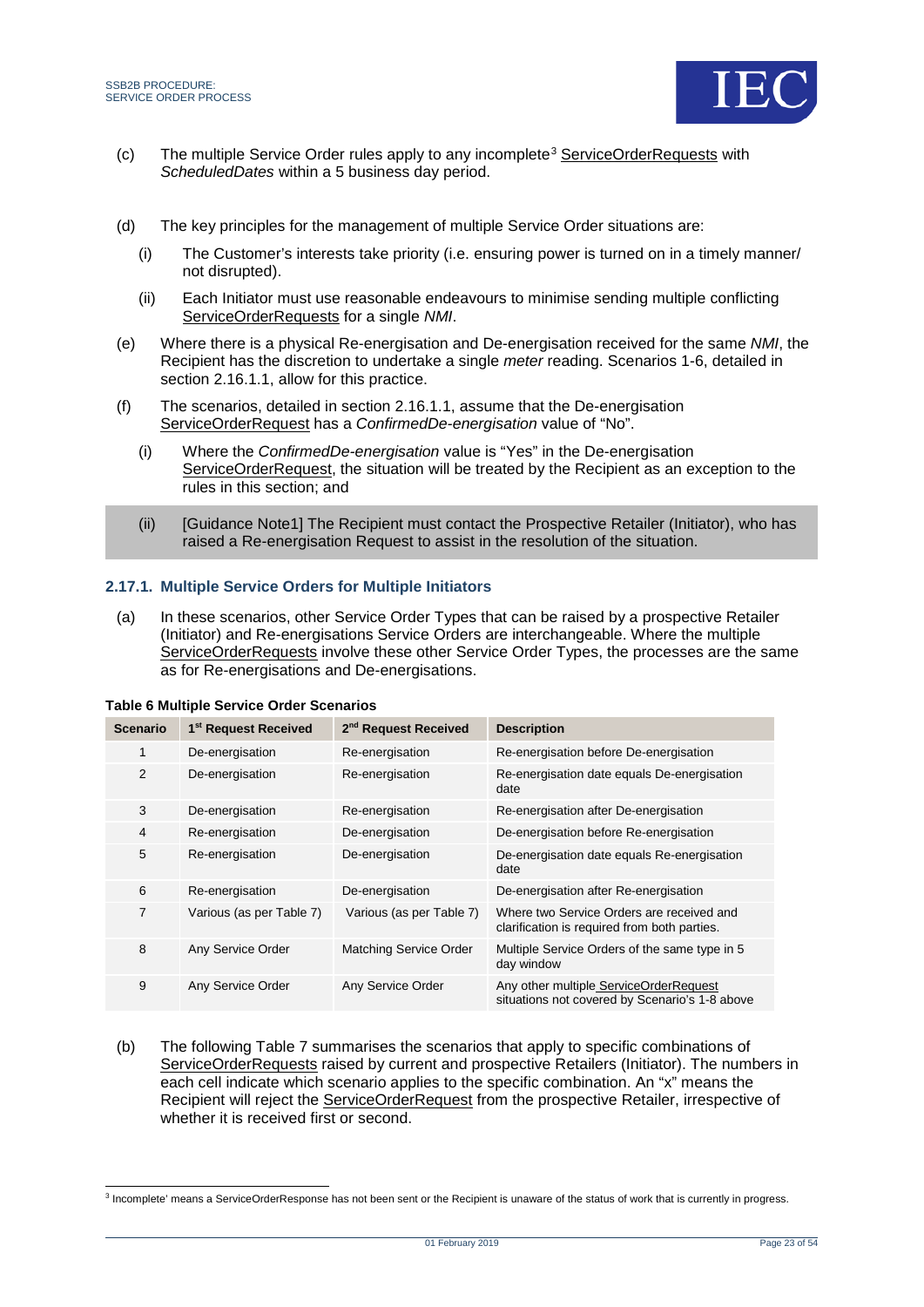

 $\mathbf{z}$  ,  $\mathbf{z}$  ,  $\mathbf{z}$  ,  $\mathbf{z}$ 

- (c) [Table 7](#page-23-0) applies specifically to the services performed by DNSP's or DNSP's in their role as Initial MC.
- (d) This table describes how a DNSP/Initial MC should treat consecutive Service Orders received from prospective Retailers and current Retailers that are scheduled for action within 5 business days.
- (e) The transactions marked as "NA" are not applicable transactions for a DNSP following Metering Competition (they should be rejected).

#### **Summary of the management of multiple Service Order and multiple Retailer situations**

| <b>Works</b><br><b>Works</b><br><b>Works</b><br><b>Works</b><br>interesting of the project<br>weeks of called the<br>Medical Section Movies<br>Supply of British River<br>Sunty y Sail re Works<br>Supply Septiments<br>Suppose the World<br>Superinte Motes<br>Suppose the World<br>Procedure Register                            |                               | Missione Baytras      |  |
|------------------------------------------------------------------------------------------------------------------------------------------------------------------------------------------------------------------------------------------------------------------------------------------------------------------------------------|-------------------------------|-----------------------|--|
| Meleting Serita<br>Majoritos Serica<br>Majoritos Serica<br>Materials Serice<br>Meleting Sevice<br>Meleting Senice                                                                                                                                                                                                                  |                               | Oerend disable        |  |
|                                                                                                                                                                                                                                                                                                                                    |                               | See dated             |  |
|                                                                                                                                                                                                                                                                                                                                    |                               |                       |  |
|                                                                                                                                                                                                                                                                                                                                    |                               |                       |  |
|                                                                                                                                                                                                                                                                                                                                    |                               |                       |  |
| Group Supply)                                                                                                                                                                                                                                                                                                                      |                               |                       |  |
| Test)                                                                                                                                                                                                                                                                                                                              |                               |                       |  |
| $\rm \overline{o}$                                                                                                                                                                                                                                                                                                                 |                               | - Ignore if populated |  |
| Settings                                                                                                                                                                                                                                                                                                                           |                               |                       |  |
|                                                                                                                                                                                                                                                                                                                                    |                               |                       |  |
| Load                                                                                                                                                                                                                                                                                                                               |                               |                       |  |
|                                                                                                                                                                                                                                                                                                                                    |                               |                       |  |
| Establish (Permanent/temp etc)<br>Meter Investigation(Inspect<br>Temporary Isolation (Incl.<br>Meter Reconfiguration<br>Timeswitch<br>Supply Abolishment<br>Install Controlled<br>ALL SUBTYPES<br>Supply Alteration<br>Exchange Mete<br>Reseal Device<br>Remove Meter<br>Tariff Change                                             | SUBTYPES<br>SUBTYPES          | TYPE                  |  |
| Type                                                                                                                                                                                                                                                                                                                               |                               | <b>SUB</b>            |  |
| Allocate NMI<br>Install Meter<br>Move Meter<br>Change <sup>-</sup>                                                                                                                                                                                                                                                                 |                               |                       |  |
| Sub<br><b>Current Retailer</b>                                                                                                                                                                                                                                                                                                     | ALL<br><b>ALL</b>             | $\frac{0}{2}$         |  |
| <b>Sub Type</b><br><b>Transaction Type</b>                                                                                                                                                                                                                                                                                         |                               |                       |  |
| Supply Service Works<br>Allocate NMI<br>X<br>X<br>X<br>X<br>X<br>X<br><b>NA</b><br>X<br>X<br>8<br>X<br><b>NA</b><br>X<br>X<br>X<br>X                                                                                                                                                                                               | <b>NA</b><br>X                | <b>NA</b>             |  |
| Supply Service Works<br>Establish (Permanent/Temp Etc)<br>$\overline{7}$<br>$\overline{7}$<br>$\overline{7}$<br>X<br>$\bf 8$<br><b>NA</b><br>$\overline{7}$<br>$\overline{7}$<br>$\overline{7}$<br>$\overline{7}$<br>$\overline{7}$<br>$\overline{7}$<br><b>NA</b><br>$\overline{7}$<br>$\overline{7}$<br>X                        | <b>NA</b><br>$\times$         | <b>NA</b>             |  |
| Supply Service Works<br>Supply Abolishment<br>$\overline{7}$<br>$\overline{7}$<br>X<br><b>NA</b><br>$\overline{7}$<br>$\overline{7}$<br>$\overline{7}$<br>$\overline{7}$<br>$\overline{7}$<br>$\overline{7}$<br><b>NA</b><br>$\overline{7}$<br>$\overline{7}$<br>$\overline{7}$<br>X<br>$\overline{7}$                             | <b>NA</b><br>$\boldsymbol{8}$ | <b>NA</b>             |  |
| Supply Service Works<br>Supply Alteration<br>X<br>X<br><b>NA</b><br>$\overline{7}$<br>$\overline{7}$<br>$\overline{7}$<br>$\overline{7}$<br>$\overline{7}$<br>$\overline{7}$<br>$\overline{7}$<br>$\overline{7}$<br>$\overline{7}$<br>$\overline{7}$<br><b>NA</b><br>$\overline{7}$<br>$\boldsymbol{9}$                            | <b>NA</b><br>9                | <b>NA</b>             |  |
| Supply Service Works<br>Temporary Isolation (Incl.Group Supply)<br>X<br>X<br>$\overline{7}$<br>$\overline{7}$<br>$\overline{7}$<br><b>NA</b><br>$\overline{7}$<br>$\overline{7}$<br>$\overline{7}$<br>$\overline{7}$<br>$\overline{7}$<br>$\overline{7}$<br><b>NA</b><br>$\overline{7}$<br>$\overline{7}$<br>9                     | <b>NA</b><br>9                | <b>NA</b>             |  |
| <b>Tariff Change</b><br>Supply Service Works<br>X<br>X<br>$\overline{7}$<br>$\overline{7}$<br>$\overline{7}$<br>$\overline{7}$<br>$\overline{7}$<br><b>NA</b><br>$\overline{7}$<br>$\overline{7}$<br>$\overline{7}$<br>$\overline{7}$<br>$\overline{7}$<br><b>NA</b><br>$\overline{7}$<br>$\boldsymbol{9}$                         | <b>NA</b><br>9                | <b>NA</b>             |  |
| X<br>$\mathsf X$<br>$\overline{7}$<br><b>Metering Service Works</b><br>Install Controlled Load<br>$\overline{7}$<br>$\overline{7}$<br>$\overline{7}$<br>$\overline{7}$<br>$\overline{7}$<br>$\overline{7}$<br>$\boldsymbol{9}$<br><b>NA</b><br>$\overline{7}$<br>$\overline{7}$<br>$\overline{7}$<br>$\overline{7}$<br><b>NA</b>   | <b>NA</b><br>9                | <b>NA</b>             |  |
| Metering Service Works Change Timeswitch Settings<br>$\overline{7}$<br>X<br>X<br><b>NA</b><br>$\overline{7}$<br>$\overline{7}$<br>$\overline{7}$<br>$\overline{7}$<br>$\overline{7}$<br>$\overline{7}$<br>$\boldsymbol{9}$<br>$\overline{7}$<br>$\overline{7}$<br>$\overline{7}$<br>$\overline{7}$<br><b>NA</b>                    | <b>NA</b><br>9                | <b>NA</b>             |  |
| Metering Service Works Install Meter<br><b>NA</b><br><b>NA</b><br><b>NA</b><br><b>NA</b><br><b>NA</b><br><b>NA</b><br><b>NA</b><br><b>NA</b><br><b>NA</b><br><b>NA</b><br><b>NA</b><br><b>NA</b><br><b>NA</b><br><b>NA</b><br><b>NA</b><br><b>NA</b>                                                                               | <b>NA</b><br><b>NA</b>        | <b>NA</b>             |  |
| Metering Service Works Exchange Meter<br><b>NA</b><br><b>NA</b><br><b>NA</b><br><b>NA</b><br><b>NA</b><br><b>NA</b><br><b>NA</b><br><b>NA</b><br><b>NA</b><br><b>NA</b><br><b>NA</b><br><b>NA</b><br><b>NA</b><br><b>NA</b><br><b>NA</b><br><b>NA</b>                                                                              | <b>NA</b><br><b>NA</b>        | <b>NA</b>             |  |
| Metering Service Works Move Meter<br>$\overline{7}$<br>X<br><b>NA</b><br>$\overline{7}$<br>$\overline{7}$<br>$\overline{7}$<br>$\overline{7}$<br>$\overline{7}$<br>$\overline{7}$<br><b>NA</b><br>$\overline{7}$<br>$\overline{7}$<br>9<br>X<br>$\overline{7}$<br>$\overline{7}$                                                   | <b>NA</b><br>9                | <b>NA</b>             |  |
| $\mathsf X$<br>$\overline{7}$<br>$\overline{7}$<br>$\overline{7}$<br>$\overline{7}$<br>$\overline{7}$<br>$\overline{7}$<br>Metering Service Works Remove Meter<br>X<br>$\overline{7}$<br>$\overline{7}$<br>$\overline{7}$<br>$\overline{7}$<br>$\overline{7}$<br>$\overline{9}$<br><b>NA</b><br><b>NA</b>                          | <b>NA</b><br>$\overline{9}$   | <b>NA</b>             |  |
| $\overline{7}$<br>$\overline{7}$<br>Metering Service Works Meter Reconfiguration<br>X<br>X<br>$\overline{7}$<br>$\overline{7}$<br>$\overline{7}$<br>$\overline{7}$<br>$\overline{7}$<br>$\overline{7}$<br>$\overline{7}$<br>$\overline{7}$<br>$\overline{7}$<br>$\boldsymbol{9}$<br><b>NA</b><br><b>NA</b>                         | <b>NA</b><br>9                | <b>NA</b>             |  |
| $\mathsf X$<br>$\overline{7}$<br>Metering Service Works Meter Investigation (Inspect or Test)<br>X<br>$\overline{7}$<br>$\overline{7}$<br>$\overline{7}$<br>$\overline{7}$<br>$\overline{7}$<br>$\overline{7}$<br>$\overline{7}$<br>$\overline{7}$<br>$\overline{7}$<br>$\overline{7}$<br>$\overline{9}$<br><b>NA</b><br><b>NA</b> | <b>NA</b><br>$\overline{9}$   | <b>NA</b>             |  |
| Metering Service Works Reseal Device<br>X<br>$\overline{7}$<br>$\overline{7}$<br>$\overline{7}$<br>$\overline{7}$<br>X<br><b>NA</b><br>$\overline{7}$<br>$\overline{7}$<br>$\overline{7}$<br>$\overline{7}$<br>$\overline{7}$<br><b>NA</b><br>$\overline{7}$<br>$\overline{7}$<br>9                                                | <b>NA</b><br>9                | <b>NA</b>             |  |
| <b>ALL SUBTYPES</b><br>Re-energisation<br>X<br>X<br>$\overline{7}$<br>$\overline{7}$<br>$\overline{7}$<br>$\overline{7}$<br>$\overline{7}$<br>$\overline{7}$<br>$\overline{7}$<br><b>NA</b><br>$\overline{7}$<br>$\overline{7}$<br><b>NA</b><br>$\overline{7}$<br>$\overline{7}$<br>8                                              | <b>NA</b><br>9                | <b>NA</b>             |  |
| <b>ALL SUBTYPES</b><br>De-energisation<br>X<br>$\overline{7}$<br>$\overline{7}$<br>$\overline{7}$<br>$\overline{7}$<br>$\overline{7}$<br>X<br><b>NA</b><br>$\overline{7}$<br>$\overline{7}$<br>$\overline{7}$<br>$\overline{7}$<br><b>NA</b><br>$\overline{7}$<br>$\overline{7}$<br>$1-6$                                          | <b>NA</b><br>9                | <b>NA</b>             |  |
| Special Read<br><b>ALL SUBTYPES</b><br>X<br>X<br>$\overline{7}$<br>$\overline{7}$<br>$\overline{7}$<br>$\overline{7}$<br>$\overline{7}$<br>$\overline{7}$<br>$\overline{7}$<br>$\overline{7}$<br>$\overline{7}$<br>9<br><b>NA</b><br>$\overline{7}$<br>$\overline{7}$<br><b>NA</b>                                                 | <b>NA</b><br>9                | <b>NA</b>             |  |
| Miscellaneous Services   NO SUB TYPE - Ignore if populated<br>Χ<br>$\overline{7}$<br>$\overline{7}$<br>$\overline{7}$<br>9<br>X<br><b>NA</b><br>$\overline{7}$<br>$\overline{7}$<br>$\overline{7}$<br>$\overline{7}$<br>$\overline{7}$<br>$\overline{7}$<br>$\overline{7}$<br><b>NA</b><br>$\overline{7}$                          | <b>NA</b><br>9                | <b>NA</b>             |  |

#### <span id="page-23-0"></span>**Table 7 Service Order summary**

#### **2.17.1.1. Scenario Process Description - Scenarios 1 – 6**

- (a) Upon receipt of a Re-energisation Request and a De-energisation Request, the Recipient will:
	- (i) Accept the Re-energisation Request (having already accepted the De-energisation Request).
	- (ii) If the Recipient can cancel the de-energisation fieldwork, the Recipient will send a "Not Completed" ServiceOrderResponse to the De-energisation Request with an *ExceptionCode* indicating "De-energisation Not Completed Due To A Re-energisation ".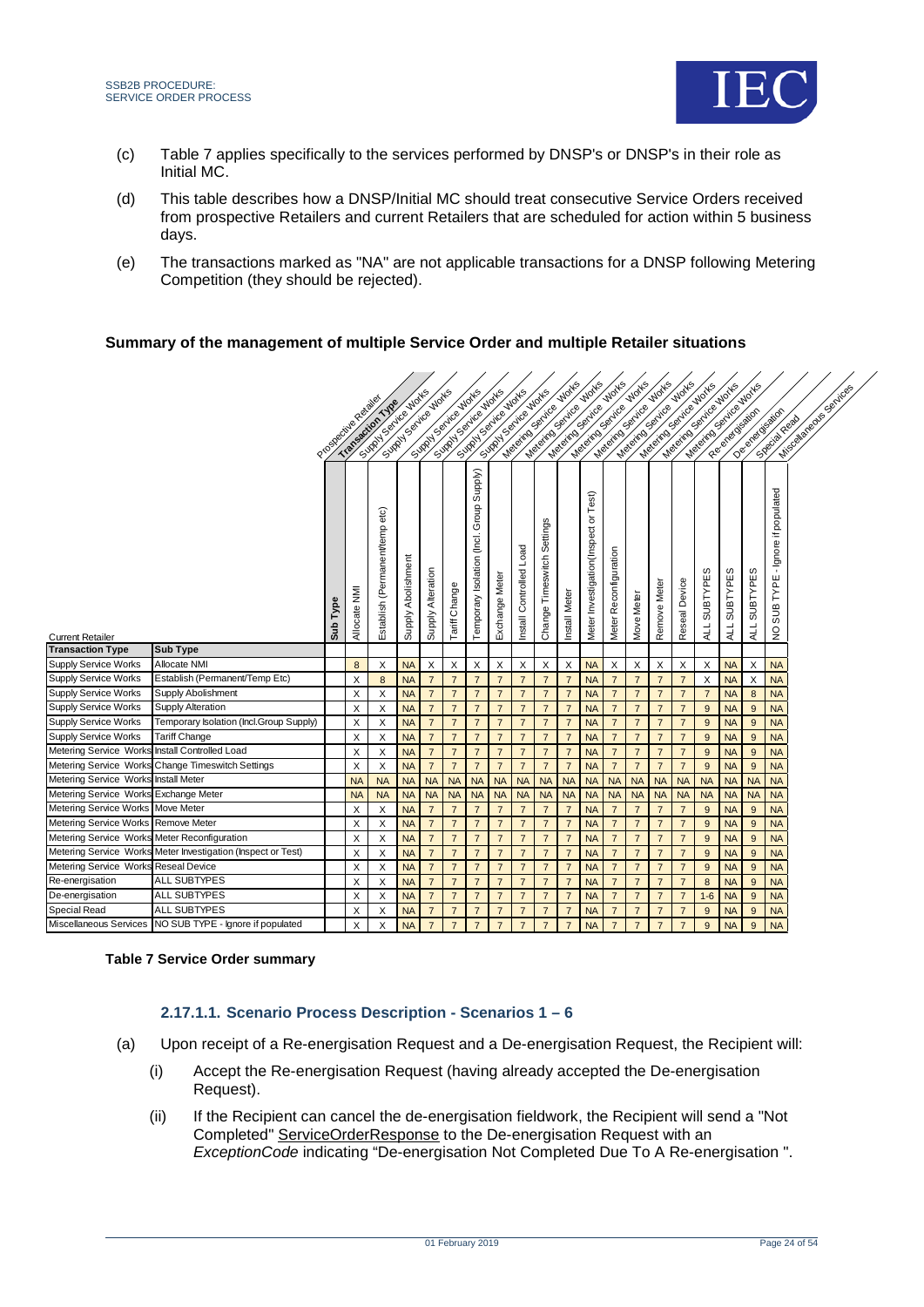

- (A) If the Re-energisation field work associated with the Re-energisation Request is successful, the Recipient will
	- i. Send a "Completed" ServiceOrderResponse to the Re-energisation Request with a *meter* reading *ProductCode*.
- (B) If the Re-energisation field work associated with the Re-energisation Request is not successful:
	- i. Send a "Not Completed" ServiceOrderResponse to the Re-energisation Request with an *ExceptionCode* indicating the reason.
- (iii) If the de-energisation fieldwork cannot be rationalised by the Recipient, the Recipient will:
	- (A) Undertake the necessary field work to ensure that the final status of the Site is energised;
	- (B) Send a ServiceOrderResponse to both ServiceOrderRequests to indicate the respective outcome of the fieldwork using the relevant *ExceptionCodes* and applicable *ProductCodes*.
- (b) If the Initiator who requested the De-energisation still requires the Site to be de-energised (having received a Response with an *ExceptionCode* indicating "De-energisation Not Completed Due To A Re-energisation"), the Initiator may raise a new ServiceOrderRequest with a *ConfirmedDe-energisation* value of "Yes".

#### **2.17.1.2. Scenario Process Description - Scenario 7**

(a) Upon receipt of ServiceOrderRequests from different Initiators, the Recipient will contact both parties to confirm/clarify the Requests.

#### **2.17.1.3. Scenario Process Description - Scenario 8**

- (a) This scenario covers situations of multiple ServiceOrderRequests of the same type. (These are usually Re-energisations).
- (b) If the new ServiceOrderRequest has a *ScheduledDate* greater than or equal to the existing ServiceOrderRequest.
	- (i) Reject the new ServiceOrderRequest with an *EventCode* indicating "Request submitted by another Retailer".
	- (ii) Undertake the existing ServiceOrderRequest as scheduled.
- (c) If the new ServiceOrderRequest has an earlier *ScheduledDate* than the existing ServiceOrderRequest.
	- (i) Accept the new ServiceOrderRequest and schedule the work.
	- (ii) Send a "Not Completed" ServiceOrderResponse to the first ServiceOrderRequest with an **ExceptionCode indicating "Request Submitted By Another Retailer."**

#### **2.17.1.4. Scenario Process Description - Scenario 9**

- (a) This scenario covers the remaining multiple ServiceOrderRequest situations not covered in the earlier scenarios.
- (b) Upon receipt of these ServiceOrderRequests, the Recipient will process each of the Requests.

#### **2.17.2. Multiple Service Orders from Same Initiator**

- (a) The following [Table 8](#page-25-0) summarises the specific combinations of ServiceOrderRequests that could potentially be raised by the same Initiator.
- (b) This table applies specifically to the services performed by DNSP's or DNSP's in their role as Initial MC. Upon receipt of a combination of multiple ServiceOrderRequests that are deemed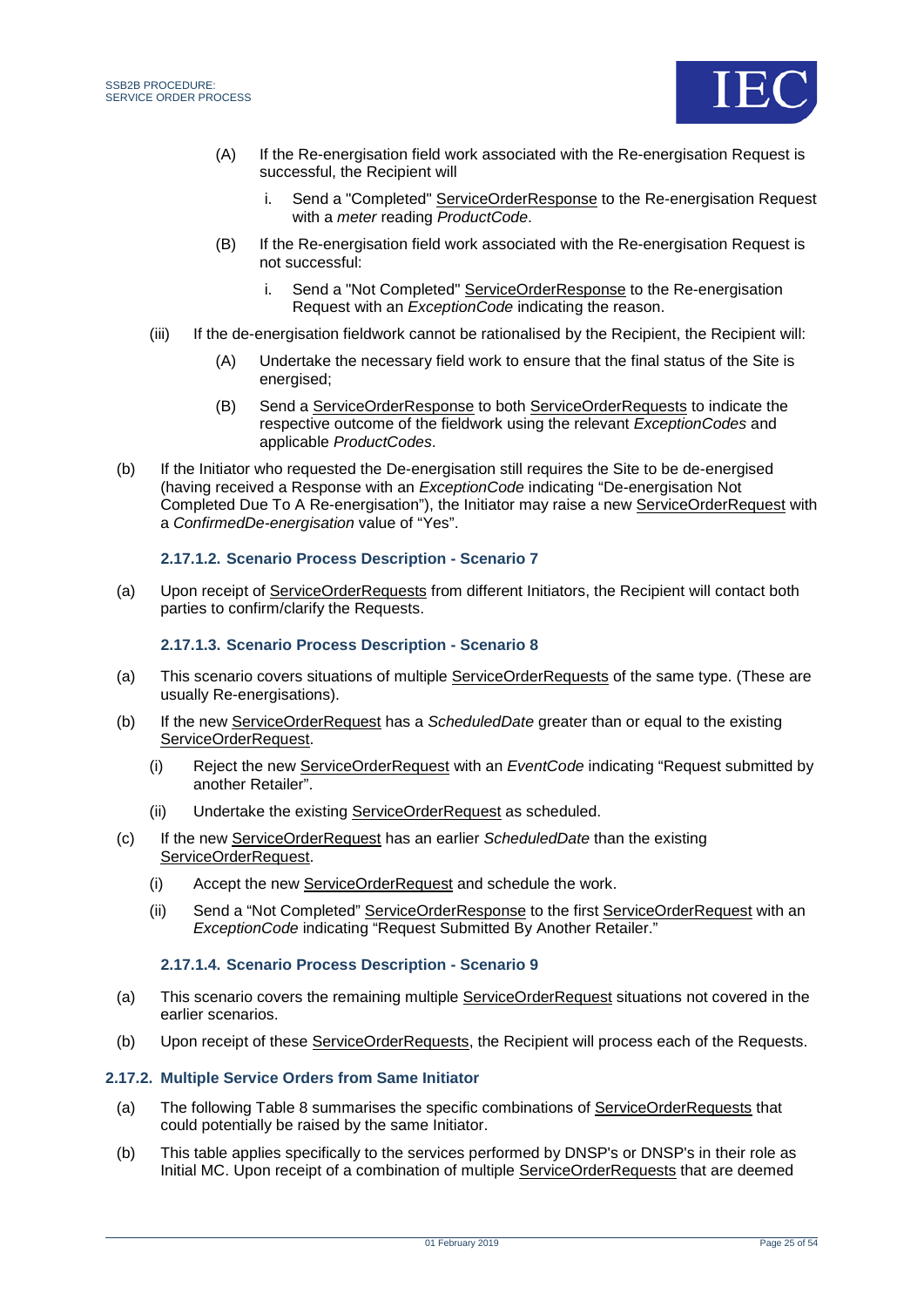

valid per [Table 8](#page-25-0) (shown by a " $\checkmark$ " in the relevant cell), the Recipient will process both ServiceOrderRequests.

- (c) This table describes whether a DSNP/Initial MC should process a New Service Order for a given *NMI* when there is an Existing Service order scheduled for action within 5 business days. Upon receipt of a combination of multiple ServiceOrderRequests that are deemed invalid per the above table (shown by an "**x**" in the relevant cell), the Recipient will reject the new ServiceOrderRequest with an *EventCode* indicating "Invalid Multiple Service Order Combination".
- (d) The transactions marked as "NA" are not applicable transactions for a DNSP (they should be rejected).

#### <span id="page-25-0"></span>**Table 8 New Service Order same Initiator**

|                                                |                                                              |               |             | Supply of the World       |                    | Suppose of the Notice     |               | Suppose the Motes<br>Simply Sail endeavor<br>Suppose of the Notice |                |                         | Meleting Sexice violing<br>SIRT SOFIE ON DOCKS |                  | <b>Works</b>                          | <b>Works</b>                         | <b>Works</b>    | <b>Works</b>              |               |              | Meleting Sextice Motes | Metal Series Motte |                                                                     |
|------------------------------------------------|--------------------------------------------------------------|---------------|-------------|---------------------------|--------------------|---------------------------|---------------|--------------------------------------------------------------------|----------------|-------------------------|------------------------------------------------|------------------|---------------------------------------|--------------------------------------|-----------------|---------------------------|---------------|--------------|------------------------|--------------------|---------------------------------------------------------------------|
|                                                |                                                              | Heating Order |             |                           |                    |                           |               |                                                                    |                |                         |                                                | Materials Serice |                                       | Magnitos Serice<br>Materials Service | Magnitos Senice | Materials Service         |               |              |                        |                    | Developed desiron<br>Missolianeaus c                                |
|                                                |                                                              |               |             |                           |                    |                           |               |                                                                    |                |                         |                                                |                  |                                       |                                      |                 |                           |               |              |                        |                    | Special Resident                                                    |
|                                                |                                                              |               |             |                           |                    |                           |               |                                                                    |                |                         |                                                |                  |                                       |                                      |                 |                           |               |              |                        |                    |                                                                     |
| <b>Existing Service Order</b>                  |                                                              | Sub Type      | Allocate NM | Establish (Perm/temp/Etc) | Supply Abolishment | Supply Alteration         | Tariff Change | Group Supply)<br>Temporary Isolation (Incl.                        | Exchange Meter | Install Controlled Load | Change Timesswitch Settings                    | Install Meter    | Meter Investigation (Inspect or Test) | Meter Reconfiguration                | Move Meter      | Remove Meter              | Reseal Device | ALL SUBTYPES | SUBTYPES<br>ALL        | SUBTYPES<br>ALL    | - Ignore if populated<br><b>TYPE</b><br><b>SUB</b><br>$\frac{0}{2}$ |
| <b>Transaction Type</b>                        | Sub Type                                                     |               |             |                           |                    |                           |               |                                                                    |                |                         |                                                |                  |                                       |                                      |                 |                           |               |              |                        |                    |                                                                     |
| Supply Service Works                           | Allocate NMI                                                 |               | X           | X                         | X                  | X                         | X             | X                                                                  | X              | X                       | X                                              | X                | X                                     | X                                    | X               | X                         | X             | X            | X                      | X                  | X                                                                   |
| <b>Supply Service Works</b>                    | Establish (Permanent/Temp Etc)                               |               | X           | X                         | X                  | $\boldsymbol{\mathsf{X}}$ | X             | X                                                                  | X              | X                       | X                                              | X                | X                                     | X                                    | X               | X                         | X             | X            | X                      | X                  | X                                                                   |
| <b>Supply Service Works</b>                    | Supply Abolishment                                           |               | Х           | X                         | Х                  | X                         | X             | X                                                                  | X              | X                       | X                                              | X                | X                                     | X                                    | X               | X                         | X             | X            | X                      | X                  | ✓                                                                   |
| <b>Supply Service Works</b>                    | <b>Supply Alteration</b>                                     |               | X           | X                         | X                  | X                         | $\checkmark$  | X                                                                  | X              | X                       | X                                              | X                | X                                     | ✓                                    | $\checkmark$    | $\checkmark$              | $\checkmark$  | ✓            | $\checkmark$           | $\checkmark$       | $\checkmark$                                                        |
| Supply Service Works                           | Temporary Isolation (Incl. Group Supply)                     |               | X           | X                         | X                  | X                         | $\checkmark$  | $\times$                                                           | X              | ✓                       | $\checkmark$                                   | X                | X                                     | X                                    | X               | X                         | $\checkmark$  | X            | $\times$               | $\checkmark$       | $\checkmark$                                                        |
| Supply Service Works                           | Tariff Change                                                |               | X           | X                         | X                  | $\checkmark$              | X             | $\checkmark$                                                       | X              | ✓                       | ✓                                              | X                | $\checkmark$                          | $\checkmark$                         | $\checkmark$    | $\checkmark$              | $\checkmark$  | $\checkmark$ | $\checkmark$           | $\checkmark$       | $\checkmark$                                                        |
| Metering Service Works Install Controlled Load |                                                              |               | X           | X                         | X                  | $\checkmark$              | ✓             | $\checkmark$                                                       | X              | Χ                       | X                                              | X                | $\checkmark$                          | $\checkmark$                         | $\checkmark$    | $\checkmark$              | $\checkmark$  | $\checkmark$ | $\checkmark$           | $\checkmark$       | $\checkmark$                                                        |
|                                                | Metering Service Works Change Timeswitch Settings            |               | X           | X                         | X                  | $\checkmark$              | $\checkmark$  | $\checkmark$                                                       | X              | X                       | X                                              | X                | $\checkmark$                          | $\checkmark$                         | $\checkmark$    | $\checkmark$              | $\checkmark$  | $\checkmark$ | $\checkmark$           |                    | ✓                                                                   |
| Metering Service Works Install Meter           |                                                              |               | <b>NA</b>   | <b>NA</b>                 | <b>NA</b>          | <b>NA</b>                 | <b>NA</b>     | <b>NA</b>                                                          | <b>NA</b>      | <b>NA</b>               | <b>NA</b>                                      | <b>NA</b>        | <b>NA</b>                             | <b>NA</b>                            | <b>NA</b>       | <b>NA</b>                 | <b>NA</b>     | <b>NA</b>    | <b>NA</b>              | <b>NA</b>          | <b>NA</b>                                                           |
| Metering Service Works Exchange Meter          |                                                              |               | <b>NA</b>   | <b>NA</b>                 | <b>NA</b>          | <b>NA</b>                 | <b>NA</b>     | <b>NA</b>                                                          | <b>NA</b>      | <b>NA</b>               | <b>NA</b>                                      | <b>NA</b>        | <b>NA</b>                             | <b>NA</b>                            | <b>NA</b>       | <b>NA</b>                 | <b>NA</b>     | <b>NA</b>    | <b>NA</b>              | <b>NA</b>          | <b>NA</b>                                                           |
| Metering Service Works Move Meter              |                                                              |               | X           | X                         | X                  | $\checkmark$              | $\checkmark$  | $\times$                                                           | X              |                         | ✓                                              | X                | $\checkmark$                          | $\checkmark$                         | X               | $\checkmark$              | $\checkmark$  | $\checkmark$ | $\checkmark$           | $\checkmark$       | ✓                                                                   |
| Metering Service Works Remove Meter            |                                                              |               | Χ           | X                         | X                  | $\checkmark$              | $\checkmark$  | $\times$                                                           | X              | ✓                       | $\checkmark$                                   | X                | $\checkmark$                          | $\checkmark$                         | $\checkmark$    | $\boldsymbol{\mathsf{X}}$ | $\checkmark$  | $\checkmark$ | $\checkmark$           | $\checkmark$       | $\checkmark$                                                        |
| Metering Service Works Meter Reconfiguration   |                                                              |               | X           | X                         | X                  | $\checkmark$              | $\checkmark$  | $\times$                                                           | X              | ✓                       | $\checkmark$                                   | X                | $\checkmark$                          | X                                    | $\checkmark$    | $\checkmark$              | $\checkmark$  | $\checkmark$ | $\checkmark$           | $\checkmark$       | $\checkmark$                                                        |
|                                                | Metering Service Works Meter Investigation (Inspect or Test) |               | X           | X                         | X                  | $\checkmark$              | $\checkmark$  | X                                                                  | X              |                         | ✓                                              | X                | $\times$                              | $\checkmark$                         | $\checkmark$    | $\checkmark$              | $\checkmark$  | $\checkmark$ | $\checkmark$           | $\checkmark$       | $\checkmark$                                                        |
| Metering Service Works Reseal Device           |                                                              |               | Х           | X                         | X                  | $\checkmark$              | ✓             | X                                                                  | X              | ✓                       | ✓                                              | X                | X                                     | $\checkmark$                         | $\checkmark$    | $\checkmark$              | $\checkmark$  | $\checkmark$ | $\checkmark$           | $\checkmark$       | $\checkmark$                                                        |
| Re-energisation                                | ALL SUBTYPES                                                 |               | X           | X                         | X                  | $\checkmark$              | $\checkmark$  | X                                                                  | X              |                         | ✓                                              | X                | $\checkmark$                          | $\checkmark$                         | $\checkmark$    | $\checkmark$              | $\checkmark$  | X            | $\checkmark$           | $\checkmark$       | $\checkmark$                                                        |
| De-energisation                                | ALL SUBTYPES                                                 |               | X           | X                         | ✓                  | $\checkmark$              | $\checkmark$  | X                                                                  | X              |                         | ✓                                              | X                | $\checkmark$                          | $\checkmark$                         | $\checkmark$    | $\checkmark$              | $\checkmark$  | $\checkmark$ | X                      | $\checkmark$       | $\checkmark$                                                        |
| Special Read                                   | ALL SUBTYPES                                                 |               | Χ           | X                         | ✓                  | $\checkmark$              | $\checkmark$  | $\checkmark$                                                       | X              | ✓                       | ✓                                              | X                | ✓                                     | $\checkmark$                         | $\checkmark$    | $\checkmark$              | $\checkmark$  | $\checkmark$ | $\checkmark$           | X                  | $\checkmark$                                                        |
|                                                | Miscellaneous Services NO SUB TYPE - Ignore if populated     |               | X           | X                         |                    | $\checkmark$              |               |                                                                    | X              |                         |                                                | X                |                                       |                                      |                 |                           |               |              |                        |                    | Χ                                                                   |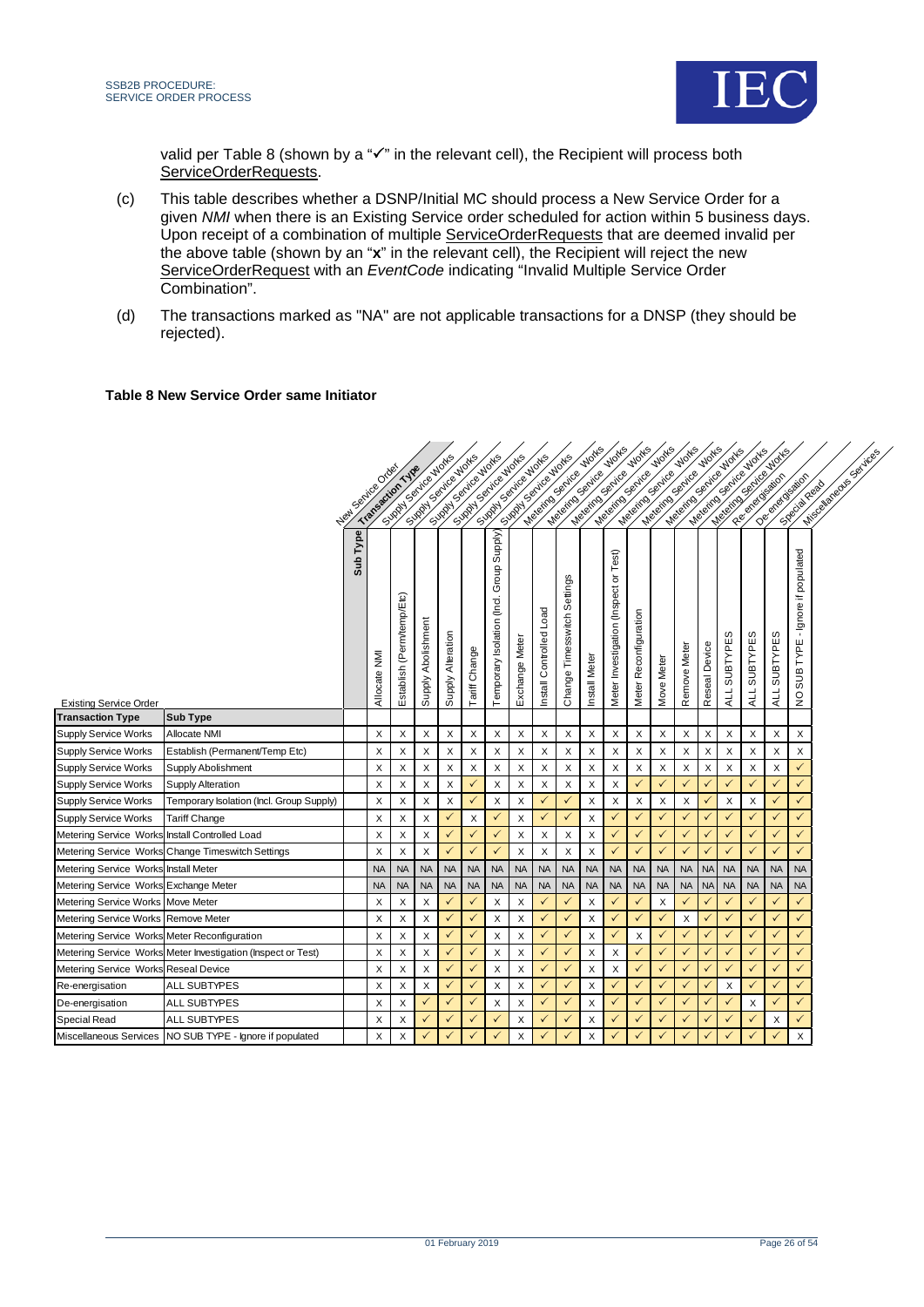

## <span id="page-26-0"></span>**3. TIMING REQUIREMENTS**

### <span id="page-26-1"></span>**3.1. Overview of Timing Requirements**

- (a) The Timing Requirements ensure that works are completed and provide a reasonable opportunity for Participants to process and respond to transactions that require manual intervention (where requests have *SpecialInstructions*, for example).
- (b) The Timing Requirements do not take precedence over Jurisdictional requirements and any contract service levels agreed between Participants.
- (c) Figures 3 and 4 illustrate the relevant Timing Requirements.



#### <span id="page-26-2"></span>**Figure 3 Timing Overview**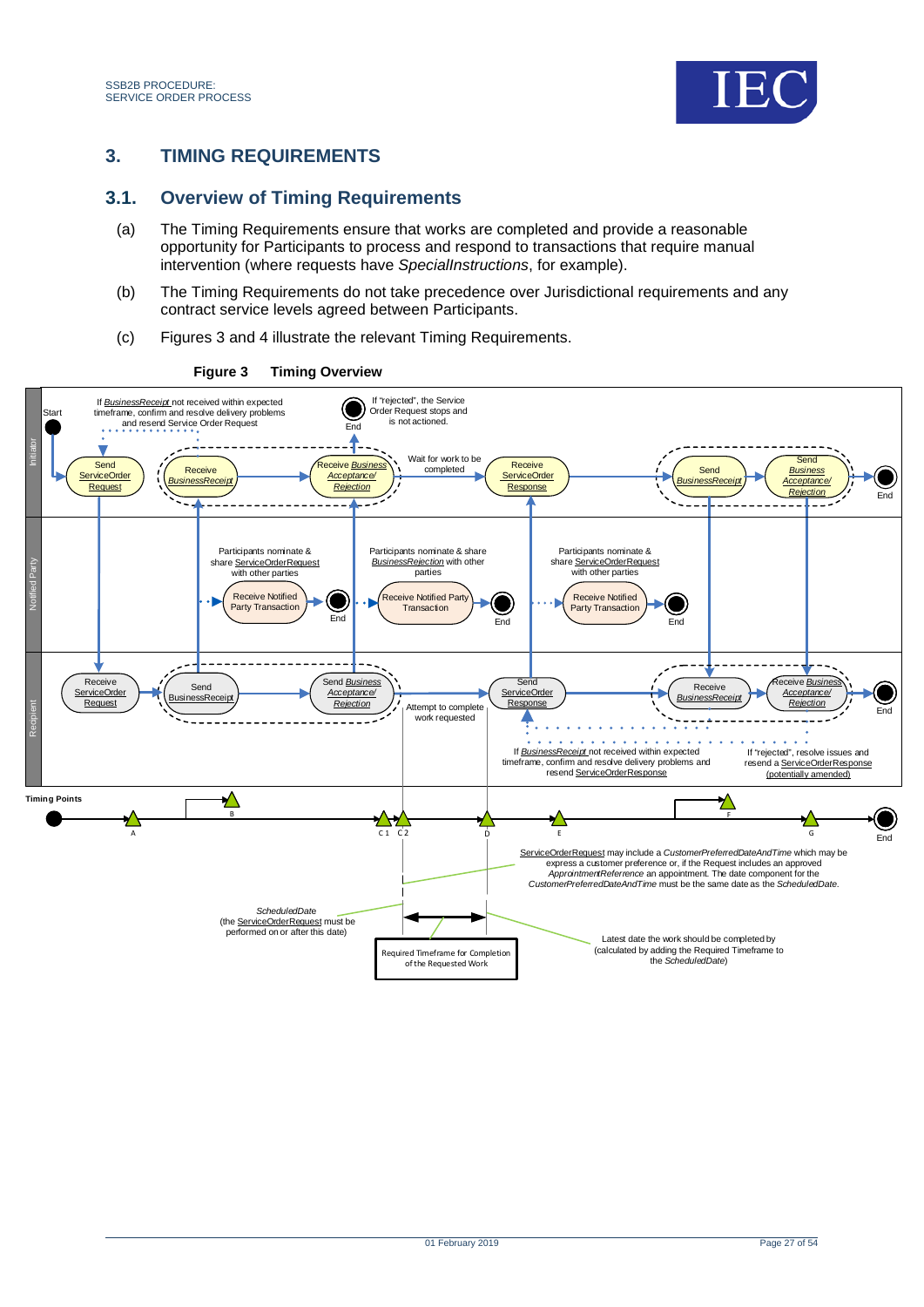

#### **Figure 4 Timing for completion of work**

<span id="page-27-2"></span>

## <span id="page-27-0"></span>**3.2. Definition of Timing Points and Timing Periods**

#### **3.2.1. Timing Points**

(a) The definitions in [Table 9](#page-27-1) below apply:

#### <span id="page-27-1"></span>**Table 9 Timing Point Definitions**

| <b>Timing Point</b> | <b>Definition</b>                                                                                                                                                                                |
|---------------------|--------------------------------------------------------------------------------------------------------------------------------------------------------------------------------------------------|
| A                   | When the Initiator issues a ServiceOrderRequest.                                                                                                                                                 |
| B                   | When the Initiator receives a Business Receipt for a Service Order Request from the Recipient.                                                                                                   |
| C <sub>1</sub>      | When the Initiator receives a BusinessAcceptance/Rejection for a ServiceOrderRequest from the<br>Recipient.                                                                                      |
| C <sub>2</sub>      | This point is the ScheduledDate in the ServiceOrderRequest.                                                                                                                                      |
| D                   | This timing point is when the work requested has been completed, or has been attempted. This point<br>is the ActualDateAndTime in the ServiceOrderResponse.                                      |
| Ε                   | This timing point is when the Recipient sends a ServiceOrderResponse following the completion of<br>the work requested. The work request can be completed, partially completed or not completed. |
| F                   | When the Recipient receives a Business Receipt for a Service Order Response from the Initiator.                                                                                                  |
| G                   | When the Recipient receives a BusinessAcceptance/Rejection for the ServiceOrderResponse from<br>the Initiator.                                                                                   |

#### **3.2.2. Use of Timing Periods**

(a) The definitions in [Table 10](#page-28-1) below apply: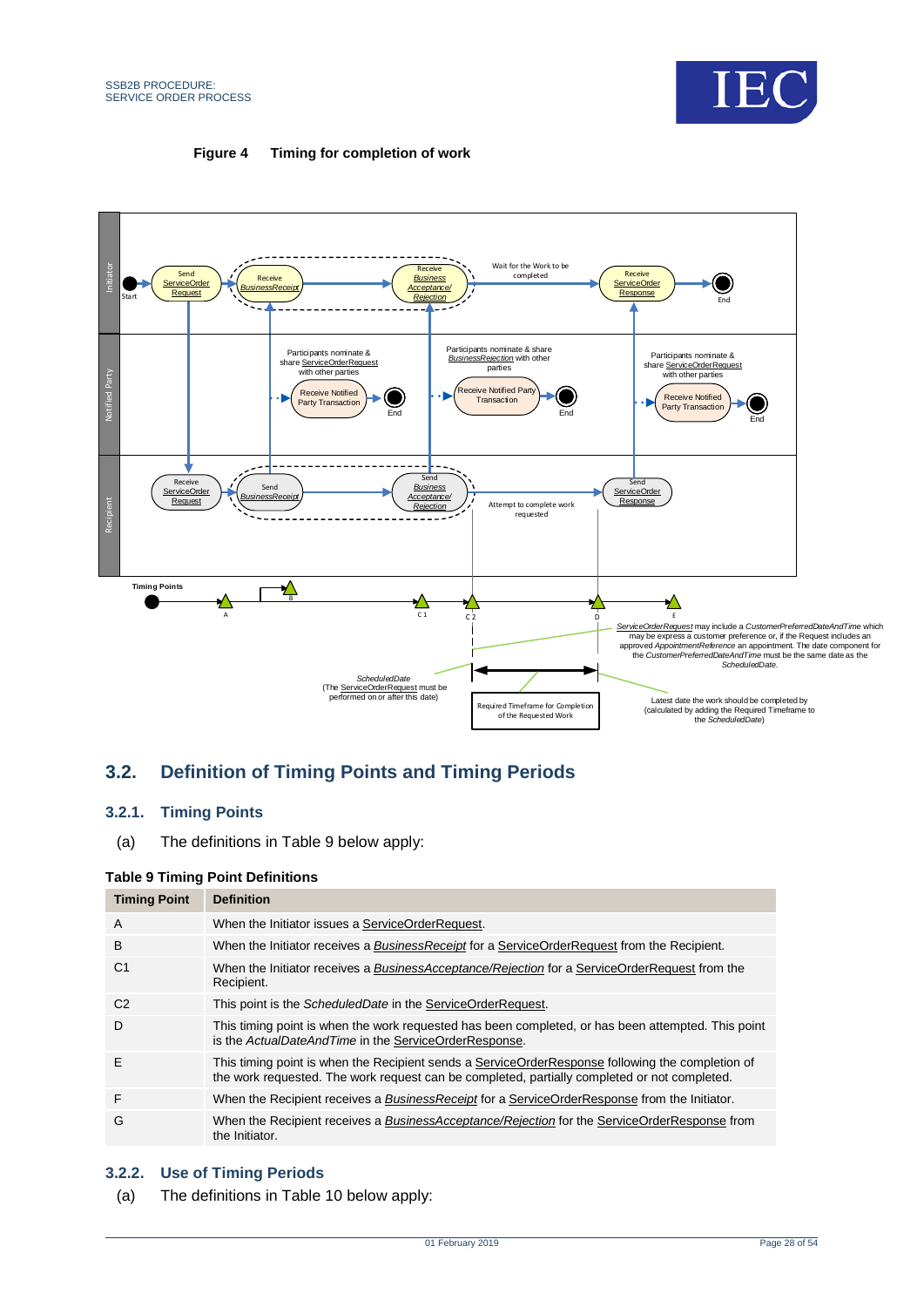

| <b>Timing Period</b>                                  | <b>Definition</b>                                                                                                                                                                                                                                                                                                                                  | <b>Usage</b>                                                                                                                                                                                                                                                                            |
|-------------------------------------------------------|----------------------------------------------------------------------------------------------------------------------------------------------------------------------------------------------------------------------------------------------------------------------------------------------------------------------------------------------------|-----------------------------------------------------------------------------------------------------------------------------------------------------------------------------------------------------------------------------------------------------------------------------------------|
| <b>Initiation Period</b>                              | This is from the Customer's request to the<br>Initiator to the sending of the<br>ServiceOrderRequest by the Initiator.<br>Timing Point A is the end of this period.                                                                                                                                                                                | Monitored by the Initiator to ensure that<br>regulated or bi-laterally agreed requirements<br>are being achieved.                                                                                                                                                                       |
| <b>Notice Period</b>                                  | This is from the sending of the<br>ServiceOrderRequest by the Initiator to the<br>ScheduledDate in the ServiceOrderRequest.<br>Commences at Timing Point A and ends at<br>Timing Point B.                                                                                                                                                          | Monitored to ensure that any regulated or bi-<br>laterally agreed requirements are being<br>achieved.                                                                                                                                                                                   |
| <b>BusinessReceipts for</b><br>Requests               | This is the period from the sending of the<br>ServiceOrderRequest by the Initiator to the<br>receipt of the <b>Business Receipt</b> for the<br>ServiceOrderRequest from the Recipient.<br>Timing Points A and B define this period.                                                                                                                | Used by the Initiator to determine whether a<br>ServiceOrderRequest has been received and<br>can be read.<br>Where the BusinessReceipt has not been<br>received before the expiry of this period, the<br>Initiator may escalate non-receipt.                                            |
| BusinessAcceptance/Re<br>jection for Requests         | This is the period from the sending of the<br>ServiceOrderRequest by the Initiator to the<br>receipt of the <b>BusinessAcceptance/Rejection</b><br>for the ServiceOrderRequest from the<br>Recipient.<br>This must be on or before the<br>ScheduledDate in the ServiceOrderRequest.<br>Commences at Timing Point A and ends at<br>Timing Point C1. | Used by the Initiator to determine whether a<br>ServiceOrderRequest has been accepted.<br>If the BusinessAcceptance/Rejection has not<br>been received before the expiry of this<br>period, the Initiator may escalate the non-<br>acceptance/rejection.                                |
| Completion of the<br><b>Requested Work</b>            | This is from the ScheduledDate in the<br>ServiceOrderRequest to the completion of<br>the requested work (or attempted<br>completion) by the Recipient (the<br>ActualDateAndTime in the<br>ServiceOrderResponse).<br>Commences at Timing Point C2 and ends at<br>Timing Point D.                                                                    | This period represents the timeframe for the<br>performance of the work requested (either<br>where a regulatory or bi-laterally agreed<br>timeframe exists).<br>Used by the Initiator and Recipient to monitor<br>achievement of Timing Requirements.                                   |
| Issuing a<br>ServiceOrderResponse                     | This is from completion of the requested<br>work (or attempted completion) (the<br>ActualDateAndTime in the<br>ServiceOrderResponse) and the sending of<br>the ServiceOrderResponse by the Recipient.<br>Commences at Timing Point D and ends at<br>Timing Point E.                                                                                | If the ServiceOrderResponse has not been<br>received before the expiry of this period, the<br>Initiator may escalate the non-receipt.                                                                                                                                                   |
| BusinessReceipts for<br>Responses                     | This is the period from the sending of the<br>ServiceOrderResponse by the Recipient to<br>the receipt of a <b>BusinessReceipt</b> for the<br>ServiceOrderResponse from the Initiator.<br>Timing Points E and F define this period.                                                                                                                 | Used by the Recipient to determine whether<br>a ServiceOrderResponse has been received<br>and can be read.<br>If the BusinessReceipt has not been<br>received before the expiry of this period, the<br>Recipient may escalate non-receipt.                                              |
| <b>BusinessAcceptance/Re</b><br>jection for Responses | This is the period from the sending of the<br>ServiceOrderResponse by the Recipient to<br>the receipt of a<br><b>BusinessAcceptance/Rejection</b> for the<br>ServiceOrderResponse from the Initiator.<br>Commences at Timing Point F and ends at<br>Timing Point G.                                                                                | Used by the Recipient to determine whether<br>a service response has been accepted by<br>the Initiator and can be "closed".<br>If the <b>BusinessAcceptance/Rejection</b> has not<br>been received before the expiry of this<br>period, the Recipient may escalate the non-<br>receipt. |

#### <span id="page-28-1"></span>**Table 10 Timing Period Definitions**

## <span id="page-28-0"></span>**3.3. Specific Timing Requirements**

(a) The information in this section summarises the Timing Requirements for various regulated activities provided by the DNSP only. Users of this document should refer to the relevant jurisdictional regulatory documents for details of the exact requirements.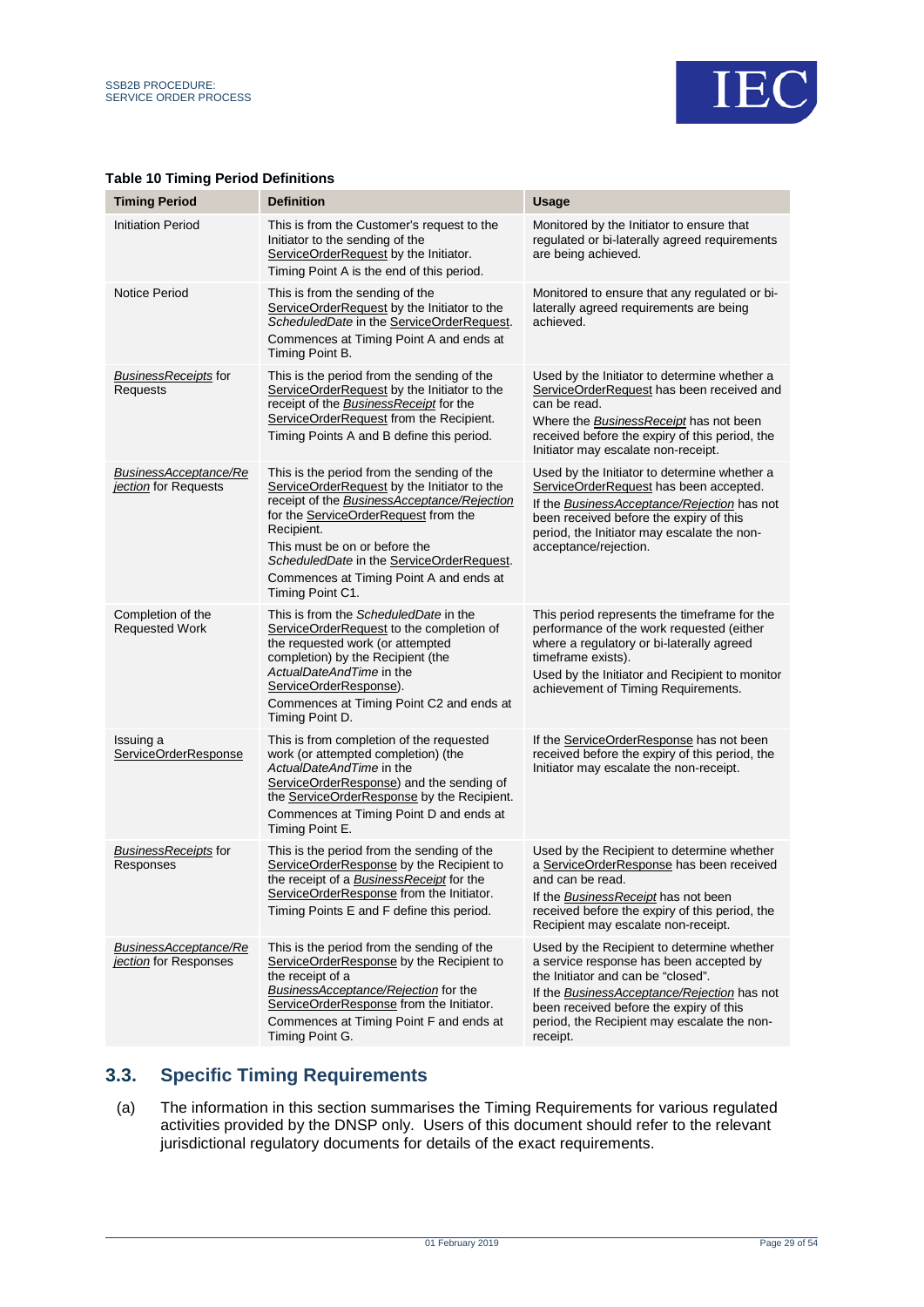

#### <span id="page-29-0"></span>**Table 11 Notice Period Table**

| <b>Service Request</b>  | <b>Notice Period</b>                                                                                                                                |  |  |  |  |  |  |
|-------------------------|-----------------------------------------------------------------------------------------------------------------------------------------------------|--|--|--|--|--|--|
| Supply Service<br>Works | No specific requirement.                                                                                                                            |  |  |  |  |  |  |
| Re-energisation         | The DNSP must receive a valid Request for a same business day Re-<br>energisation by:                                                               |  |  |  |  |  |  |
|                         | a) [Guidance Note 1] by 2:00pm in ACT                                                                                                               |  |  |  |  |  |  |
|                         | Not available in NSW<br>b)                                                                                                                          |  |  |  |  |  |  |
|                         | [Guidance Note 9] by 1:00pm in Queensland<br>C)                                                                                                     |  |  |  |  |  |  |
|                         | [Guidance Note 1] by 3:00pm in SA except for;<br>d)                                                                                                 |  |  |  |  |  |  |
|                         | [Guidance Note 11] Re-energisations following disconnection for<br>non-payment, in which case it is 5:00pm.                                         |  |  |  |  |  |  |
|                         | [Guidance Note 5] by 3:00pm in Victoria. This only applies to Re-<br>e)<br>energisations following disconnection for non-payment                    |  |  |  |  |  |  |
|                         | [Guidance Note 1] by 3.00pm in Tasmania<br>f)                                                                                                       |  |  |  |  |  |  |
|                         | For same business day, after hours Re-energisations, the DNSP must<br>receive a valid Request:                                                      |  |  |  |  |  |  |
|                         | [Guidance Note 1] by 9:00pm in ACT<br>a)                                                                                                            |  |  |  |  |  |  |
|                         | Not available in NSW<br>b)                                                                                                                          |  |  |  |  |  |  |
|                         | Not available in Queensland<br>C)                                                                                                                   |  |  |  |  |  |  |
|                         | [Guidance Note 1] Between 3:00pm and 9:00pm in SA, except for;<br>d)                                                                                |  |  |  |  |  |  |
|                         | [Guidance Note 11] Re-energisations following a disconnection<br>for non-payment, in which case it is between 5:00pm and 9:00pm.                    |  |  |  |  |  |  |
|                         | [Guidance Note 1] Between 3:00pm and 9:00pm in Victoria. This<br>e)<br>only applies to Re-energisations following disconnection for non-<br>payment |  |  |  |  |  |  |
|                         | Not available in Tasmania<br>f)                                                                                                                     |  |  |  |  |  |  |
|                         | For next business day Re-energisations, the DNSP must receive a valid<br>Request on a business day:                                                 |  |  |  |  |  |  |
|                         | [Guidance Note 5] by 3:00pm in Victoria,<br>a)                                                                                                      |  |  |  |  |  |  |
|                         | [Guidance Note 1] by 3:00pm in NSW, Tasmania and ACT<br>b)                                                                                          |  |  |  |  |  |  |
|                         | [Guidance Note 9] by 5:00pm in Queensland<br>C)                                                                                                     |  |  |  |  |  |  |
|                         | [Guidance Note 1] by 10:00pm in SA<br>d)                                                                                                            |  |  |  |  |  |  |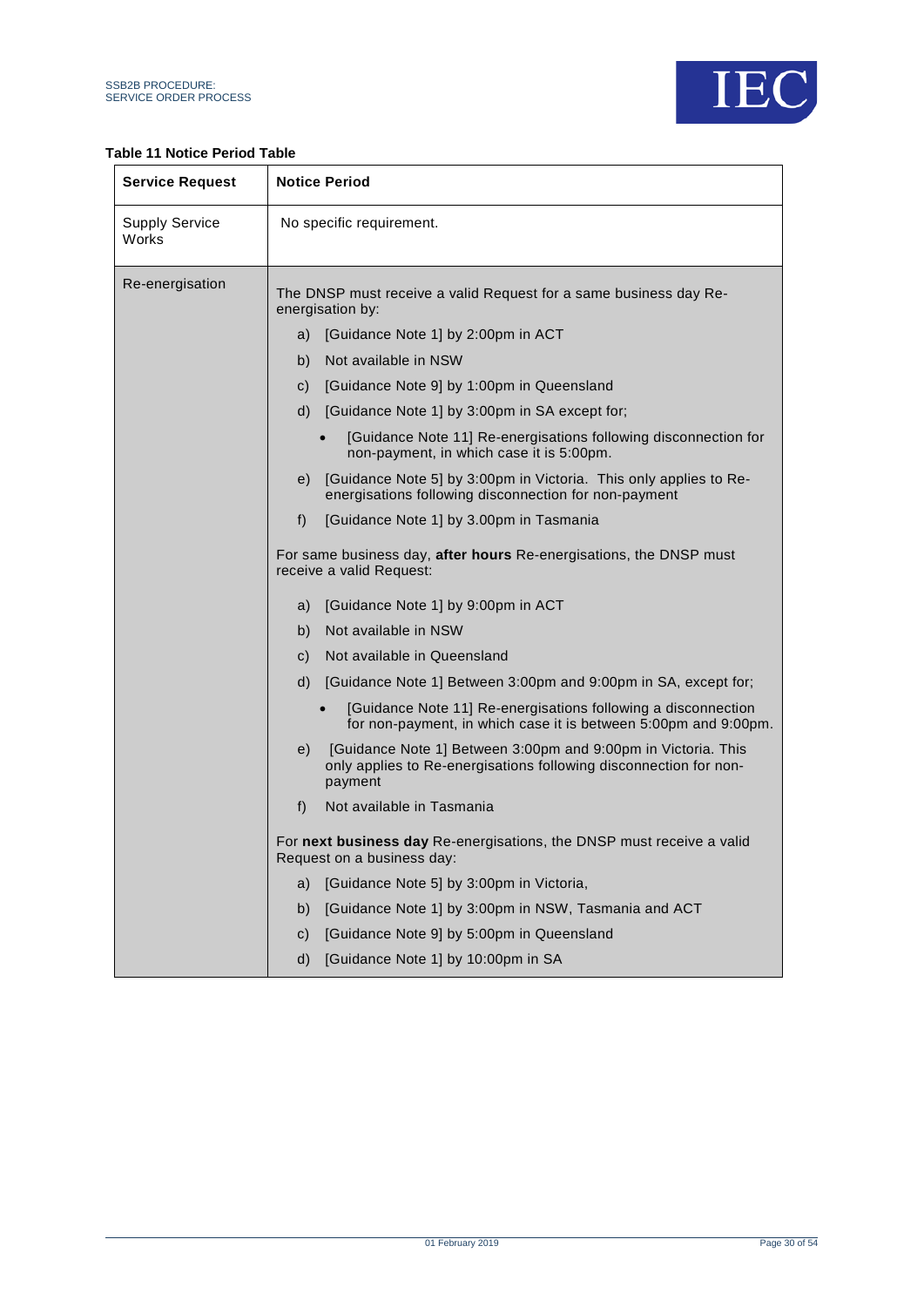

| <b>Service Request</b>           | <b>Notice Period</b>                                                                                                                                                   |
|----------------------------------|------------------------------------------------------------------------------------------------------------------------------------------------------------------------|
| De-energisation                  | To carry out the work in the required timeframe from the day of the receipt of<br>the request the DNSP must receive a valid Request by:                                |
|                                  | [Guidance Note 1] In ACT, 5:00pm<br>a)                                                                                                                                 |
|                                  | [Guidance Note 1] In SA, if logged by 3:00pm, 2 business days<br>b)                                                                                                    |
|                                  | [Guidance Note 1] In Victoria, if logged by 3:00pm, 2 business days<br>$\mathsf{C}$ )                                                                                  |
|                                  | [Guidance Note 1] In NSW and Queensland, there is no Notice<br>$\mathsf{d}$<br>Period. Work is carried out in the required timeframe irrespective of<br>delivery time. |
|                                  | [Guidance Note 1] In Tasmania, by 3pm one business day before<br>e)<br>the next scheduled day for the area. (i.e. Permissible Day)                                     |
| <b>Special Read</b>              | ACT, NSW, Victoria and Queensland: There is no notice period.<br>a)                                                                                                    |
|                                  | [Guidance Note 1] SA: The Notice Period is 3 days if lodged by 3pm.<br>b)                                                                                              |
|                                  | [Guidance Note 1] TAS: by 3pm one business day before the next<br>$\mathsf{C}$ )<br>scheduled day for the area. (i.e. Permissible Day)                                 |
| <b>Metering Service</b><br>Works | There is no notice period.                                                                                                                                             |
| Meter<br>Reconfiguration         | There is no notice period.                                                                                                                                             |
| Meter Investigation              | There is no notice period.                                                                                                                                             |
| <b>Supply Abolishment</b>        | There is no notice period.                                                                                                                                             |
| Miscellaneous                    | There is no notice period.                                                                                                                                             |

#### **3.3.1. Timing Requirement for** *BusinessReceipts* **for Requests**

(a) The Timing Requirement for the *BusinessReceipt* is set out in the B2B Procedure Technical Delivery Specification.

#### **3.3.2. Timing Requirement for** *BusinessAcceptance/Rejection* **for Requests**

(a) The Timing Requirement for the *BusinessAcceptance/Rejection* is set out in the B2B Procedure Technical Delivery Specification.

#### <span id="page-30-0"></span>**3.3.3. Timing Requirement for Completion of the Requested Work**

- (a) [Table 12](#page-31-0) summarises the Required Timeframe within which DNSPs must use reasonable endeavours to complete each type of ServiceOrderRequest.
- (b) The commencement of this Timing Requirement is once the associated Service Paperwork has been received by the DNSP and/or all preconditions have been met (not when the ServiceOrderRequest is received).
- (c) The Required Timeframes for Completion of the Requested Work:
	- (i) These apply to regulated businesses.
	- (ii) Do not apply to *NMI*s with a *NMI* Classification code in MSATS of "Large".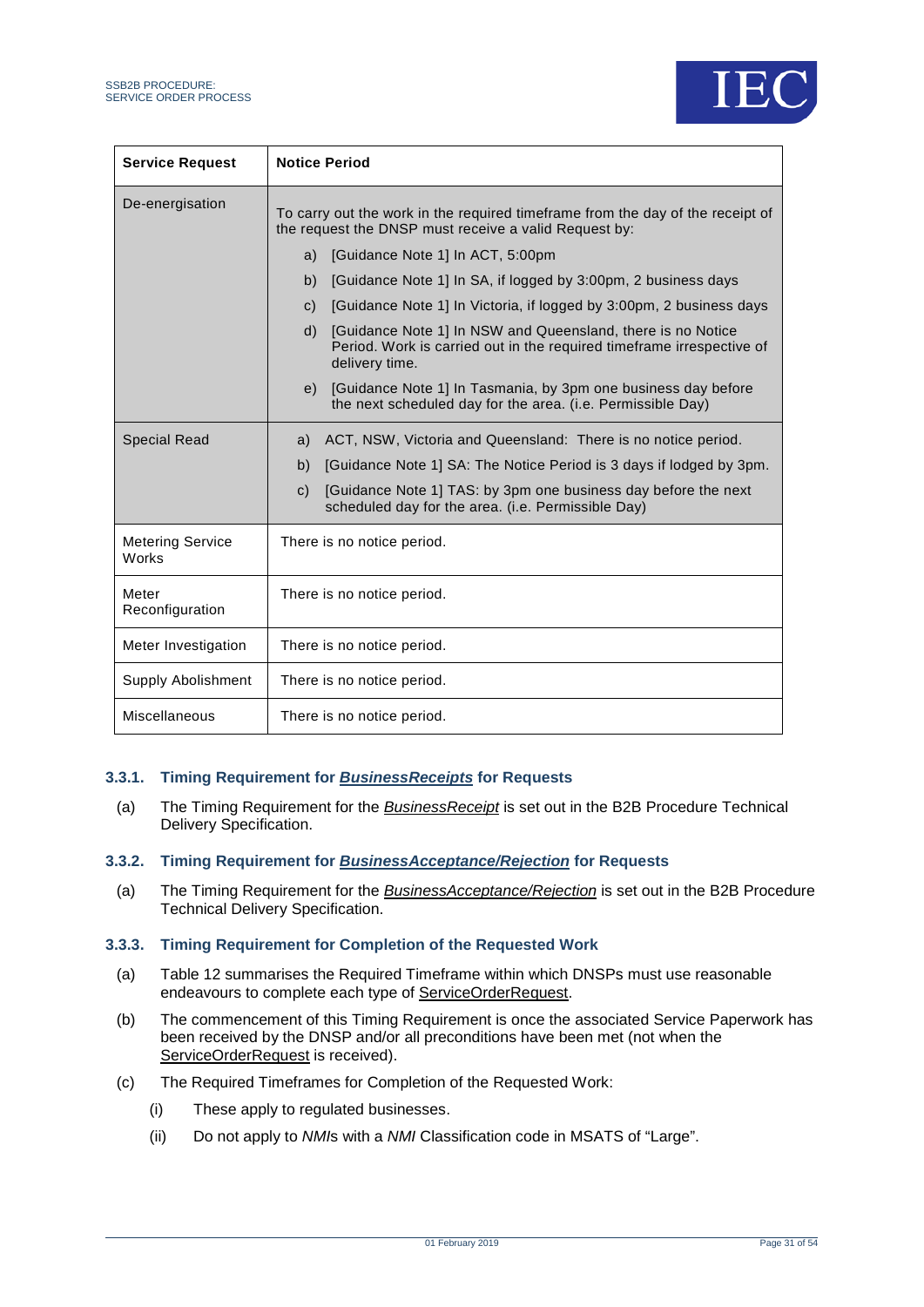

#### <span id="page-31-0"></span>**Table 12 Timing Period for completion of work**

| <b>Service Request</b>                | <b>Required timeframe</b>                                                                                                                                                                                                                                                                                                                                                            |  |  |  |  |  |  |  |
|---------------------------------------|--------------------------------------------------------------------------------------------------------------------------------------------------------------------------------------------------------------------------------------------------------------------------------------------------------------------------------------------------------------------------------------|--|--|--|--|--|--|--|
| <b>Allocate NMI</b>                   | The following timeframes apply for Allocate NMI:                                                                                                                                                                                                                                                                                                                                     |  |  |  |  |  |  |  |
|                                       | [Guidance Note 1] All jurisdictions - 2 business days<br>a)                                                                                                                                                                                                                                                                                                                          |  |  |  |  |  |  |  |
| <b>Supply Service</b><br><b>Works</b> | The following timeframes apply for establishing a new supply connection<br>(Establish Temporary, Establish Temporary In Permanent & Establish<br>Permanent):                                                                                                                                                                                                                         |  |  |  |  |  |  |  |
|                                       | [Guidance Note 5] Victoria - 10 business days<br>a)                                                                                                                                                                                                                                                                                                                                  |  |  |  |  |  |  |  |
|                                       | [Guidance Note 11] SA - 6 business days or as agreed with<br>b)<br>customer                                                                                                                                                                                                                                                                                                          |  |  |  |  |  |  |  |
|                                       | [Guidance Note 9] Queensland - 5 business days<br>C)                                                                                                                                                                                                                                                                                                                                 |  |  |  |  |  |  |  |
|                                       | [Guidance Note 1] Tasmania - 10 business days (from Service<br>d)<br>Request acceptance)                                                                                                                                                                                                                                                                                             |  |  |  |  |  |  |  |
|                                       | See clause 2.14 for details regarding Service Paperwork processes.                                                                                                                                                                                                                                                                                                                   |  |  |  |  |  |  |  |
| Re-energisation                       | The following timeframes apply for Re-energisations.                                                                                                                                                                                                                                                                                                                                 |  |  |  |  |  |  |  |
|                                       | [Guidance Note 1] Depending on the location and the time of receipt<br>a)<br>of the Request, within 1 or 2 for business days in SA.                                                                                                                                                                                                                                                  |  |  |  |  |  |  |  |
|                                       | [Guidance Note 1] Same day or after, depending on the<br>b)<br>ScheduledDate and the time of receipt of the Request (see Table<br>11) in ACT, Queensland, Victoria, Tasmania or NSW.                                                                                                                                                                                                 |  |  |  |  |  |  |  |
|                                       | See clause 2.14 for details regarding Service Paperwork processes                                                                                                                                                                                                                                                                                                                    |  |  |  |  |  |  |  |
| De-energisation                       | [Guidance Note 1] A 'permissible day' is a day on which a De-energisation<br>is allowed, and is as defined by each jurisdiction. The definition of a<br>permissible day may vary for a normal De-energisation and for a De-<br>energisation for non-payment. NSW uses a reversal of this definition, using<br>the term 'restricted' day for days when De-energisations cannot occur. |  |  |  |  |  |  |  |
|                                       | The following timeframes apply for De-energisations:                                                                                                                                                                                                                                                                                                                                 |  |  |  |  |  |  |  |
|                                       | [Guidance Note 1] 3 business days in ACT<br>a)                                                                                                                                                                                                                                                                                                                                       |  |  |  |  |  |  |  |
|                                       | [Guidance Note 1] in NSW, the DNSP must disconnect within 2<br>b)<br>days of the ScheduledDate or, if any of these days falls on a<br>restricted day, the first day following that is not a restricted day (that<br>is, a 'permissible' day).                                                                                                                                        |  |  |  |  |  |  |  |
|                                       | In Queensland, refer to the Electricity Distribution Network Code<br>$\mathsf{C}$                                                                                                                                                                                                                                                                                                    |  |  |  |  |  |  |  |
|                                       | [Guidance Note 1] 1 business day in SA normally, but may be up to<br>d)<br>3 days.                                                                                                                                                                                                                                                                                                   |  |  |  |  |  |  |  |
|                                       | [Guidance Note 1] 2 business days in Victoria (or the earliest<br>e)<br>permissible day thereafter)                                                                                                                                                                                                                                                                                  |  |  |  |  |  |  |  |
|                                       | f)<br>[Guidance Note 1] In Tasmania, normally on the permissible day,<br>but may be within 2 days                                                                                                                                                                                                                                                                                    |  |  |  |  |  |  |  |
|                                       | See clause 2.14 for details regarding Service Paperwork processes.                                                                                                                                                                                                                                                                                                                   |  |  |  |  |  |  |  |
| <b>Special Read</b>                   | [Guidance Note 1] Use reasonable endeavours to obtain a Meter Read<br>within the three business day's timeframe which applies for Special Reads<br>or within such other time period as specified in the relevant transfer rules or<br>jurisdictional regulatory instruments.                                                                                                         |  |  |  |  |  |  |  |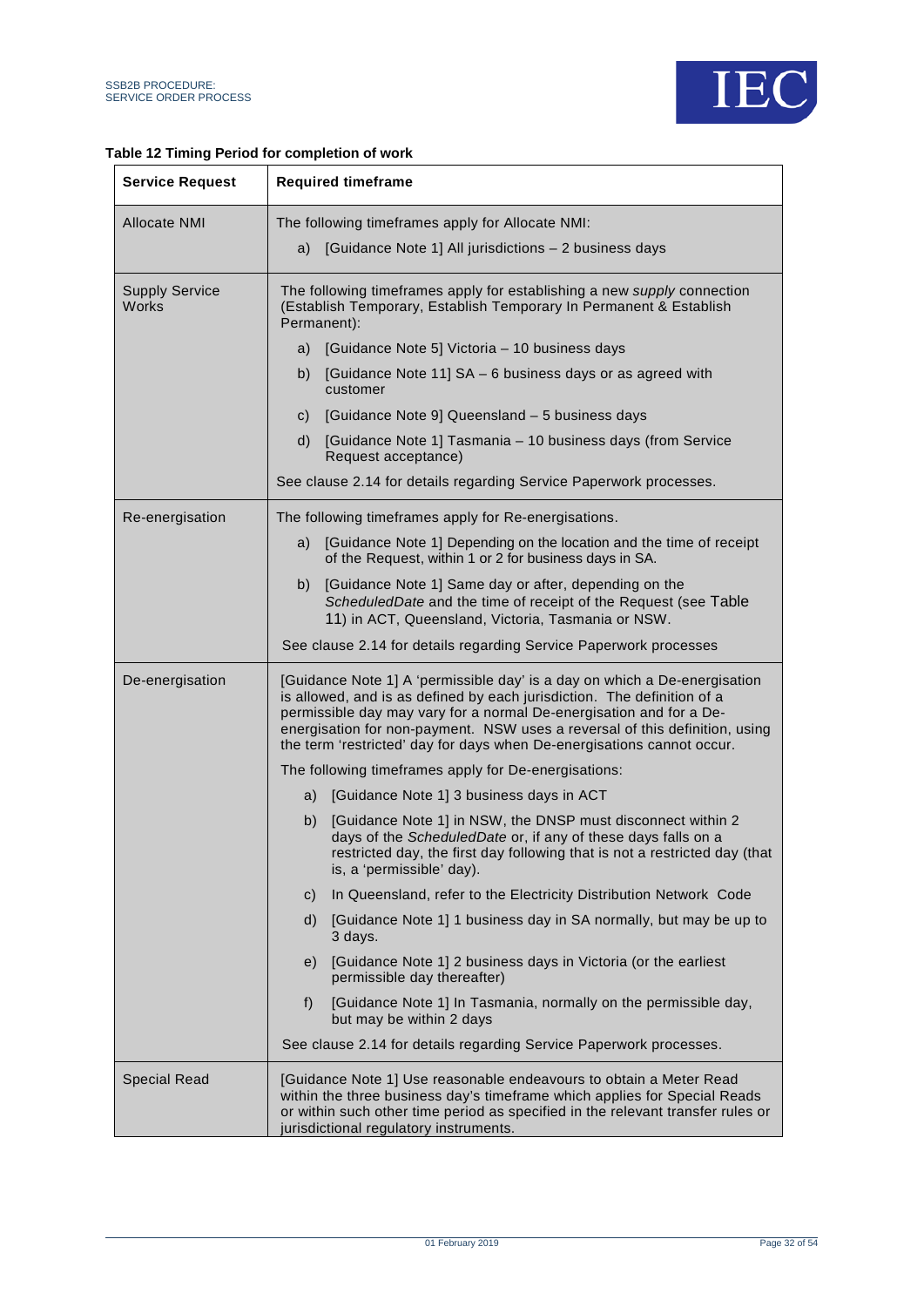

| <b>Service Request</b>                  | <b>Required timeframe</b>                                                                                              |  |  |  |  |  |
|-----------------------------------------|------------------------------------------------------------------------------------------------------------------------|--|--|--|--|--|
| <b>Metering Service</b><br><b>Works</b> | Different timeframes may apply depending on the work requested. The following<br>timeframes apply:                     |  |  |  |  |  |
|                                         | [Guidance Note 1] Tasmania – up to 10 Business days;<br>a)                                                             |  |  |  |  |  |
|                                         | In Queensland refer to the Electricity Distribution Network Code.<br>b)                                                |  |  |  |  |  |
|                                         | Victoria/SA – no jurisdictional timeframes;<br>$\mathbf{C}$                                                            |  |  |  |  |  |
|                                         | See clause 2.14 for details regarding Service Paperwork processes.                                                     |  |  |  |  |  |
|                                         | The following timeframes apply for Meter Investigations:                                                               |  |  |  |  |  |
|                                         | [Guidance Note 1] Victoria and ACT – 20 business days:<br>$\mathsf{d}$                                                 |  |  |  |  |  |
|                                         | [Guidance Note 1] In all other jurisdictions – 15 business days.<br>e)                                                 |  |  |  |  |  |
|                                         | The following timeframe applies for Meter Investigations with a sub-type of<br>'Test':                                 |  |  |  |  |  |
|                                         | [Guidance Note 1] Use reasonable endeavours to carry out a test<br>f<br>within 15 business days for all jurisdictions. |  |  |  |  |  |
|                                         | The following timeframes apply for Supply Abolishment:                                                                 |  |  |  |  |  |
|                                         | [Guidance Note 1] 20 business days in all jurisdictions.<br>q)                                                         |  |  |  |  |  |
|                                         | See clause 2.14 for details regarding Service Paperwork processes.                                                     |  |  |  |  |  |
| Meter                                   | The following timeframe applies for Meter Reconfigurations:                                                            |  |  |  |  |  |
| Reconfiguration                         | [Guidance Note 1] All jurisdictions 20 Business Days<br>a)                                                             |  |  |  |  |  |
| Miscellaneous                           | The timeframe depends on the work requested and may be subject to<br>commercial negotiation between parties.           |  |  |  |  |  |

#### **3.3.4. Timing Requirement for Issuing a ServiceOrderResponse**

- (a) The DNSP must send a ServiceOrderResponse to an Allocate NMI ServiceOrderRequest within two business days of receiving the ServiceOrderRequest.
- (b) For all other ServiceOrderRequests, the Recipient must send a ServiceOrderResponse within five business days of completing the work requested.

#### **3.3.5. Timing Requirement for** *BusinessReceipts* **for Responses**

(a) The Timing Requirement for the *BusinessReceipts* is set out in the B2B Procedure Technical Delivery Specification.

#### **3.3.6. Timing Requirement for** *BusinessAcceptance/Rejection* **for Responses**

(a) The Timing Requirement for the *BusinessAcceptance/Rejection* is set out in the B2B Procedure: Technical Delivery Specification.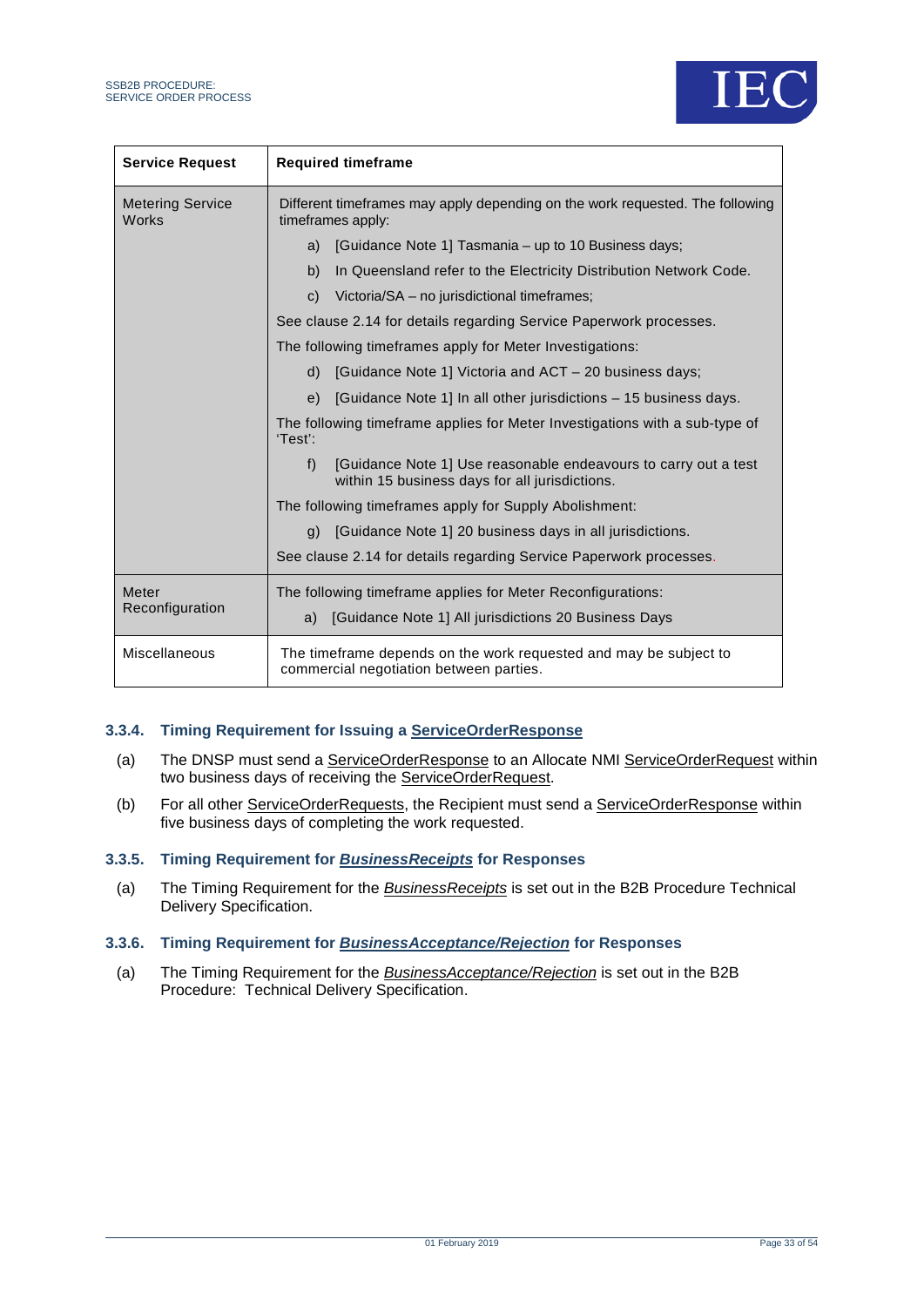

### **4. TRANSACTIONS**

- (a) Participants must ensure that each Transaction complies with the usage, definitional and format rules detailed in the [Table 13,](#page-33-3) [Table 14,](#page-48-2) [Table 15](#page-50-2) and [Table 16](#page-51-1) below.
- (b) A participant cannot reject a Service Order Request or Response simply because the initiator populates A field that is non-mandatory or not required denominated by "N" in the following tables:

### **4.1. ServiceOrderRequest Transaction Data**

#### **Key**

- $\overline{M}$  = Mandatory (must be provided in all situations).
- $R$  = Required (must be provided if this information is available or has changed).
- $O =$  Optional (may be provided and should be used by the Recipient if provided).
- $N =$  Not required (not required and may be ignored by the Recipient if provided).

#### <span id="page-33-3"></span><span id="page-33-1"></span><span id="page-33-0"></span>**Table 13 Transaction table**

<span id="page-33-2"></span>

| <b>Field</b>   | Format      | <b>Definition</b>                                                                                                                                                                                                                               | r Service Work<br>Ilocate NMI<br><b>Ily<br/>Alddng</b> | , Works<br>TP/P<br>Servi<br>blish<br>Supply<br>Estal | <b>Works</b><br>noits<br><b>Alddns</b><br>Shiddns | tion<br>Supply<br>Tempora | O<br><b>Supply</b><br>Supply | <b>Works</b><br>Supply Service We<br>Tariff Change | rgisation<br>$\alpha$ | De-energisation | <b>Special Read</b> | <b>Works</b><br>ing Service<br>Install Meter<br><b>Metering</b> | ဖိ<br>panin<br>Mo<br>Σ. | <b>Works</b><br>ē<br><u>ຮ ≝</u><br>ange<br>Ser<br>Metering<br>Excha | <b>Works</b><br>៵<br>õ<br>vice<br>Ser<br>emov<br>Metering | orks<br><b>Load</b><br>ontrolle<br>တိ<br>စ္တပ္ပ<br>Install<br>Meteri | ≳<br>ທ<br>တကိ<br>Mete<br>Mete | Mete<br>AND<br>Chai<br>Š |   |
|----------------|-------------|-------------------------------------------------------------------------------------------------------------------------------------------------------------------------------------------------------------------------------------------------|--------------------------------------------------------|------------------------------------------------------|---------------------------------------------------|---------------------------|------------------------------|----------------------------------------------------|-----------------------|-----------------|---------------------|-----------------------------------------------------------------|-------------------------|---------------------------------------------------------------------|-----------------------------------------------------------|----------------------------------------------------------------------|-------------------------------|--------------------------|---|
| ActionType     | VARCHAR(7)  | A code used to indicate:<br>New = new ServiceOrderRequest<br>Cancel = cancel a previously raised<br>ServiceOrderRequest<br>Replace = replacement<br>ServiceOrderRequest for an incorrectly<br>rejected ServiceOrderRequest.                     | M                                                      | M                                                    | м                                                 | М                         | M                            | М                                                  | M                     | M               | M                   | M                                                               | M                       | M                                                                   | M                                                         | M                                                                    | M                             | M                        | M |
| ServiceOrderID | VARCHAR(15) | Initiator defined, used for tracking. Must be<br>a previously sent number if the Action Type =<br>"Cancel". Otherwise (ActionType = "New" or<br>"Replace") must be a new (unused) number,<br>unique for the Initiator/Recipient<br>combination. | M                                                      | M                                                    | M                                                 | M                         | M                            | M                                                  | M                     | M               | M                   | M                                                               | M                       | M                                                                   | M                                                         | M                                                                    | M                             | M                        | M |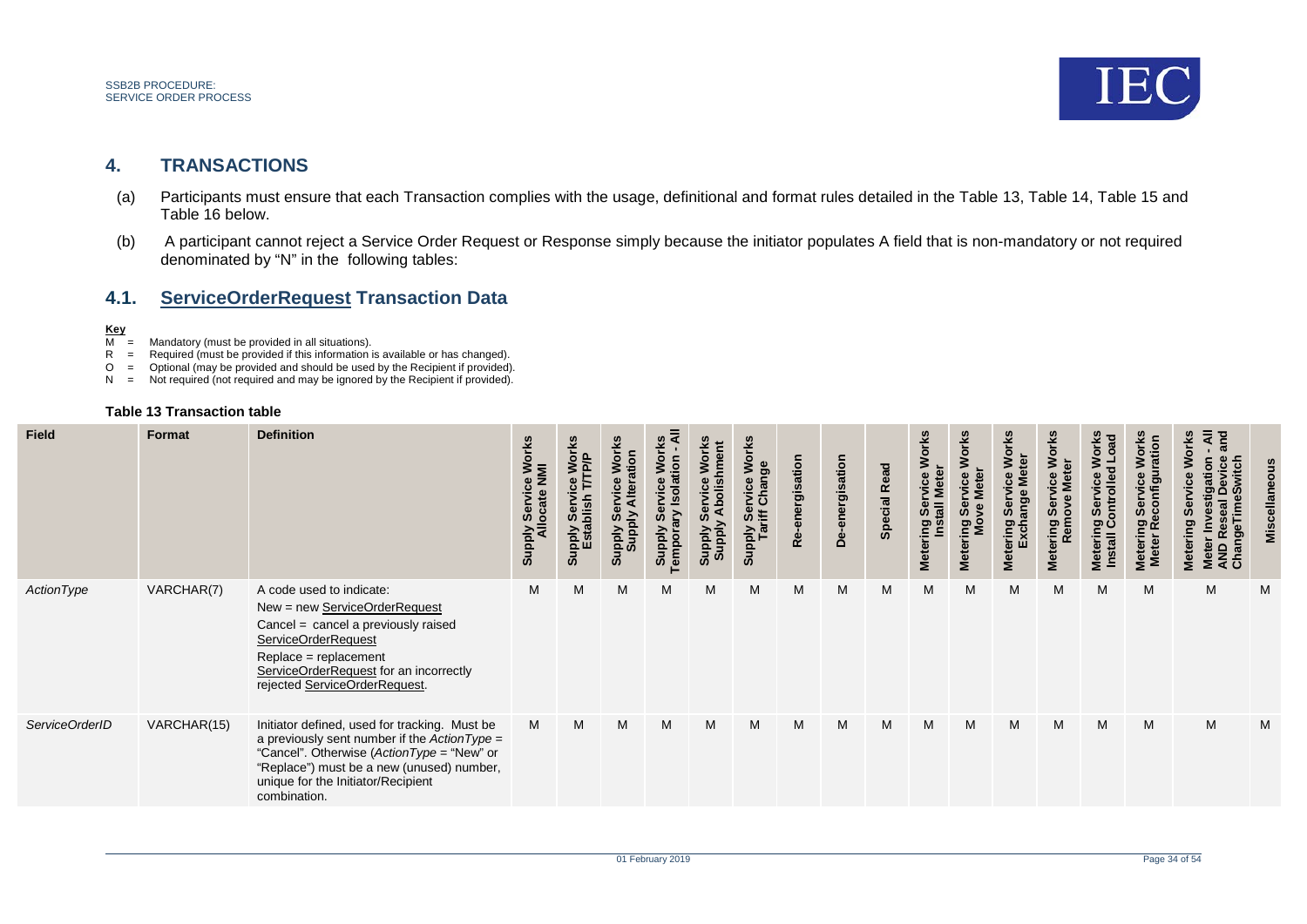

| Field                   | <b>Format</b> | <b>Definition</b>                                                                                                                                                                                                                                                                                                  | <b>Works</b><br>ply Service Wo<br>Allocate NMI<br><b>Supply</b> | <b>Works</b><br>T/TP/P<br>5<br><b>haild</b><br>Ser<br>stal<br><b>Supply</b> | <b>Works</b><br><b>Supply Service Worl<br/>Supply Alteration</b> | ⋖<br><b>Work</b><br><b>Temporary Isolation</b><br>Service<br><b>Supply</b> | Works<br><b>Iment</b><br>တိ<br><b>Supply</b><br>Supply | <b>Works</b><br><b>bly Service Wo<br/>Tariff Change</b><br><b>Supply</b> | energisation<br>Ò<br>œ | De-energisation | <b>Read</b><br><b>Special</b> | <b>Works</b><br><u>ဇီ</u><br>ing Servic<br>Install Me<br><b>Metering</b> | <b>Works</b><br>Service<br><b>Mete</b><br>Metering Ser<br>Move l | <b>Works</b><br>Servi<br>xchange<br>ering<br>Met | <b>Metering Service Works</b><br>Remove Meter | <b>Works</b><br>Metering Service Works<br>Install Controlled Load | <b>Works</b><br>ation<br>vice<br>confi<br>Ser<br>۱œ<br><b>Metering</b><br><b>Meter</b> | Works<br>āñ<br>Meter Investigation -<br>AND Reseal Device a<br>ChangeTimeSwitch<br><b>Service</b><br>Metering |                    |
|-------------------------|---------------|--------------------------------------------------------------------------------------------------------------------------------------------------------------------------------------------------------------------------------------------------------------------------------------------------------------------|-----------------------------------------------------------------|-----------------------------------------------------------------------------|------------------------------------------------------------------|----------------------------------------------------------------------------|--------------------------------------------------------|--------------------------------------------------------------------------|------------------------|-----------------|-------------------------------|--------------------------------------------------------------------------|------------------------------------------------------------------|--------------------------------------------------|-----------------------------------------------|-------------------------------------------------------------------|----------------------------------------------------------------------------------------|---------------------------------------------------------------------------------------------------------------|--------------------|
| InitiatorID             | VARCHAR(10)   | Initiator's Participant ID.                                                                                                                                                                                                                                                                                        | M                                                               | M                                                                           | M                                                                | M                                                                          | M                                                      | M                                                                        | M                      | M               | M                             | M                                                                        | M                                                                | M                                                | M                                             | M                                                                 | M                                                                                      | M                                                                                                             | M                  |
| RecipientID             | VARCHAR(10)   | Recipient's Participant ID.                                                                                                                                                                                                                                                                                        | M                                                               | M                                                                           | М                                                                | M                                                                          | M                                                      | М                                                                        | M                      | М               | M                             | M                                                                        | M                                                                | M                                                | М                                             | M                                                                 | M                                                                                      | M                                                                                                             | M                  |
| NotifiedPartyID         | VARCHAR(10)   | Notified Party's Participant ID<br>This is a repeatable field where there is<br>more than one Notified Party.<br>Not Required when managing notifications<br>to Notified Parties separately, refer to<br>section 2.3.<br>Not Required for a "Cancel"<br>ServiceOrderRequest.                                       | N                                                               | O/N                                                                         | O/N                                                              | O/N                                                                        | O/N                                                    | N                                                                        | O/N                    | O/N             | O/N                           | O/N                                                                      | O/N                                                              | O/N                                              | O/N                                           | O/N                                                               | N                                                                                      | N                                                                                                             | O/<br>$\mathsf{N}$ |
| ServiceOrderType        | VARCHAR(22)   | Code indicating type of<br>ServiceOrderRequest:<br>• Supply Service Works<br>• Re-energisation<br>• De-energisation<br>• Special Read<br>• Metering Service Works<br>• Miscellaneous<br>Not Required for a "Cancel"<br>ServiceOrderRequest.                                                                        | M/N                                                             | M/N                                                                         | M/N                                                              | M/N                                                                        | M/N                                                    | M/N                                                                      | M/N                    | M/N             | M/N                           | M/N                                                                      | M/N                                                              | M/N                                              | M/N                                           | M/N                                                               | M/N                                                                                    | M/N                                                                                                           | M/<br>N            |
| ServiceOrderSubT<br>ype | VARCHAR(40)   | Sub-category of the ServiceOrderType. The<br>codes for each are:<br><b>Supply Service Works</b><br>• Allocate NMI<br>• Supply Abolishment<br>• Supply Alteration<br>• Tariff Change<br>• Establish Temporary Supply<br>• Establish Temporary In Permanent<br>• Establish Permanent Supply<br>• Temporary Isolation | M/N                                                             | M/N                                                                         | M/N                                                              | M/N                                                                        | M/N                                                    | M/N                                                                      | M/N                    | M/N             | R/N                           | M/N                                                                      | M/N                                                              | M/N                                              | M/N                                           | M/N                                                               | M/N                                                                                    | M/N                                                                                                           | N                  |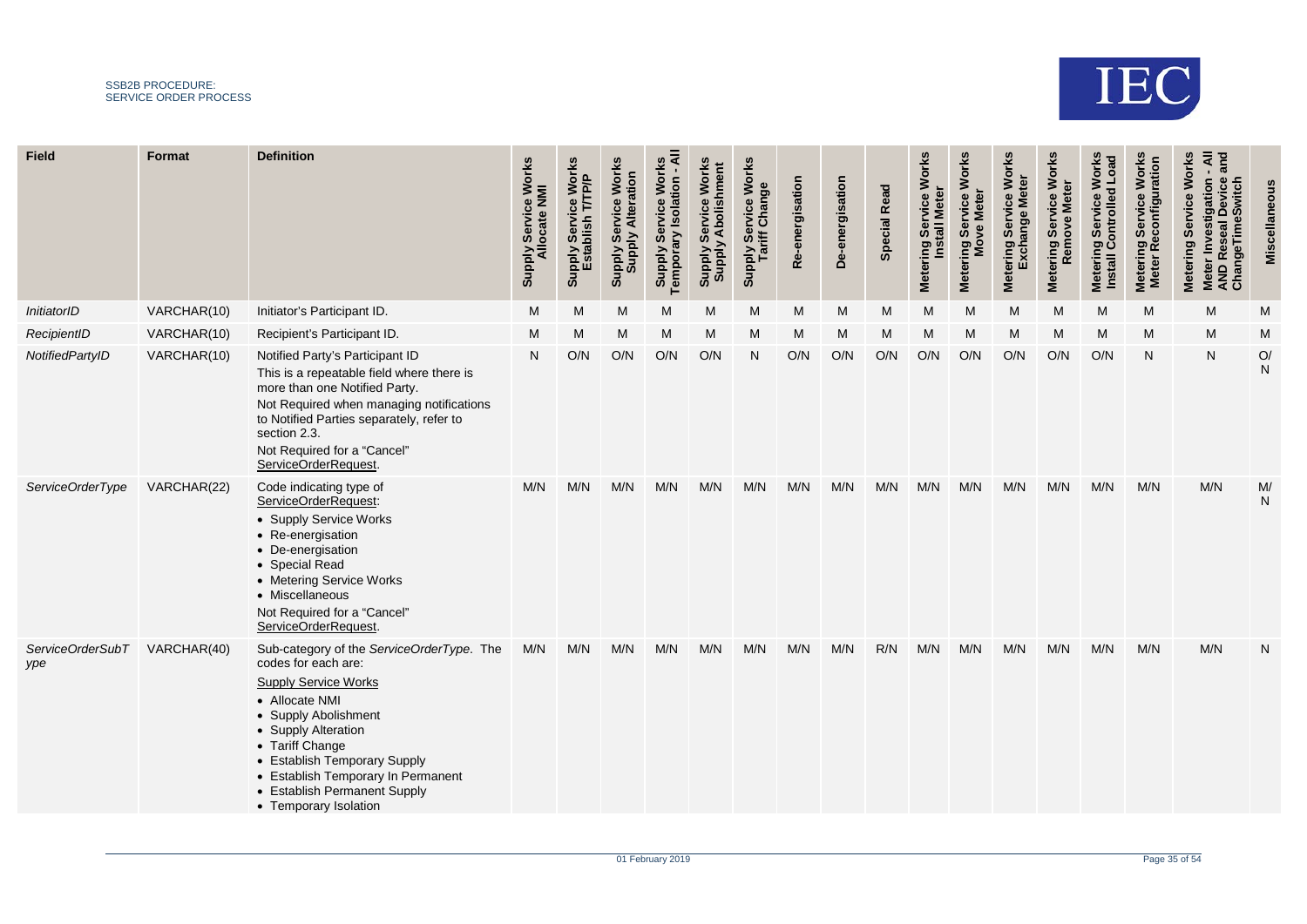

| <b>Field</b> | Format | <b>Definition</b>                                                                                                                                                                                                                                                                                                                                                                                                                                                                                                                                                                                                                                                                                                                                                                                                       | <b>Supply Service Works</b><br>Allocate NMI | Supply Service Works<br>Establish T/TP/P | <b>Supply Service Works</b><br>Supply Alteration | Supply Service Works<br>Temporary Isolation - All | <b>Supply Service Works</b><br>Supply Abolishment | Supply Service Works<br>Tariff Change | Re-energisation | De-energisation | Special Read | Metering Service Works<br><b>Install Meter</b> | Metering Service Works<br>Move Meter | <b>Metering Service Works</b><br>Exchange Meter | Metering Service Works<br>Remove Meter | <b>Metering Service Works</b><br>Install Controlled Load | Metering Service Works<br>Meter Reconfiguration | Meter Investigation - All<br>AND Reseal Device and<br>ChangeTimeSwitch<br>Metering Service Works | Miscellaneous |
|--------------|--------|-------------------------------------------------------------------------------------------------------------------------------------------------------------------------------------------------------------------------------------------------------------------------------------------------------------------------------------------------------------------------------------------------------------------------------------------------------------------------------------------------------------------------------------------------------------------------------------------------------------------------------------------------------------------------------------------------------------------------------------------------------------------------------------------------------------------------|---------------------------------------------|------------------------------------------|--------------------------------------------------|---------------------------------------------------|---------------------------------------------------|---------------------------------------|-----------------|-----------------|--------------|------------------------------------------------|--------------------------------------|-------------------------------------------------|----------------------------------------|----------------------------------------------------------|-------------------------------------------------|--------------------------------------------------------------------------------------------------|---------------|
|              |        | • Temporary Isolation-Group Supply<br>Re-Energisation<br>• After Disconnection For Non-Payment<br>• Remote<br>• Retrospective Move-in<br>• New Reading Required<br>• Physical Visit<br>• Move-in<br>• Recipient Discretion<br>De-Energisation<br>• 'Disconnect at Pillar-Box Pit Or Pole-Top<br>Remove Fuse<br>• Remote<br>• Local Meter Disconnection<br>• Recipient Discretion<br><b>Metering Service Works</b><br>• Install Controlled Load<br>• Move Meter<br>• Install Meter<br>• Remove Meter<br>• Exchange Meter<br>• Meter Reconfiguration<br>• Meter Investigation-Inspect<br>• Meter Investigation-Test<br>• Change Timeswitch Settings<br>• Reseal Device<br><b>Special Read</b><br>• Check Read<br>• Final Read<br>Service Order Sub Types are mandatory for<br>all Service Orders except for Special Read, |                                             |                                          |                                                  |                                                   |                                                   |                                       |                 |                 |              |                                                |                                      |                                                 |                                        |                                                          |                                                 |                                                                                                  |               |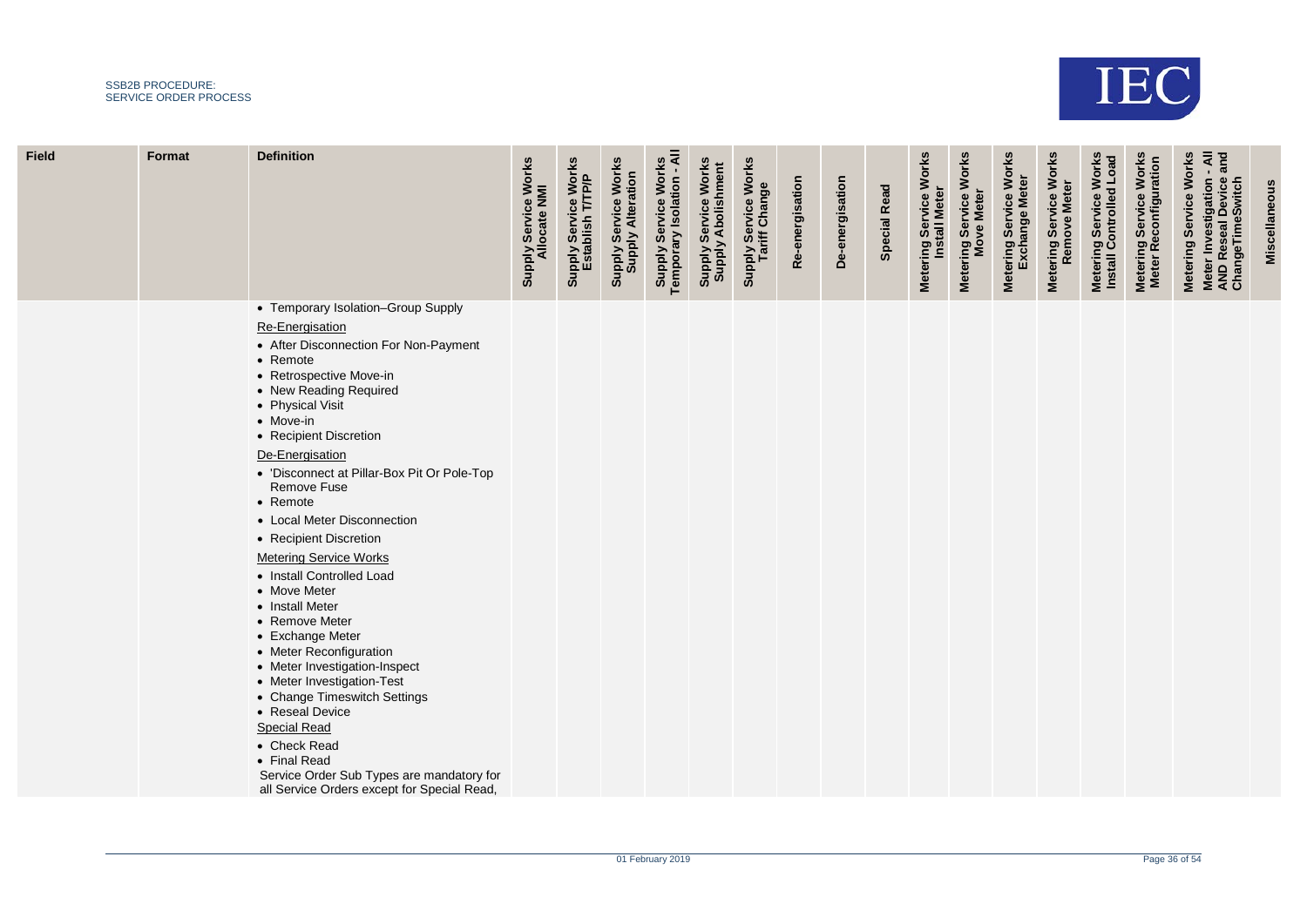

| <b>Field</b>                  | Format       | <b>Definition</b>                                                                                                                                                                                                                                                                                                                                                                                                                                                                                                         | ' Service Works<br>llocate NMI<br>Ily<br>AlddnS | Service Works<br>TTTP/P<br>Supply Servic<br>Establish <sup>1</sup> | <b>Works</b><br><b>Supply Alteration</b><br>Service<br><b>Supply</b> | ₹<br><b>Works</b><br><b>Supply Service Work</b><br>Temporary Isolation - | Works<br>shment<br>ဗီ<br>ii<br>S<br>Servi<br>⋖<br><b>Adding</b><br>Shidding | Supply Service Works<br>Tariff Change | Re-energisation | De-energisation | <b>Special Read</b> | Metering Service Works<br><b>Install Meter</b> | <b>Works</b><br>Metering Service<br>Move Meter | Metering Service Works<br>Exchange Meter | Metering Service Works<br>Remove Meter | <b>Works</b><br>Metering Service Works<br>Install Controlled Load | <b>Works</b><br>ation<br>Service<br>Metering Service<br>Meter Reconfigu | and<br><b>Works</b><br>₹<br>Meter Investigation -<br>AND Reseal Device a<br>ChangeTimeSwitch<br>Service<br>Metering |   |
|-------------------------------|--------------|---------------------------------------------------------------------------------------------------------------------------------------------------------------------------------------------------------------------------------------------------------------------------------------------------------------------------------------------------------------------------------------------------------------------------------------------------------------------------------------------------------------------------|-------------------------------------------------|--------------------------------------------------------------------|----------------------------------------------------------------------|--------------------------------------------------------------------------|-----------------------------------------------------------------------------|---------------------------------------|-----------------|-----------------|---------------------|------------------------------------------------|------------------------------------------------|------------------------------------------|----------------------------------------|-------------------------------------------------------------------|-------------------------------------------------------------------------|---------------------------------------------------------------------------------------------------------------------|---|
|                               |              | Miscellaneous and Cancel<br>ServiceOrderRequest.                                                                                                                                                                                                                                                                                                                                                                                                                                                                          |                                                 |                                                                    |                                                                      |                                                                          |                                                                             |                                       |                 |                 |                     |                                                |                                                |                                          |                                        |                                                                   |                                                                         |                                                                                                                     |   |
| De-<br>EnergisationReas<br>on | VARCHAR(40)  | Allowed values indicating the reason for De-<br>Energisation:<br>• Customer Requested<br>• Move Out<br>• Non-Payment (DNP)<br>• Unauthorised Usage (DNI)<br>• Illegal Usage<br>• No Access<br>• Safety<br>• Defect<br>• Site Works<br>• Breach of Contract<br>• Other<br>Not Required for a "Cancel"<br>ServiceOrderRequest.                                                                                                                                                                                              | N                                               | N                                                                  | N                                                                    | N                                                                        | N                                                                           | N                                     | N               | M               | N                   | N                                              | N                                              | N                                        | N                                      | N                                                                 | N                                                                       | N                                                                                                                   | N |
| ConfirmedDe-<br>energisation  | <b>YESNO</b> | Allowed values:<br>"No" = Default value. The normal business<br>rules regarding De-energisation apply.<br>"Yes" = Used only where the Retailer has<br>confirmed with the Customer that the<br>Customer details in the<br>ServiceOrderRequest are accurate.<br>The value of "Yes" can only be used by the<br>Retailer where the earlier De-energisation<br>Request was not performed by the Recipient<br>due to a Re-energisation Request from<br>another Retailer.<br>Not Required for a "Cancel"<br>ServiceOrderRequest. | $\mathsf{N}$                                    | N                                                                  | N                                                                    | N                                                                        | N                                                                           | N                                     | N               | M/N             | N                   | N                                              | N                                              | N                                        | N                                      | N                                                                 | N                                                                       | N                                                                                                                   | N |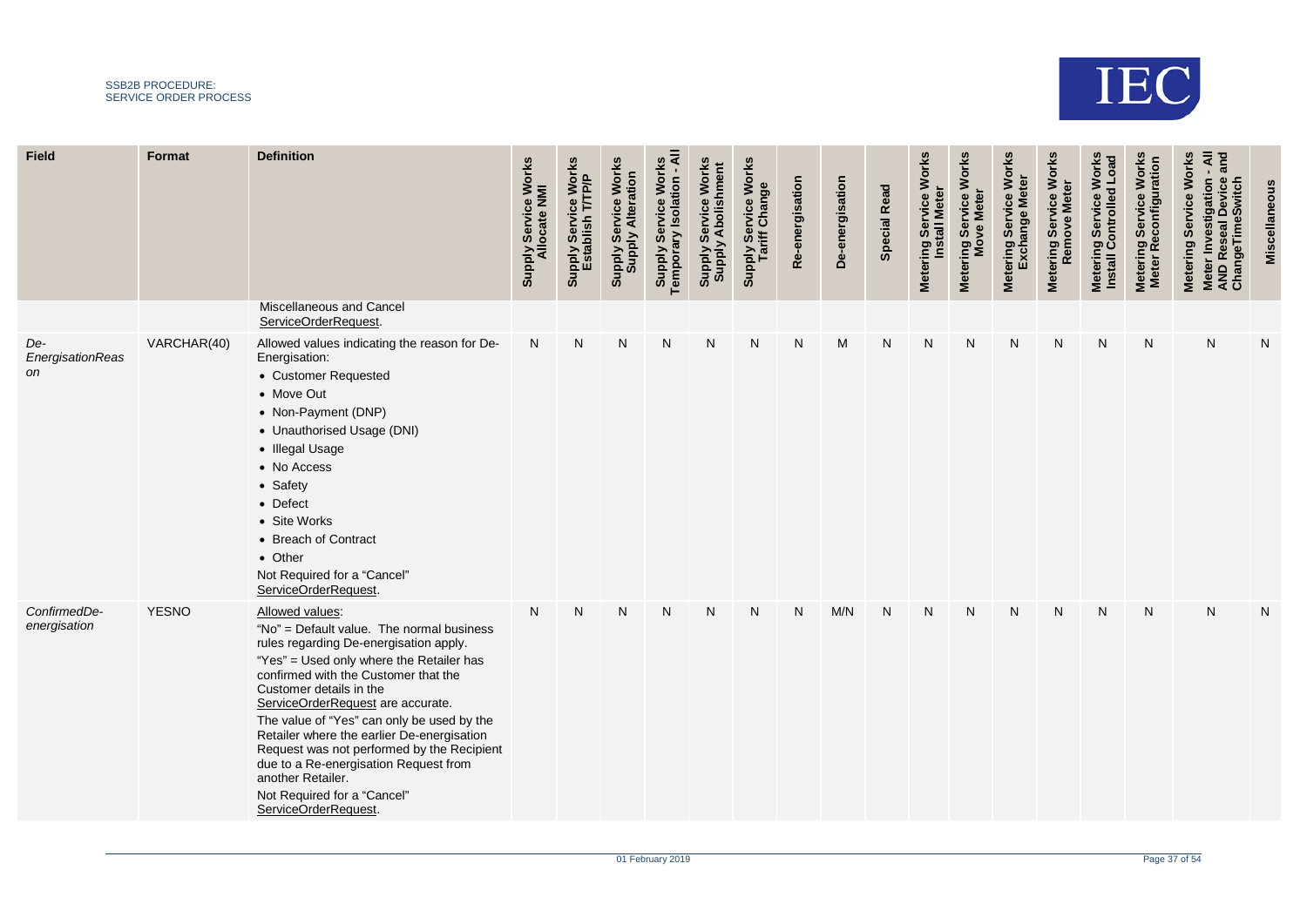

| Field                   | Format          | <b>Definition</b>                                                                                                                                                                                                                                               | <b>Works</b><br>Allocate NMI<br>Service<br><b>Supply</b> | <b>Works</b><br><b>TPP</b><br>Šēr<br><b>Supply</b> | <b>Works</b><br><b>Supply Service Worl<br/>Supply Alteration</b> | ⋖<br>Work<br>tion<br>Servi<br>Σ<br><b>Temporal</b><br><b>Supply</b> | Works<br>εñ<br><b>Addns</b><br><b>Suppl</b> | <b>Works</b><br>Service Wo<br>riff Change<br>ariff<br><b>Supply</b> | energisation<br>ø<br>$\alpha$ | De-energisation | <b>Read</b><br>Special | <b>Works</b><br>ဗီ<br>5<br>ing Ser<br>Install M<br>Metering | <b>Works</b><br>Net<br>Ser<br>Metering Ser<br>Move | Works<br>hange<br>৯<br>Ŏ,<br>tering<br>Met | <b>Works</b><br>ă<br>Service<br>led<br>⊠<br>ove<br>Metering | <b>Works</b><br><b>Load</b><br>Controlle<br>5<br><u>င်္</u><br>ರಾ<br>Meterin<br><b>Install</b> | <b>Works</b><br>ation<br>Ser<br><b>Metering</b><br><b>Meter</b> | ᅙ<br>Servic<br>Ŵ,<br>geTim<br><b>Metering</b><br>AND<br>Chang<br>$\frac{1}{2}$ |                    |
|-------------------------|-----------------|-----------------------------------------------------------------------------------------------------------------------------------------------------------------------------------------------------------------------------------------------------------------|----------------------------------------------------------|----------------------------------------------------|------------------------------------------------------------------|---------------------------------------------------------------------|---------------------------------------------|---------------------------------------------------------------------|-------------------------------|-----------------|------------------------|-------------------------------------------------------------|----------------------------------------------------|--------------------------------------------|-------------------------------------------------------------|------------------------------------------------------------------------------------------------|-----------------------------------------------------------------|--------------------------------------------------------------------------------|--------------------|
| <b>ServiceTime</b>      | VARCHAR(40)     | Indicates the time the work is to be<br>performed. Allowed values:<br>• Any Time<br>• Business Hours<br>• Non-Business Hours<br>Not Required for a "Cancel"<br>ServiceOrderRequest.                                                                             | N                                                        | M/N                                                | M/N                                                              | M/N                                                                 | M/N                                         | M/N                                                                 | M/N                           | M/N             | M/N                    | M/N                                                         | M/N                                                | M/N                                        | M/N                                                         | M/N                                                                                            | M/N                                                             | M/N                                                                            | M/<br>${\sf N}$    |
| <b>NMI</b>              | <b>CHAR(10)</b> | <b>NMI</b><br>Not Mandatory where Service Order subtype<br>is 'Allocate NMI'                                                                                                                                                                                    | N                                                        | M                                                  | M                                                                | M                                                                   | M                                           | М                                                                   | M                             | М               | M                      | M                                                           | M                                                  | M                                          | M                                                           | M                                                                                              | M                                                               | M                                                                              | M                  |
| NMIChecksum             | CHAR(1)         | <b>NMI Checksum</b>                                                                                                                                                                                                                                             | O                                                        | O                                                  | O                                                                | O                                                                   | $\circ$                                     | O                                                                   | $\circ$                       | O               | O                      | O                                                           | O                                                  | O                                          | $\circ$                                                     | $\circ$                                                                                        | $\circ$                                                         | O                                                                              | O                  |
| <b>MeterSerialNumbe</b> | VARCHAR(12)     | Meter Serial ID.<br>Not required where requested work affects<br>all meters (refer to the B2B Guide for further<br>details).<br>This field repeats to allow provision of<br>details for multiple meters.<br>Not Required for a "Cancel"<br>ServiceOrderRequest. | N                                                        | N                                                  | N                                                                | N                                                                   | N                                           | M/N                                                                 | N                             | N               | N                      | N                                                           | M/N                                                | M/N                                        | M/N                                                         | R/N                                                                                            | M/N                                                             | M/N                                                                            | R/<br>${\sf N}$    |
| ServiceOrderAddr<br>ess | <b>ADDRESS</b>  | Site address where the requested work is to<br>be done.<br>Site address in either a structured format<br>(where available), or unstructured. This field<br>is Mandatory for an Allocate NMI                                                                     | M                                                        | N                                                  | N                                                                | N                                                                   | N                                           | N                                                                   | N                             | N               | N                      | N                                                           | N                                                  | N                                          | N                                                           | N                                                                                              | N                                                               | N                                                                              | N                  |
| HazardDescription       | VARCHAR(80)     | Description of any hazards associated with<br>the Site.<br>This field repeats to allow the reporting of<br>multiple hazards.<br>Refer B2B Procedure: Customer and Site<br>Details Notification for the list of codes.                                           | N                                                        | R/N                                                | R/N                                                              | R/N                                                                 | R/N                                         | N                                                                   | R/N                           | R/N             | R/N                    | R/N                                                         | R/N                                                | R/N                                        | R/N                                                         | R/N                                                                                            | R/N                                                             | R/N                                                                            | R/<br>$\mathsf{N}$ |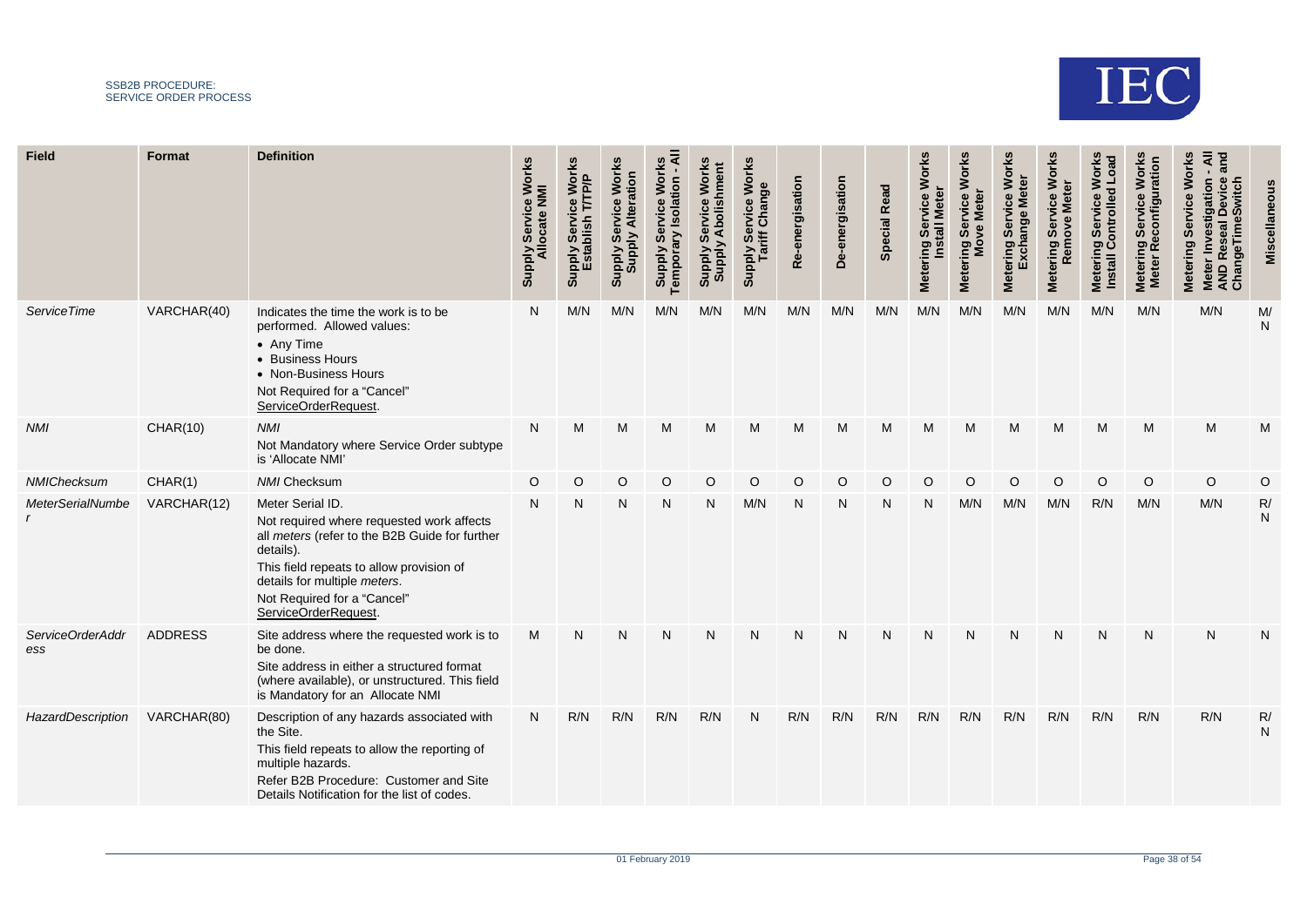

| <b>Field</b>  | Format       | <b>Definition</b>                                                                                                                                                                                                                                                                                                                                                                                                                                                                                                                                                                                                                                            | Supply Service Works<br>Allocate NMI | Service Works<br>T/TP/P<br><b>Supply Servic</b><br>Establish <sup>-</sup> | <b>Works</b><br>Supply Service Worl<br>Supply Alteration | ৰ<br>Work<br><b>Supply Service Wore</b><br>Temporary Isolation | Work<br><b>Abolis</b><br>တိ<br><b>Addns</b><br>Shiddns | Supply Service Works<br>Tariff Change | e-energisation<br>$\alpha$ | De-energisation | <b>Special Read</b> | <b>Works</b><br>ring Service V<br>Install Meter<br><b>Metering</b> | <b>Works</b><br>Metering Service<br>Move Meter | <b>Works</b><br><b>Meter</b><br>e<br>C<br>Servi<br>Exchange<br><b>Metering</b> | Metering Service Works<br>Remove Meter | <b>Works</b><br>Metering Service Works<br>Install Controlled Load | <b>Works</b><br>ration<br>Metering Service<br>Meter Reconfigu | and<br><b>Works</b><br>Meter Investigation<br>AND Reseal Device<br>ChangeTimeSwitch<br>Service<br><b>Metering</b> |                 |
|---------------|--------------|--------------------------------------------------------------------------------------------------------------------------------------------------------------------------------------------------------------------------------------------------------------------------------------------------------------------------------------------------------------------------------------------------------------------------------------------------------------------------------------------------------------------------------------------------------------------------------------------------------------------------------------------------------------|--------------------------------------|---------------------------------------------------------------------------|----------------------------------------------------------|----------------------------------------------------------------|--------------------------------------------------------|---------------------------------------|----------------------------|-----------------|---------------------|--------------------------------------------------------------------|------------------------------------------------|--------------------------------------------------------------------------------|----------------------------------------|-------------------------------------------------------------------|---------------------------------------------------------------|-------------------------------------------------------------------------------------------------------------------|-----------------|
|               |              | This information does not replace<br>information previously provided in a<br>SiteAccessNotification.<br>Not Required for a "Cancel"<br>ServiceOrderRequest                                                                                                                                                                                                                                                                                                                                                                                                                                                                                                   |                                      |                                                                           |                                                          |                                                                |                                                        |                                       |                            |                 |                     |                                                                    |                                                |                                                                                |                                        |                                                                   |                                                               |                                                                                                                   |                 |
| AccessDetails | VARCHAR(160) | Where the Customer has supplied special<br>access details, the Retailer must provide<br>these, describing fully the access details,<br>without using abbreviations.<br><b>Standard values</b><br>"Customer Reports No Access<br>Requirements"<br>"Not Known To Initiator"<br>$\bullet$<br><description access="" of="" requirement=""><br/><math display="inline">\bullet</math><br/>Refer B2B Procedure: Customer and Site<br/>Details Notification for more information.<br/>This information does not replace<br/>information previously provided in a<br/>SiteAccessNotification.<br/>Not Required for a "Cancel"<br/>ServiceOrderRequest.</description> | N <sub>1</sub>                       | M/N                                                                       | M/N                                                      | M/N                                                            | M/N                                                    | N                                     | M/N                        | M/N             | M/N                 | M/N                                                                | M/N                                            | M/N                                                                            | M/N                                    | M/N                                                               | M/N                                                           | M/N                                                                                                               | R/<br>${\sf N}$ |
| LifeSupport   | <b>YESNO</b> | This value applies where a customer relies<br>on life support equipment.<br>This field indicates whether or not there are<br>potential health or safety issues with loss of<br>supply of the Connection Point.<br>This information does not replace<br>information provided in a<br>CustomerDetailsNotification.<br>Not Required for a "Cancel"<br>ServiceOrderRequest                                                                                                                                                                                                                                                                                       | M/N                                  | M/N                                                                       | M/N                                                      | M/N                                                            | M/N                                                    | M/N                                   | M/N                        | M/N             | M/N                 | M/N                                                                | M/N                                            | M/N                                                                            | M/N                                    | M/N                                                               | M/N                                                           | M/N                                                                                                               | M/<br>N         |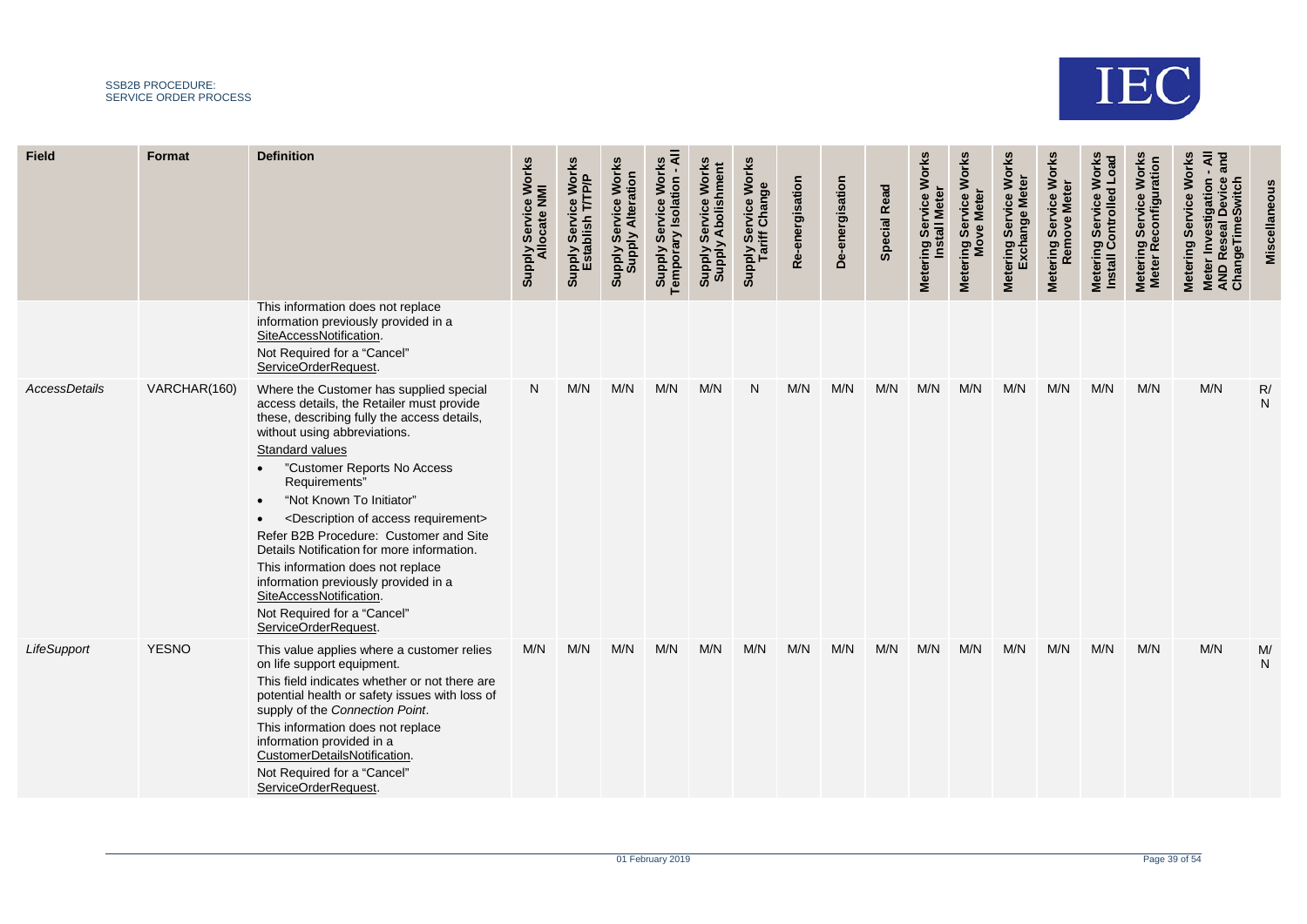

| <b>Field</b>                            | <b>Format</b> | <b>Definition</b>                                                                                                                                                                                                                                                                                                                                                | <b>Works</b><br>Allocate NMI<br><b>Service</b><br><b>Supply</b> | <b>lorks</b><br>Š.<br><b>Supply</b> | <b>Works</b><br>Supply Service wor<br>Supply Alteration | <b>Norl</b><br>tion<br>ශී<br>N<br>empora<br><b>Supply</b> | <b>Viddns</b><br>Suppl | <b>Works</b><br><b>bly Service Wo</b><br>Tariff Change<br><b>Supply</b> | energisation<br>$\alpha$ | De-energisation | <b>Special Read</b> | <b>Works</b><br>ဗီ<br>Šēr<br>$\overline{\overline{\overline{\overline{6}}}$<br>Metering | <b>Works</b><br>vice<br><b>Mete</b><br>န္တ<br>g<br>Metering \$ | <b>Works</b><br>Ser<br>ğur<br>ering<br>et<br>⊠ | <b>Works</b><br><b>Meter</b><br>Service<br>ove<br><b>Rem</b><br>Metering | <b>Works</b><br>Load<br>ng Service W<br>Controlled I<br><u>င်္</u><br><b>Meterin</b><br>Install | <b>Works</b><br>Ser<br>Metering<br>Meter Re<br><b>Meter</b> | Works<br>۵F<br><b>Metering</b><br>an<br>$\Omega$<br>కై చ |         |
|-----------------------------------------|---------------|------------------------------------------------------------------------------------------------------------------------------------------------------------------------------------------------------------------------------------------------------------------------------------------------------------------------------------------------------------------|-----------------------------------------------------------------|-------------------------------------|---------------------------------------------------------|-----------------------------------------------------------|------------------------|-------------------------------------------------------------------------|--------------------------|-----------------|---------------------|-----------------------------------------------------------------------------------------|----------------------------------------------------------------|------------------------------------------------|--------------------------------------------------------------------------|-------------------------------------------------------------------------------------------------|-------------------------------------------------------------|----------------------------------------------------------|---------|
| FormReference                           | VARCHAR(15)   | Reference to the forms associated with<br>Supply Works Request and Meter Service<br>Works. Refer to the Service Paperwork<br>reference table in the B2B Guide.<br>Not Required for a "Cancel"<br>ServiceOrderRequest.                                                                                                                                            | R/N                                                             | R/N                                 | R/N                                                     | N                                                         | R/N                    | N                                                                       | N                        | N               | N                   | R/N                                                                                     | R/N                                                            | R/N                                            | R/N                                                                      | R/N                                                                                             | R/N                                                         | R/N                                                      | O       |
| FormNumber                              | VARCHAR(15)   | Where the form listed in FormReference is<br>numbered, this field is populated with the<br>number on the form.<br>Not Required for a "Cancel"<br>ServiceOrderRequest.                                                                                                                                                                                            | R/N                                                             | R/N                                 | R/N                                                     | N                                                         | R/N                    | N                                                                       | N                        | N               | N                   | R/N                                                                                     | R/N                                                            | R/N                                            | R/N                                                                      | R/N                                                                                             | R/N                                                         | R/N                                                      | O       |
| SafetyCertificateId                     | VARCHAR(15)   | Reference to the safety certificate number.<br>Not Required for a "Cancel"<br>ServiceOrderRequest.                                                                                                                                                                                                                                                               | R/N                                                             | R/N                                 | R/N                                                     | N                                                         | N                      | N                                                                       | R/N                      | N               | N                   | R/N                                                                                     | R/N                                                            | R/N                                            | R/N                                                                      | R/N                                                                                             | R/N                                                         | R/N                                                      | O       |
| SafetyCertificateM<br>ethodSent         | VARCHAR(6)    | Code indicating how the safety certificate<br>has been provided:<br>"Faxed" = Faxed to Recipient<br>$\bullet$<br>"Email" = Emailed to Recipient<br>"Online" = Available to Recipient from<br>an internet Site<br>"OnSite" = Left on Site or already<br>$\bullet$<br>provided by Customer/agent (e.g. REC)<br>Not Required for a "Cancel"<br>ServiceOrderRequest. | R/N                                                             | R/N                                 | R/N                                                     | N                                                         | N                      | N                                                                       | R/N                      | N               | N                   | R/N                                                                                     | R/N                                                            | R/N                                            | R/N                                                                      | R/N                                                                                             | R/N                                                         | R/N                                                      | O       |
| MeteringSafetyCer<br>tificateID         | VARCHAR(15)   | Reference to the safety certificate number.<br>Not Required for a "Cancel"<br>ServiceOrderRequest.                                                                                                                                                                                                                                                               | N                                                               | R/N                                 | R/N                                                     | $\mathsf{N}$                                              | N                      | N                                                                       | N                        | N               | N                   | $\mathsf{N}$                                                                            | N                                                              | N                                              | $\mathsf{N}$                                                             | $\mathsf{N}$                                                                                    | $\mathsf{N}$                                                | N                                                        | $\circ$ |
| MeteringSafetyCer<br>tificateMethodSent | VARCHAR(6)    | Code indicating how the safety certificate<br>has been provided:<br>"Faxed" = Faxed to Recipient<br>$\bullet$                                                                                                                                                                                                                                                    | N.                                                              | R/N                                 | R/N                                                     | N                                                         | N                      | N                                                                       | N                        | N               | N                   | N                                                                                       | N                                                              | N                                              | N                                                                        | N                                                                                               | N                                                           | N                                                        | $\circ$ |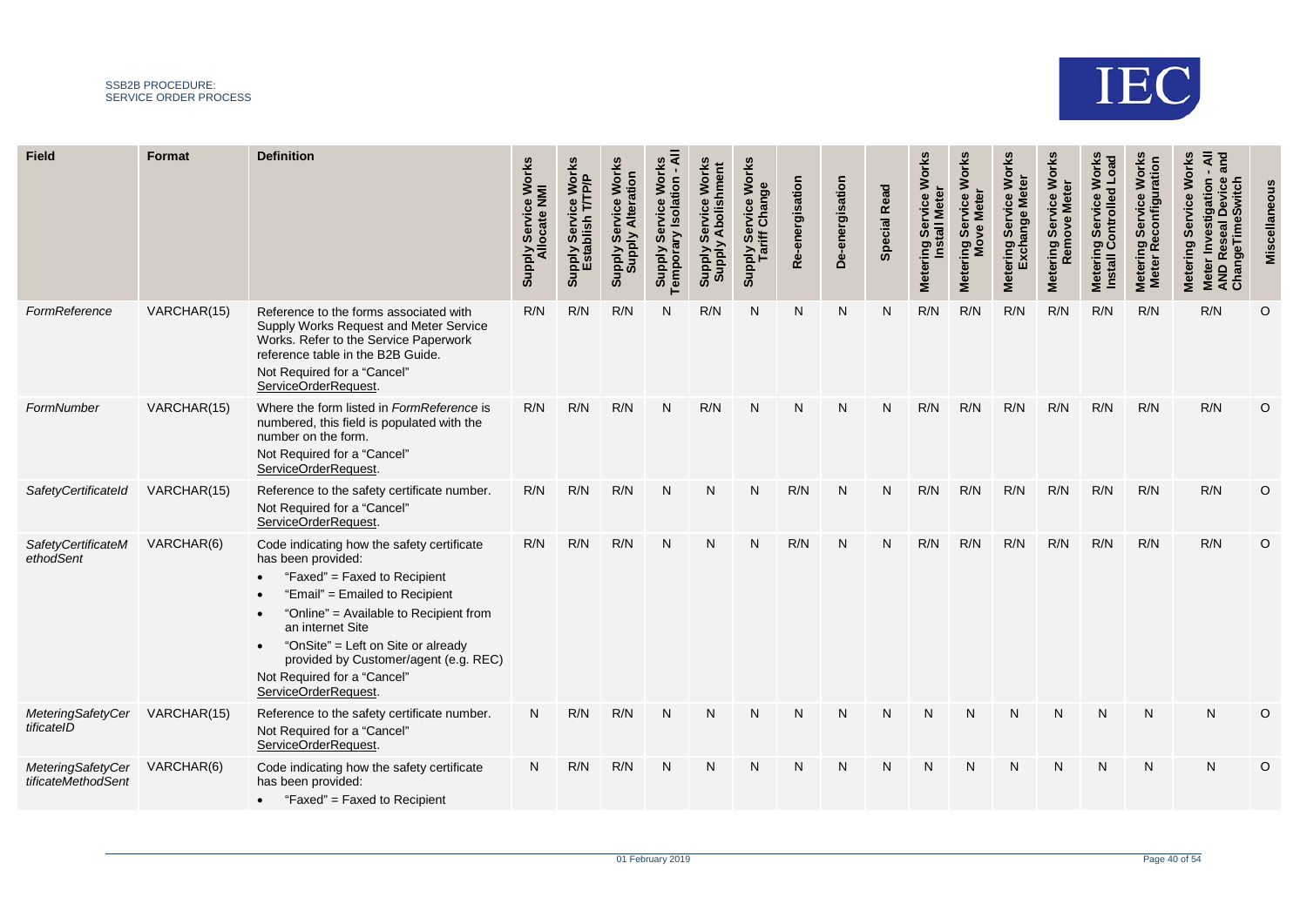

**STATISTICS** 

| <b>Field</b>               | Format       | <b>Definition</b>                                                                                                                                                                                                                                                                                                                                                                                                                                                                                                                                                                                                                                                                                                                                                                                                                                                  | Service Works<br>Allocate NMI<br><b>Supply</b> | Vorl<br>IP)<br>E<br>Supply Servic | <b>Works</b><br><b>Supply Service Worl</b><br>Supply Alteration | ⋖<br>Service Works<br>$\blacksquare$<br><b>Supply Service Wore</b><br>Temporary Isolation | Service Works<br><b>Supply Abolishment</b><br><b>Supply</b> | <b>Works</b><br>Supply Service<br>Tariff Change | Re-energisation | De-energisation | <b>Special Read</b> | Metering Service Works<br><b>Install Meter</b> | Metering Service Works<br>Move Meter | <b>Metering Service Works</b><br>Exchange Meter | <b>Works</b><br>Remove Meter<br>š<br>Ser<br><b>Metering</b> | $L$ oa<br>Wor<br>ontrolled<br>Service<br>Metering<br>Install Co | <b>Works</b><br>δ<br>Metering Service Wo<br>Meter Reconfigurati | ₹.<br><b>Work</b><br>$\overline{\mathsf{o}}$<br>Meter Investigation<br>AND Reseal Device<br>ChangeTimeSwitch<br>Service<br>Metering | Miscellaneou |
|----------------------------|--------------|--------------------------------------------------------------------------------------------------------------------------------------------------------------------------------------------------------------------------------------------------------------------------------------------------------------------------------------------------------------------------------------------------------------------------------------------------------------------------------------------------------------------------------------------------------------------------------------------------------------------------------------------------------------------------------------------------------------------------------------------------------------------------------------------------------------------------------------------------------------------|------------------------------------------------|-----------------------------------|-----------------------------------------------------------------|-------------------------------------------------------------------------------------------|-------------------------------------------------------------|-------------------------------------------------|-----------------|-----------------|---------------------|------------------------------------------------|--------------------------------------|-------------------------------------------------|-------------------------------------------------------------|-----------------------------------------------------------------|-----------------------------------------------------------------|-------------------------------------------------------------------------------------------------------------------------------------|--------------|
|                            |              | "Email" = Emailed to Recipient<br>"Online" = Available to Recipient from<br>an internet Site<br>"OnSite" = Left on Site or already<br>provided by MP<br>Not Required for a "Cancel"<br>ServiceOrderRequest.                                                                                                                                                                                                                                                                                                                                                                                                                                                                                                                                                                                                                                                        |                                                |                                   |                                                                 |                                                                                           |                                                             |                                                 |                 |                 |                     |                                                |                                      |                                                 |                                                             |                                                                 |                                                                 |                                                                                                                                     |              |
| <b>SpecialInstructions</b> | VARCHAR(240) | Any special instructions the Initiator wishes<br>to convey to the Recipient.<br>Mandatory where:<br>• A value of 'Yes' is used in<br>CustomerConsultationRequired.<br>• A value of "Other Multi-phase" is used in<br>SupplyPhases.<br>• A value of "Other" is used in<br>MeteringRequired.<br>• If ActionType = "Replace".<br>• Necessary to support exceptional<br>arrangements for urgent (high priority)<br>ServiceOrderRequests.<br>• ServiceOrderType = "Supply Service<br>Works "and any tariff or metering<br>requirements are not already provided.<br>• ServiceOrderType = "Metering Service<br>Works" and any tariff, metering<br>requirements or any other special<br>requirements need to be advised.<br>• ServiceTime = "Non-Business Hours".<br>This information does not replace<br>information previously provided in a<br>SiteAccessNotification. | O/M                                            | O/M                               | O/M                                                             | O/M                                                                                       | O/M                                                         | O/M                                             | O/M             | O/M             | O/M                 | O/<br>M                                        | O/M                                  | O/M                                             | O/M                                                         | O/M                                                             | O/M                                                             | O/M                                                                                                                                 | O/<br>M      |

**STATISTICS** 

**STATISTICS** 

**STATISTICS** 

**Contract Contract** 

**Contract Contract** 

**STATISTICS** 

--

**Contract Contract** 

**Contract Contract** 

**State State** 

**STATISTICS**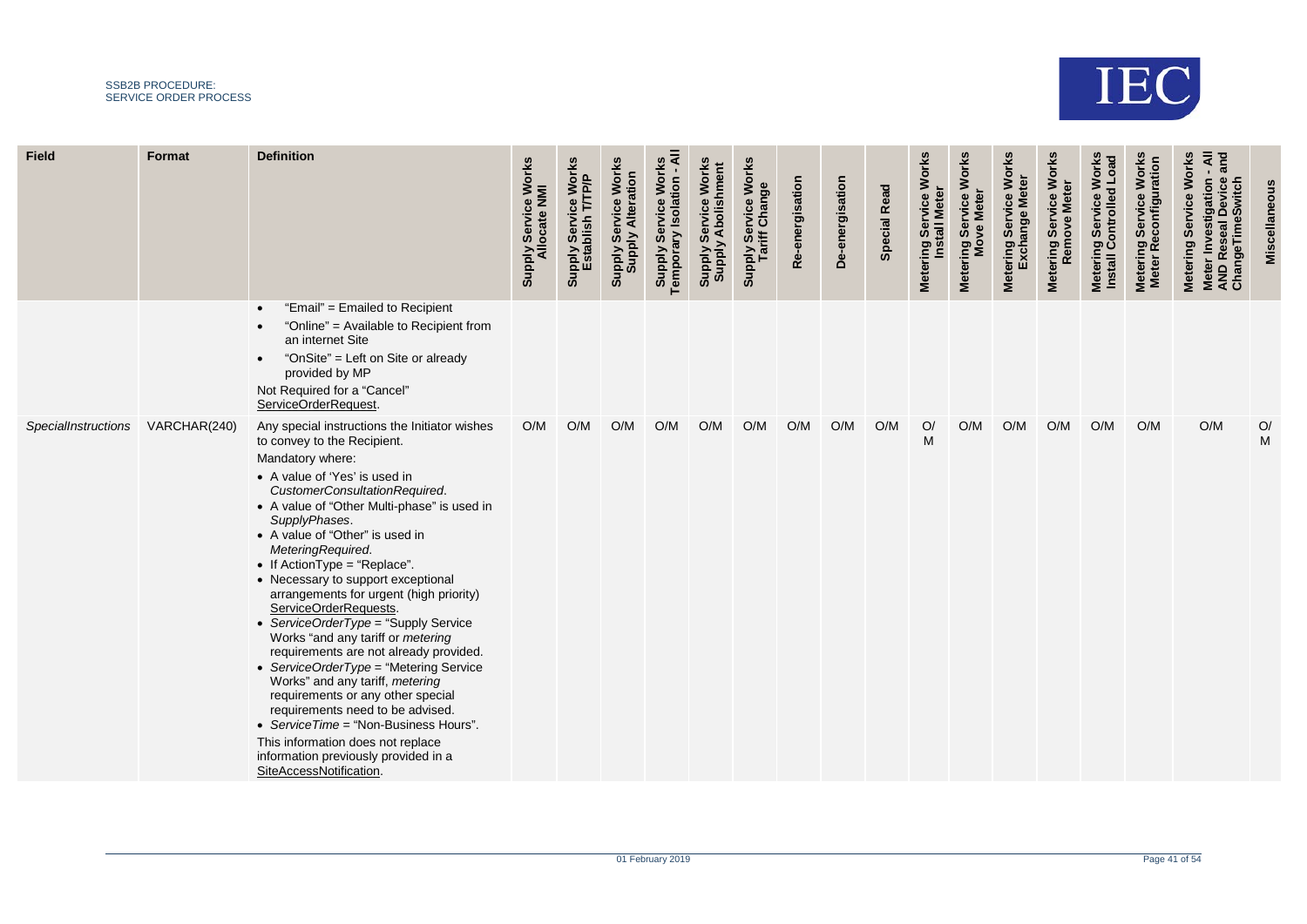

| <b>Field</b>                                | <b>Format</b>                | <b>Definition</b>                                                                                                                                                                                                                                                                                             | <b>Works</b><br>Allocate NMI<br>Service<br><b>Supply</b> | <b>Works</b><br><b>Supply</b> | <b>Works</b><br>Supply Service Worl<br>Supply Alteration | ₹<br><b>Works</b><br>tion<br>lsol<br>Servi<br>Temporary<br><b>Supply</b> | <b>Works</b><br><b>nment</b><br>တိ<br><b>Supply</b><br>Supply | <b>Works</b><br><b>bly Service Wo</b><br>Tariff Change<br><b>RI</b><br>AlddnS | energisation<br>Ò<br>œ | De-energisation | <b>Special Read</b> | Works<br>ဗီ<br><b>Mete</b><br>৳<br><b>Install</b><br><b>UD</b><br>Metering | <b>Works</b><br>vice<br><b>Meter</b><br>Ser<br><b>g</b><br>Metering \$ | Works<br>৯<br>gna<br>Ø.<br>ering<br>et<br>⊠ | <b>Metering Service Works</b><br>ēr<br>Remove Met | <b>Works</b><br><b>Load</b><br>ng Service W<br>Controlled I<br><b>Meterin</b><br>Install | <b>Works</b><br>ation<br>Ser<br>Metering<br>Meter Re<br><b>Meter</b> | Works<br>Service<br>Meter Investiga<br>AND Reseal De<br>ChangeTimeSv<br>Metering |         |
|---------------------------------------------|------------------------------|---------------------------------------------------------------------------------------------------------------------------------------------------------------------------------------------------------------------------------------------------------------------------------------------------------------|----------------------------------------------------------|-------------------------------|----------------------------------------------------------|--------------------------------------------------------------------------|---------------------------------------------------------------|-------------------------------------------------------------------------------|------------------------|-----------------|---------------------|----------------------------------------------------------------------------|------------------------------------------------------------------------|---------------------------------------------|---------------------------------------------------|------------------------------------------------------------------------------------------|----------------------------------------------------------------------|----------------------------------------------------------------------------------|---------|
| ServiceOrderCo-<br>ordinationRequire<br>d   | YES/NO                       | Yes = Where the Initiator has made<br>arrangements regarding co-ordination for<br>the completion of the work requested.<br>"No" = where no such arrangements have<br>been made.<br>Not Required for a "Cancel"<br>ServiceOrderRequest unless<br>SpecialInstructions provided.                                 | N                                                        | M/N                           | M/N                                                      | M/N                                                                      | M/N                                                           | N                                                                             | N                      | N               | N                   | M/N                                                                        | M/N                                                                    | M/N                                         | M/N                                               | M/N                                                                                      | M/N                                                                  | M/N                                                                              | N       |
| $Co-$<br>ordinatingContact<br>Name          | <b>PERSON</b><br><b>NAME</b> | Contact name or business name of Service<br>Order co-ordinating party, where the<br>Recipient may need to contact that person<br>or entity.<br>Mandatory where ServiceOrderCo-<br>ordinationRequired is YES<br>Not Required for a "Cancel"<br>ServiceOrderRequest.                                            | N                                                        | M/N                           | M/N                                                      | M/N                                                                      | M/N                                                           | N                                                                             | N                      | N               | N                   | M/N                                                                        | M/N                                                                    | M/N                                         | M/N                                               | M/N                                                                                      | M/N                                                                  | M/N                                                                              | N       |
| Co-<br>ordinatingContact<br>TelephoneNumber | <b>TELEPHONE</b>             | Contact telephone number of co-ordinating<br>party.<br>A maximum of three telephone numbers<br>may be provided.<br>Mandatory where ServiceOrderCo-<br>ordinationRequired is YES<br>Not Required for a "Cancel"<br>ServiceOrderRequest.                                                                        | N                                                        | M/N                           | M/N                                                      | M/N                                                                      | M/N                                                           |                                                                               | N                      | N               | N                   | M/N                                                                        | M/N                                                                    | M/N                                         | M/N                                               | M/N                                                                                      | M/N                                                                  | M/N                                                                              | N       |
| <b>CustomerConsulta</b><br>tionRequired     | <b>YESNO</b>                 | Yes = Where the Recipient is requested to<br>consult with the Customer arrangements for<br>the completion of the work requested.<br>Where 'Yes' is used, the reason for the need<br>to consult must be provided in<br>SpecialInstructions.<br>"No" = where no such consultation<br>arrangements are required. | N                                                        | M/N                           | M/N                                                      | M/N                                                                      | M/N                                                           | N                                                                             | M/N                    | M/N             | M/N                 | M/N                                                                        | M/N                                                                    | M/N                                         | M/N                                               | M/N                                                                                      | M/N                                                                  | M/N                                                                              | M/<br>N |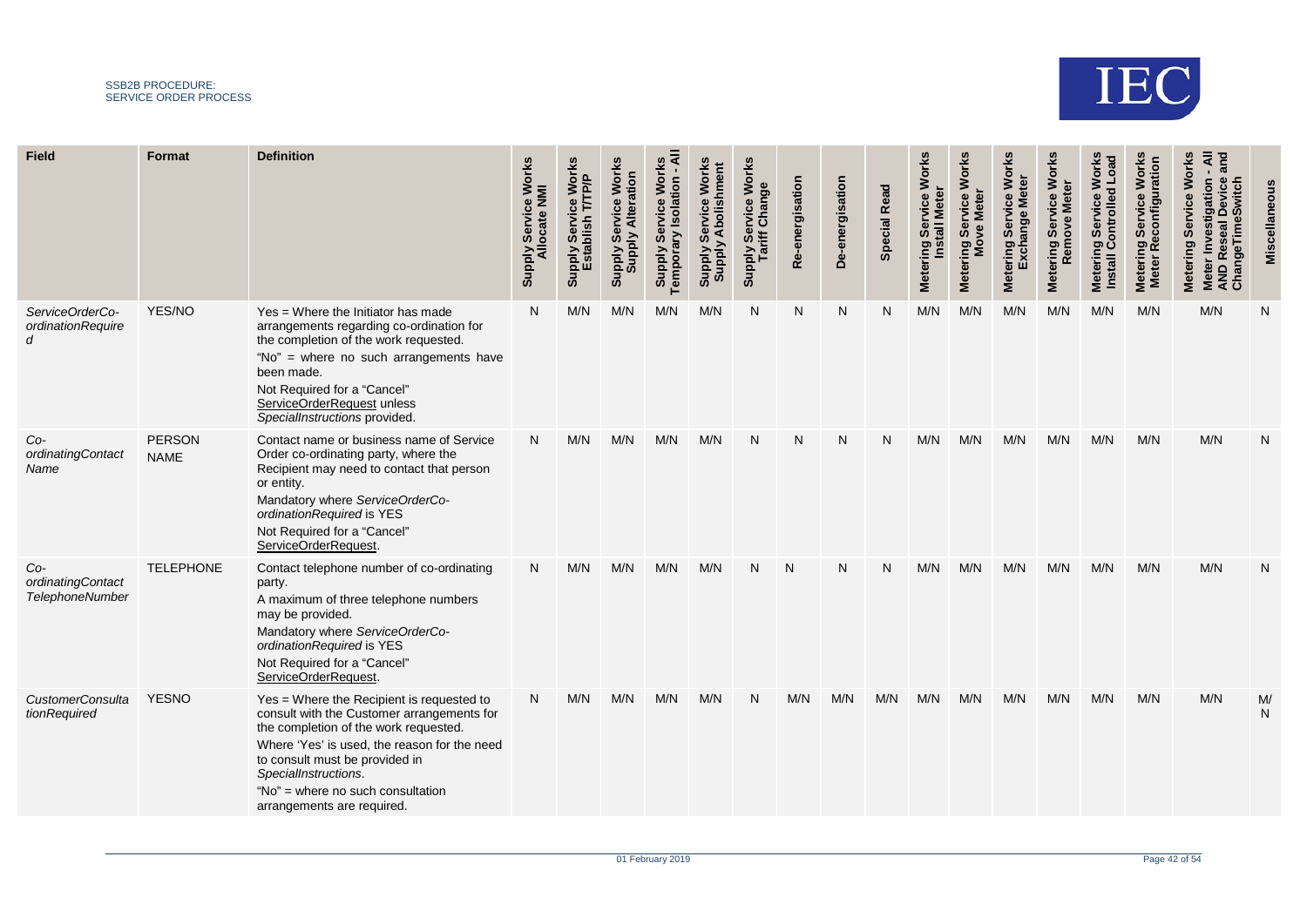

| <b>Field</b>                              | <b>Format</b>                | <b>Definition</b>                                                                                                                                                                                                                 | <b>Works</b><br>Allocate NMI<br>Service<br><b>Supply</b> | e Works<br>'/TP/P<br><b>Supply</b> | <b>Works</b><br>Supply Service Worl<br>Supply Alteration | ₹<br><b>Works</b><br>tion<br>ទូ<br>Σ<br>မြိ<br>$\geq$<br>Tempora<br><b>Supply</b> | Works<br><b>Iment</b><br>တိ<br><b>Supply</b><br>ViddnS | <b>Works</b><br><b>Prvice Wo<br/>Change</b><br>ly Ser<br>ariff (<br>Supply | energisation<br>Φ<br>$\alpha$ | De-energisation | <b>Special Read</b> | Works<br>ပ္ပ<br>ō<br>$\overline{\overline{\overline{6}}}$<br><b>UD</b><br>Metering | <b>Works</b><br>vice<br><b>Meter</b><br><b>Ser</b><br><b>g</b><br>Metering \$ | <b>Works</b><br>ōu<br>Ser<br><b>Metering</b> | <b>Works</b><br>Remove Meter<br>Service<br>Metering | <b>Works</b><br><b>Load</b><br>ng Service V<br>Controlled I<br><b>Metering</b><br><b>Install</b> | <b>Works</b><br>ation<br>Ser<br>Metering<br>Meter Re<br><b>Meter</b> | Works<br>Service<br>Meter Investiga<br>AND Reseal De<br>ChangeTimeSw<br>Metering |                                         |
|-------------------------------------------|------------------------------|-----------------------------------------------------------------------------------------------------------------------------------------------------------------------------------------------------------------------------------|----------------------------------------------------------|------------------------------------|----------------------------------------------------------|-----------------------------------------------------------------------------------|--------------------------------------------------------|----------------------------------------------------------------------------|-------------------------------|-----------------|---------------------|------------------------------------------------------------------------------------|-------------------------------------------------------------------------------|----------------------------------------------|-----------------------------------------------------|--------------------------------------------------------------------------------------------------|----------------------------------------------------------------------|----------------------------------------------------------------------------------|-----------------------------------------|
|                                           |                              | Not Required for a "Cancel"<br>ServiceOrderRequest unless<br>SpecialInstructions provided.                                                                                                                                        |                                                          |                                    |                                                          |                                                                                   |                                                        |                                                                            |                               |                 |                     |                                                                                    |                                                                               |                                              |                                                     |                                                                                                  |                                                                      |                                                                                  |                                         |
| <b>CustomerContact</b><br>Name            | <b>PERSON</b><br><b>NAME</b> | Contact name of Customer or their agent,<br>where Recipient may need to contact that<br>person.<br>Mandatory where<br>CustomerConsultationRequired is YES<br>Not Required for a "Cancel"<br>ServiceOrderRequest.                  | N                                                        | M/N                                | M/N                                                      | M/N                                                                               | M/N                                                    |                                                                            | M/N                           | M/N             | M/N                 | M/N                                                                                | M/N                                                                           | M/N                                          | M/N                                                 | M/N                                                                                              | M/N                                                                  | M/N                                                                              | $\mathsf{M}/\mathsf{M}$<br>$\mathsf{N}$ |
| <b>CustomerContactT</b><br>elephoneNumber | <b>TELEPHONE</b>             | Contact telephone number of<br>Customer/agent.<br>A maximum of three telephone numbers<br>may be provided.<br>Mandatory where<br>CustomerConsultationRequired is YES<br>Not Required for a "Cancel"<br>ServiceOrderRequest.       | N                                                        | M/N                                | M/N                                                      | M/N                                                                               | M/N                                                    | N                                                                          | M/N                           | M/N             | M/N                 | M/N                                                                                | M/N                                                                           | M/N                                          | M/N                                                 | M/N                                                                                              | M/N                                                                  | M/N                                                                              | M/<br>$\mathsf{N}$                      |
| InitiatorContactNa<br>me                  | <b>PERSON</b><br><b>NAME</b> | Contact name for Initiator.<br>Not Required for a "Cancel"<br>ServiceOrderRequest.                                                                                                                                                | O/N                                                      | O/N                                | O/N                                                      | O/N                                                                               | O/N                                                    |                                                                            | O/N                           | O/N             | O/N                 | O/N                                                                                | O/N                                                                           | O/N                                          | O/N                                                 | O/N                                                                                              | O/N                                                                  | O/N                                                                              | O/<br>${\sf N}$                         |
| InitiatorContactTel<br>ephoneNumber       | <b>TELEPHONE</b>             | Contact telephone number of Initiator<br>contact.<br>A maximum of three telephone numbers<br>may be provided.<br>Only mandatory where InitiatorContactName<br>is populated.<br>Not Required for a "Cancel"<br>ServiceOrderRequest | M/N                                                      | M/N                                | M/N                                                      | M/N                                                                               | M/N                                                    |                                                                            | M/N                           | M/N             | M/N                 | M/N                                                                                | M/N                                                                           | M/N                                          | M/N                                                 | M/N                                                                                              | M/N                                                                  | M/N                                                                              | M/<br>$\mathsf{N}$                      |
| ScheduledDate                             | <b>DATE</b>                  | The ServiceOrderRequest must be<br>performed on or after this date.                                                                                                                                                               | N                                                        | M/N                                | M/N                                                      | M/N                                                                               | M/N                                                    | M/N                                                                        | M/N                           | M/N             | M/N                 | M/N                                                                                | M/N                                                                           | M/N                                          | M/N                                                 | M/N                                                                                              | M/N                                                                  | M/N                                                                              | M/<br>N                                 |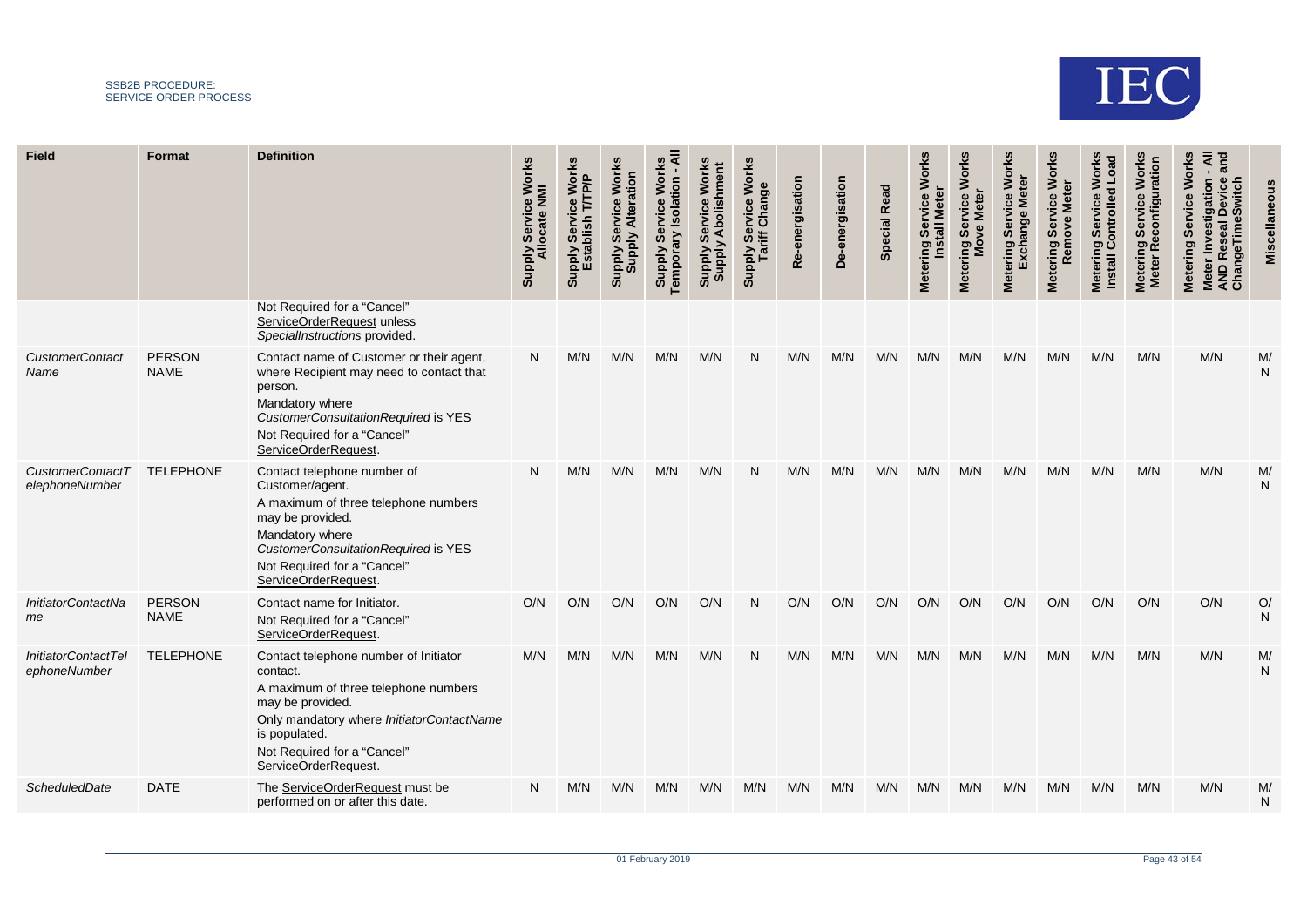

| <b>Field</b>                             | Format          | <b>Definition</b>                                                                                                                                                                                                                                                                                            | Service Works<br><b>Supply Service Wo<br/>Allocate NMI</b> | ce Works<br>T/TP/P<br>Servi<br>Supply<br>Estal | <b>Works</b><br><b>Supply Alteration</b><br>Service<br><b>Supply</b> | ব<br><b>Works</b><br>Isolation<br>$\mathbf{e}$<br>Servi<br>Temporary<br><b>Supply</b> | Works<br>hment<br>တိ<br><b>Supply</b><br>Supply | Supply Service Works<br>Tariff Change | Re-energisation | De-energisation | <b>Special Read</b> | <b>Works</b><br>ဗီ<br>Servi<br>$lastall$<br><b>Metering</b> | <b>Works</b><br>Service<br><b>Meter</b><br>Metering Ser<br>Move I | <b>Works</b><br>Servi<br>ត<br>ត<br>Metering | <b>Metering Service Works</b><br>Remove Meter | <b>Works</b><br><b>Load</b><br>Metering Service W<br>Install Controlled L | <b>Works</b><br>ration<br>Service<br>Metering<br>Meter Re<br><b>Meter</b> | <b>Works</b><br>$\bar{a}$<br>Meter Investigation<br>AND Reseal Device<br>ChangeTimeSwitch<br>Service<br>Metering |                    |
|------------------------------------------|-----------------|--------------------------------------------------------------------------------------------------------------------------------------------------------------------------------------------------------------------------------------------------------------------------------------------------------------|------------------------------------------------------------|------------------------------------------------|----------------------------------------------------------------------|---------------------------------------------------------------------------------------|-------------------------------------------------|---------------------------------------|-----------------|-----------------|---------------------|-------------------------------------------------------------|-------------------------------------------------------------------|---------------------------------------------|-----------------------------------------------|---------------------------------------------------------------------------|---------------------------------------------------------------------------|------------------------------------------------------------------------------------------------------------------|--------------------|
|                                          |                 | Not Required for a "Cancel"<br>ServiceOrderRequest.                                                                                                                                                                                                                                                          |                                                            |                                                |                                                                      |                                                                                       |                                                 |                                       |                 |                 |                     |                                                             |                                                                   |                                             |                                               |                                                                           |                                                                           |                                                                                                                  |                    |
| AppointmentRefer<br>ence                 | VARCHAR(15)     | Where an Appointment has been agreed<br>between all parties, for example; the<br>Initiator, Customer and Recipient.<br>Not Required for a "Cancel"<br>ServiceOrderRequest.                                                                                                                                   | N                                                          | R/N                                            | R/N                                                                  | R/N                                                                                   | R/N                                             | N                                     | R/N             | R/N             | R/N                 | R/N                                                         | R/N                                                               | R/N                                         | R/N                                           | R/N                                                                       | R/N                                                                       | R/N                                                                                                              | R/<br>${\sf N}$    |
| <b>CustomersPreferr</b><br>edDateAndTime | <b>DATETIME</b> | Preferred date and time for the work to be<br>undertaken. This is the Appointment time if<br>an AppointmentReference is provided.<br>Not Required for a "Cancel"<br>ServiceOrderRequest.<br>Mandatory for Re-energisation<br>ServiceOrderRequests if the<br>ServiceOrderSubType is Retrospective<br>Move-In. | N                                                          | O/N                                            | O/N                                                                  | O/N                                                                                   | O/N                                             |                                       | O/N/<br>M       | O/N             | O/N                 | O/N                                                         | O/N                                                               | O/N                                         | O/N                                           | O/N                                                                       | O/N                                                                       | O/N                                                                                                              | O/<br>$\mathsf{N}$ |
| RP                                       | VARCHAR(10)     | MC's Participant ID. Mandatory for Supply<br>Service Works ServiceOrderRequest with a<br>sub type of Allocate NMI<br>ServiceOrderRequests.<br>Not Required for a "Cancel"<br>ServiceOrderRequest.                                                                                                            | M                                                          | N                                              | N                                                                    | N                                                                                     | N                                               | N                                     | N               | N               | N                   | N                                                           | N                                                                 | N                                           | N                                             | N                                                                         | $\mathsf{N}$                                                              | N                                                                                                                | N                  |
| <b>MDP</b>                               | VARCHAR(10)     | MDP's Participant ID.<br>Mandatory for Supply Service Works<br>ServiceOrderRequest with a sub type of<br>Allocate NMI ServiceOrderRequests<br>Not Required for a "Cancel"<br>ServiceOrderRequest                                                                                                             | M                                                          | N                                              | N                                                                    | N                                                                                     | N                                               |                                       | N               | N               | N                   | N                                                           | N                                                                 | N                                           | N                                             | N                                                                         | N                                                                         | N                                                                                                                | N                  |
| <b>MPB</b>                               | VARCHAR(10)     | MPB's Participant ID.<br>Mandatory for Supply Service Works<br>ServiceOrderRequest with a sub type of<br>Allocate NMI ServiceOrderRequests.                                                                                                                                                                  | M                                                          | $\mathsf{N}$                                   | N                                                                    | N                                                                                     | N                                               | N                                     | N               | N               | N                   | N                                                           | N                                                                 | N                                           | N                                             | $\mathsf{N}$                                                              | $\mathsf{N}$                                                              | N                                                                                                                | N                  |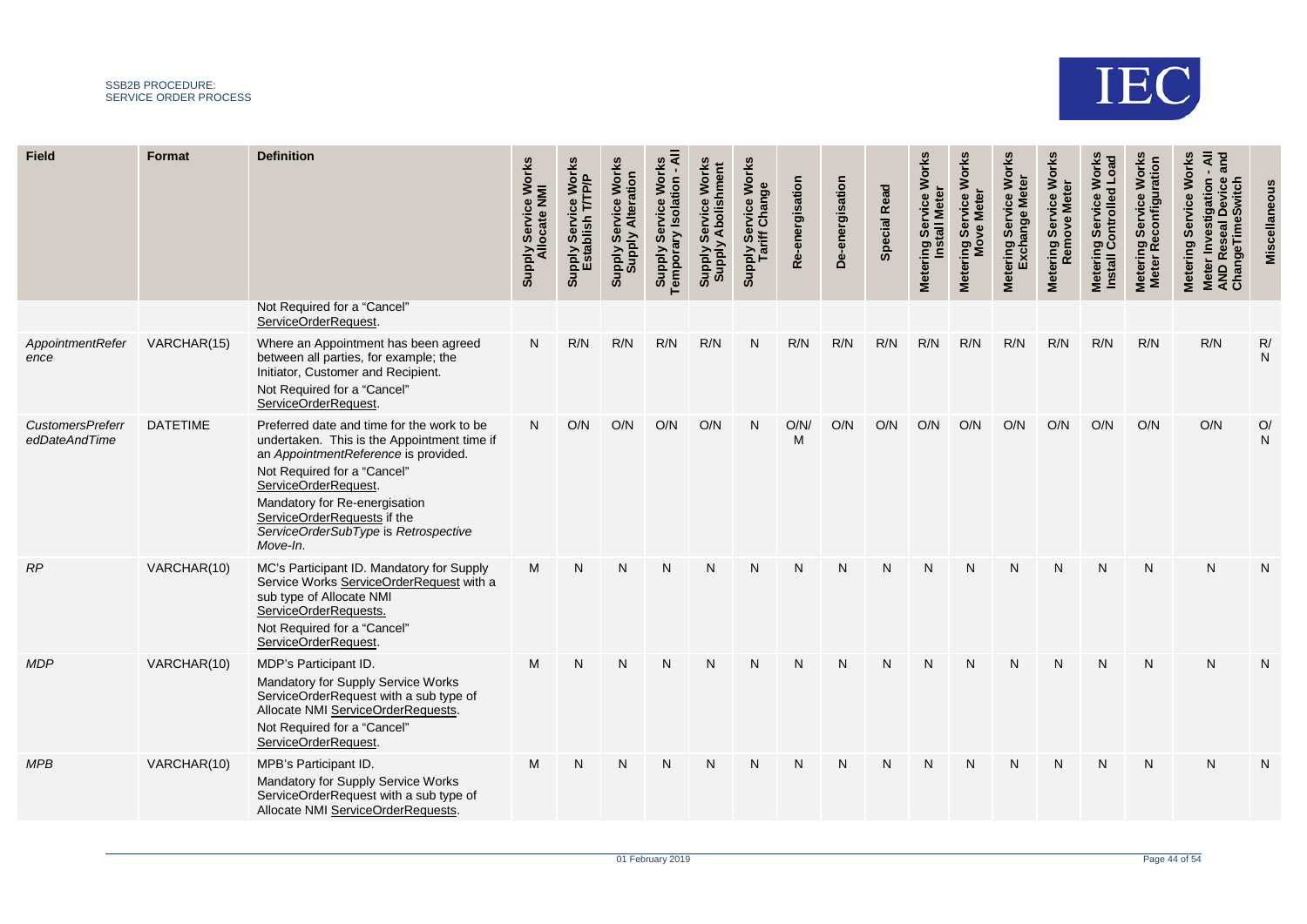

| <b>Field</b>                  | Format      | <b>Definition</b>                                                                                                                                                                                                        | Service Works<br>Supply Service.<br>Allocate NMI | Service Works<br>T/TP/P<br>Supply Servic<br>Establish | <b>Works</b><br>Supply Service Worl<br>Supply Alteration | Worl<br><b>Supply Service Wore</b><br>Temporary Isolation | ŠΓ<br><b>Addns</b><br>S <sup>Mddn</sup> S | Supply Service Works<br>Tariff Change | e-energisation<br>œ | De-energisation | <b>Special Read</b> | <b>Works</b><br><b>Install Mete</b><br>vice<br>Ser<br><b>Metering</b> | <b>Works</b><br>vice<br><b>Mete</b><br>Ser<br>Metering Ser<br>Move I | <b>Works</b><br>Servi<br>ange<br>Metering | Metering Service Works<br><b>Meter</b><br>Remove | <b>Works</b><br><b>Load</b><br>Metering Service V<br>Install Controlled | <b>Works</b><br>ä<br>Ser<br>Metering S<br>Meter Reo<br><b>Meter</b> | Works<br>$\sigma$<br>Meter Investigation<br>AND Reseal Device<br>ChangeTimeSwitch<br>Service<br>Metering |          |
|-------------------------------|-------------|--------------------------------------------------------------------------------------------------------------------------------------------------------------------------------------------------------------------------|--------------------------------------------------|-------------------------------------------------------|----------------------------------------------------------|-----------------------------------------------------------|-------------------------------------------|---------------------------------------|---------------------|-----------------|---------------------|-----------------------------------------------------------------------|----------------------------------------------------------------------|-------------------------------------------|--------------------------------------------------|-------------------------------------------------------------------------|---------------------------------------------------------------------|----------------------------------------------------------------------------------------------------------|----------|
|                               |             | Not Required for a "Cancel"<br>ServiceOrderRequest                                                                                                                                                                       |                                                  |                                                       |                                                          |                                                           |                                           |                                       |                     |                 |                     |                                                                       |                                                                      |                                           |                                                  |                                                                         |                                                                     |                                                                                                          |          |
| <b>MPC</b>                    | VARCHAR(10) | MPC's Participant ID.<br>Mandatory for Supply Service Works<br>ServiceOrderRequest with a sub type of<br>Allocate NMI ServiceOrderRequests.<br>Not Required for a "Cancel"<br>ServiceOrderRequest.                       | M                                                | N                                                     | N                                                        | N                                                         | N                                         | N                                     | N                   | N               | N                   | N                                                                     | N                                                                    | N                                         | N                                                | N                                                                       | N                                                                   | N                                                                                                        | N        |
| <b>NMIStatusCode</b>          | CHAR(1)     | Status Code that the NMI is to become after<br>completion of the Service Order. Allowed<br>values defined in MSATS CATS Procedures<br>Principles and Obligations.<br>Not Required for a "Cancel"<br>ServiceOrderRequest. | N                                                | M/N                                                   | M/N                                                      | N                                                         | $\mathsf{N}$                              | N                                     | N                   | N               | N                   | $\mathsf{N}$                                                          | N                                                                    | N                                         | N                                                | N                                                                       | N                                                                   | N                                                                                                        | $\Omega$ |
| EmbeddedNetwor<br>kParentName | VARCHAR(10) | Valid MSATS Parent identifier.<br>Not Required for a "Cancel"<br>ServiceOrderRequest.                                                                                                                                    | R/N                                              | $\mathsf{N}$                                          | N                                                        | N                                                         | $\mathsf{N}$                              | N                                     | $\mathsf{N}$        | $\mathsf{N}$    | N                   | ${\sf N}$                                                             | N                                                                    | N                                         | N                                                | $\mathsf{N}$                                                            | $\mathsf{N}$                                                        | N                                                                                                        | N        |
| CustomerType                  | VARCHAR(60) | Code indicating Customer type. Allowed<br>values:<br>• Industrial<br>• Commercial<br>• Residential<br>• Farm<br>• Lighting<br>Not Required for a "Cancel"<br>ServiceOrderRequest                                         | M/N                                              | M/N                                                   | M/N                                                      | N                                                         | $\mathsf{N}$                              | $\mathsf{N}$                          | N                   | N               | $\mathsf{N}$        | R/N                                                                   | N                                                                    | $\mathsf{N}$                              | N                                                | $\mathsf{N}$                                                            | $\mathsf{N}$                                                        | N                                                                                                        | $\circ$  |
| AverageDailyLoad              | NUMBER(10)  | Estimated load value in kWh.<br>Not Required for a "Cancel"<br>ServiceOrderRequest.                                                                                                                                      | M/N                                              | M/N                                                   | M/N                                                      | N                                                         | N                                         | N                                     | N                   | N               | N                   | M/N                                                                   | N                                                                    | N                                         | N                                                | N                                                                       | N                                                                   | N                                                                                                        | $\circ$  |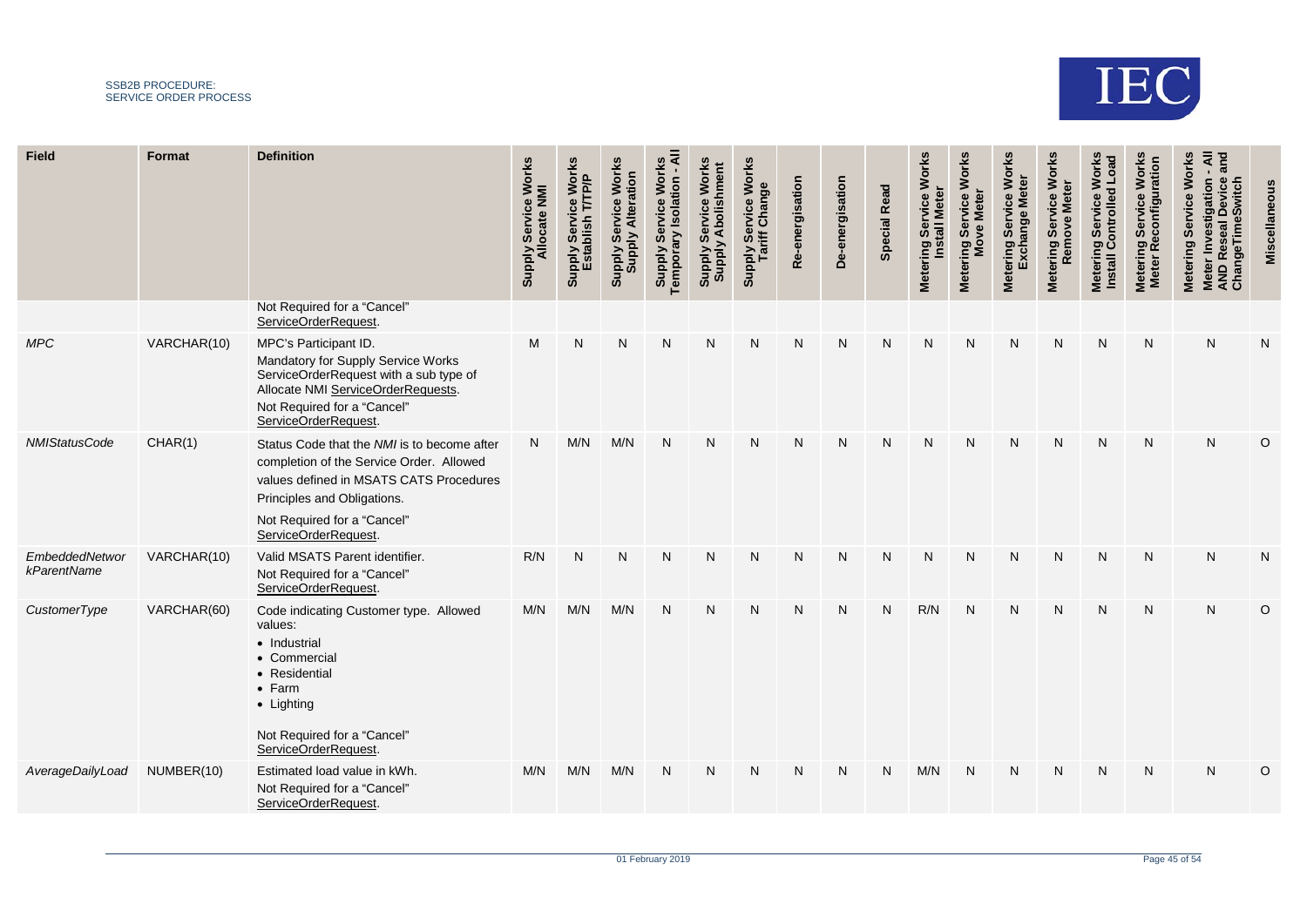

| <b>Field</b>                          | Format                         | <b>Definition</b>                                                                                                                                                                                                        | e Works<br><b>Service</b><br>ocate<br>Ily<br>Alddng | <b>Works</b><br>T/TP/P<br>Service<br>stablish<br>Supply<br>Estal | <b>Works</b><br><b>Supply Alteration</b><br>Service<br><b>Supply</b> | ₹<br><b>Work</b><br>solation<br><b>Se</b><br>Temporary<br><b>Supply</b> | hment<br>Work<br>Se<br><b>Supply</b><br><b>Supply</b> | Supply Service Works<br>Tariff Change | -energisation<br>Φ<br>œ | De-energisation | <b>Special Read</b> | <b>Works</b><br><b>Install Mete</b><br>Service<br><b>Metering</b> | <b>Works</b><br>vice<br><b>Mete</b><br>ີ ອັ<br>g<br>Metering \$ | <b>Works</b><br>ter<br>ဗ္ဗ<br>Servi<br>Exchange<br><b>Metering</b> | <b>Works</b><br><b>Meter</b><br>Service<br>Remove<br>Metering \$ | <b>Works</b><br>Load<br>ng Service W<br>  Controlled  <br><u>င်္</u><br>Meterin<br>Install | <b>Work:</b><br>ation<br>vice<br>ື້ ອີ<br>Metering<br>Meter Re<br><b>Meter</b> | <b>Works</b><br><b>AND Reseal Devic<br/>ChangeTimeSwitc</b><br>Service<br><b>Metering</b><br>Net |          |
|---------------------------------------|--------------------------------|--------------------------------------------------------------------------------------------------------------------------------------------------------------------------------------------------------------------------|-----------------------------------------------------|------------------------------------------------------------------|----------------------------------------------------------------------|-------------------------------------------------------------------------|-------------------------------------------------------|---------------------------------------|-------------------------|-----------------|---------------------|-------------------------------------------------------------------|-----------------------------------------------------------------|--------------------------------------------------------------------|------------------------------------------------------------------|--------------------------------------------------------------------------------------------|--------------------------------------------------------------------------------|--------------------------------------------------------------------------------------------------|----------|
| <b>MaximumDemand</b>                  | NUMBER(4)                      | Maximum demand (in kW) in accordance<br>with Australian Standard AS3000 (calculated<br>at 230 V).<br>Not Required for a "Cancel"<br>ServiceOrderRequest                                                                  | R/N                                                 | R/N                                                              | R/N                                                                  | N                                                                       | N                                                     | R/N                                   | N                       | N               | N                   | R/N                                                               | N                                                               | N                                                                  | N                                                                | N                                                                                          | N                                                                              | N                                                                                                | O        |
| <b>REC-Name</b>                       | <b>PERSON</b><br><b>NAME</b>   | Registered electrical contractor's name.<br>Not Required for a "Cancel"<br>ServiceOrderRequest                                                                                                                           | R/N                                                 | M/N                                                              | M/N                                                                  | N                                                                       | N                                                     | N                                     | N                       | N               | N                   | M/N                                                               | N                                                               | N                                                                  | N                                                                | N                                                                                          | N                                                                              | N                                                                                                | O        |
| REC-<br><b>BusinessName</b>           | <b>BUSINESS</b><br><b>NAME</b> | Electrical Contractor's business name.<br>Not Required for a "Cancel"<br>ServiceOrderRequest                                                                                                                             | R/N                                                 | M/N                                                              | M/N                                                                  | $\mathsf{N}$                                                            | N                                                     | N                                     | $\mathsf{N}$            | $\mathsf{N}$    | N                   | M/N                                                               | N                                                               | N                                                                  | N                                                                | N                                                                                          | $\mathsf{N}$                                                                   | N                                                                                                | $\circ$  |
| REC-Telephone                         | <b>TELEPHONE</b>               | Electrical contractor's telephone number.<br>A maximum of three telephone numbers<br>may be provided.<br>Not Required for a "Cancel"<br>ServiceOrderRequest                                                              | R/N                                                 | M/N                                                              | M/N                                                                  | $\mathsf{N}$                                                            | N                                                     | N                                     | $\mathsf{N}$            | N               | N                   | M/N                                                               | N                                                               | N                                                                  | N                                                                | N                                                                                          | $\mathsf{N}$                                                                   | Ν                                                                                                | $\circ$  |
| <b>REC-ID</b>                         | VARCHAR(20)                    | Electrical contractor's ID/licence number.<br>Not Required for a "Cancel"<br>ServiceOrderRequest                                                                                                                         | R/N                                                 | M/N                                                              | M/N                                                                  | N                                                                       | N                                                     | N                                     | N                       | N               | N                   | M/N                                                               | N                                                               | N                                                                  | N                                                                | N                                                                                          | N                                                                              | N                                                                                                | $\Omega$ |
| REC-<br><b>AttendanceRequir</b><br>ed | <b>YESNO</b>                   | Does Electrical Contractor need to be<br>present when the Recipient performs the<br>field work?<br>$Yes = REC$ to be present.<br>No = No need to have REC present.<br>Not Required for a "Cancel"<br>ServiceOrderRequest | R/N                                                 | M/N                                                              | M/N                                                                  | N                                                                       | N                                                     | N                                     | $\mathsf{N}$            | N               | N                   | M/N                                                               | N                                                               | N                                                                  | N                                                                | N                                                                                          | N                                                                              | N                                                                                                | O        |
| InstallationType                      | VARCHAR(30)                    | Code indicating the type of installation<br>required:<br>• Underground<br>• Overhead                                                                                                                                     | R/N                                                 | M/N                                                              | M/N                                                                  | N                                                                       | N                                                     | N                                     | $\mathsf{N}$            | N               | N                   | N                                                                 | N                                                               | N                                                                  | N                                                                | N                                                                                          | N                                                                              | N                                                                                                | $\circ$  |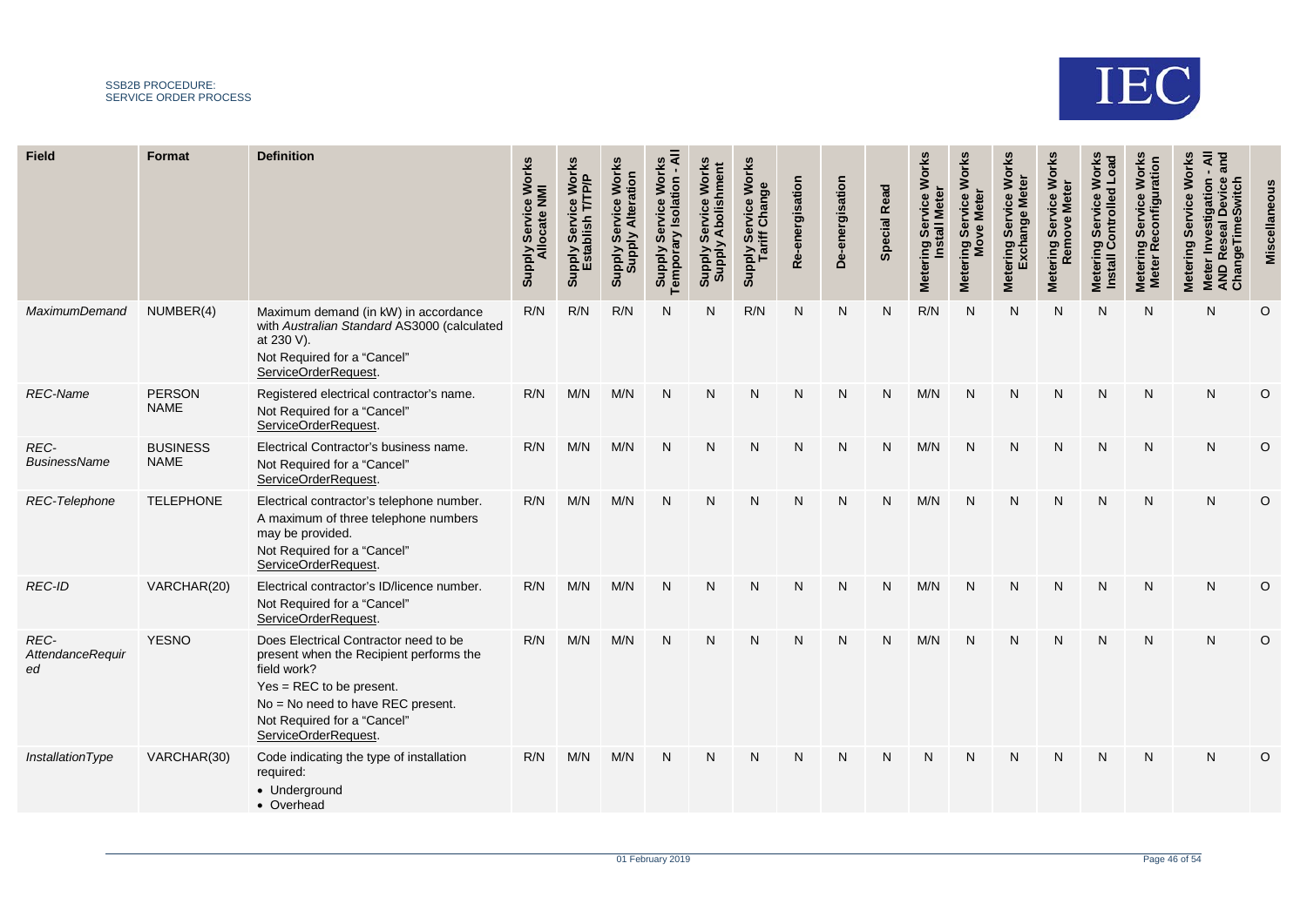

| <b>Field</b>            | Format       | <b>Definition</b>                                                                                                                                                                                                                                                                                                                                                                                                                                           | / Service Works<br>Ilocate NMI<br><b>Supply</b> | Supply Service Works<br>Establish T/TP/P | <b>Works</b><br>ation<br>Service<br><b>Supply Alter</b><br>Supply | ৰ<br>Work<br><b>Supply Service Wore</b> | <b>Works</b><br>olishment<br><b>Service</b><br>₫<br><b>Aldung</b><br>Siddng | r Service Works<br>riff Change<br>Supply Ser<br>Tariff ( | e-energisation<br>$\alpha$ | De-energisation | <b>Special Read</b> | Metering Service Works<br>Install Meter | <b>Works</b><br>Service<br>Metering Service<br>Move Meter | <b>Works</b><br>ဗ္<br>Metering Servi<br>Exchange | Metering Service Works<br>Remove Meter | <b>Works</b><br>Metering Service Works<br>Install Controlled Load | <b>Works</b><br><b>ration</b><br>Metering Service<br>Meter Reconfigu | and<br><b>Works</b><br>AND Reseal Device<br>ChangeTimeSwitch<br><b>Service</b><br><b>Metering</b><br><b>Meter</b> |         |
|-------------------------|--------------|-------------------------------------------------------------------------------------------------------------------------------------------------------------------------------------------------------------------------------------------------------------------------------------------------------------------------------------------------------------------------------------------------------------------------------------------------------------|-------------------------------------------------|------------------------------------------|-------------------------------------------------------------------|-----------------------------------------|-----------------------------------------------------------------------------|----------------------------------------------------------|----------------------------|-----------------|---------------------|-----------------------------------------|-----------------------------------------------------------|--------------------------------------------------|----------------------------------------|-------------------------------------------------------------------|----------------------------------------------------------------------|-------------------------------------------------------------------------------------------------------------------|---------|
|                         |              | • Underground To Overhead Mains<br>• Overhead To Underground Mains<br>• Transformer Overhead<br>• Transformer Ground Level<br>Not Required for a "Cancel"<br>ServiceOrderRequest.                                                                                                                                                                                                                                                                           |                                                 |                                          |                                                                   |                                         |                                                                             |                                                          |                            |                 |                     |                                         |                                                           |                                                  |                                        |                                                                   |                                                                      |                                                                                                                   |         |
| <b>SupplyPhases</b>     | VARCHAR(20)  | Code indicating number of phases supply is<br>to support:<br>$\bullet$ 1-phase<br>$\bullet$ 2-phase<br>$\bullet$ 3-phase<br>• Other Multi-phase<br>• Unknown<br>If "Other Multi-phase" used, further details<br>must be provided as SpecialInstructions.<br>Not Required for a "Cancel"<br>ServiceOrderRequest.                                                                                                                                             | M/N                                             | M/N                                      | M/N                                                               | N                                       | N                                                                           | N                                                        | N                          | N               | N                   | M/N                                     | N                                                         | M/N                                              | N                                      | ${\sf N}$                                                         | $\mathsf{N}$                                                         | N                                                                                                                 | $\circ$ |
| <b>MeteringRequired</b> | VARCHAR(240) | New type of <i>metering</i> required, for example:<br>• HV Metering Export only<br>• LV CT Metering Export only<br>• Three Phase Whole Current Export only<br>• Single Phase Export only<br>• Single Phase Multi Element Export only<br>• HV Metering Export & Import<br>• LV CT Metering Export & Import<br>• Three Phase Whole Current Export &<br>Import<br>• Single Phase Export & Import<br>• Single Phase Multi Element Export &<br>Import<br>• Other | N                                               | N                                        | N                                                                 | N                                       | N                                                                           | N                                                        | N                          | N               | $\mathsf{N}$        | M/N                                     | N                                                         | M/N                                              | N                                      | R/N                                                               | N                                                                    | N                                                                                                                 | $\circ$ |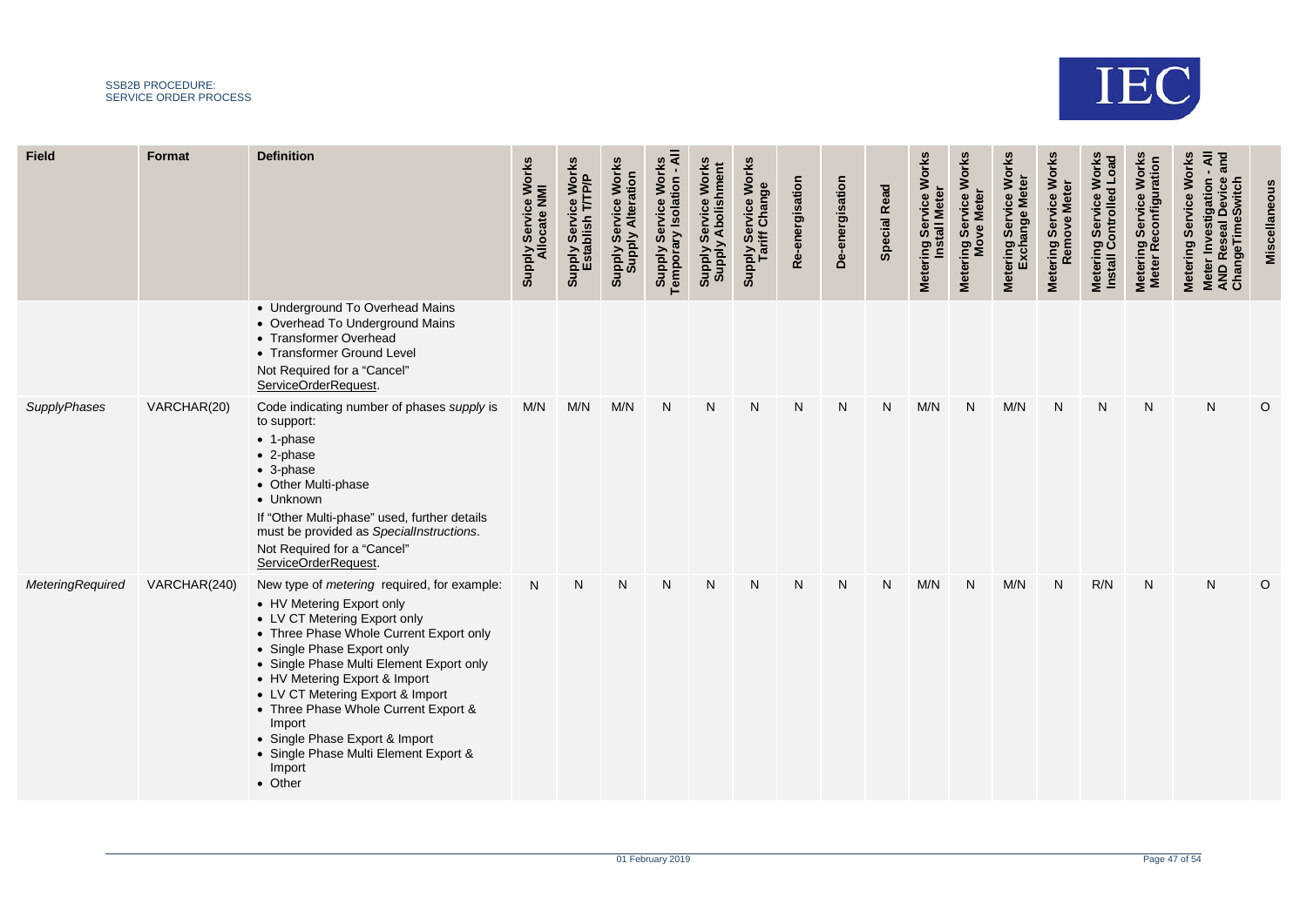

\_\_\_\_\_\_\_\_\_

| <b>Field</b>                        | Format       | <b>Definition</b>                                                                                                                                                                                                                                                                                                                      | <b>Supply Service Works</b><br>Allocate NMI | ce Works<br>T/TP/P<br>Servi<br>blish<br>Supply<br>Estal | <b>Works</b><br><b>Supply Alteration</b><br>Service<br><b>Supply</b> | ⋖<br><b>Works</b><br>Isolation<br>Servic<br>Temporary<br><b>Supply</b> | Works<br>hment<br>တိ<br><b>Suppy</b><br>SydquS | <b>Works</b><br>lly Service Wo<br>Tariff Change<br>Supply<br>Tar | e-energisation<br>œ | De-energisation | <b>Special Read</b> | <b>Works</b><br>ing Service<br>Install Meter<br>Metering | <b>Works</b><br>Metering Service. | <b>Works</b><br>5<br>ange<br>Ser<br>Metering | Service Works<br>Remove Meter<br><b>Metering</b> | <b>Works</b><br>Load<br>Metering Service V<br>Install Controlled | <b>Works</b><br>ration<br>vice<br>Reconfig<br>Ser<br><b>Metering</b><br><b>Meter</b> | <b>Works</b><br>σ<br>Meter Investiganon<br>AND Reseal Device<br>ChangeTimeSwitch<br>Service<br>Metering |                    |
|-------------------------------------|--------------|----------------------------------------------------------------------------------------------------------------------------------------------------------------------------------------------------------------------------------------------------------------------------------------------------------------------------------------|---------------------------------------------|---------------------------------------------------------|----------------------------------------------------------------------|------------------------------------------------------------------------|------------------------------------------------|------------------------------------------------------------------|---------------------|-----------------|---------------------|----------------------------------------------------------|-----------------------------------|----------------------------------------------|--------------------------------------------------|------------------------------------------------------------------|--------------------------------------------------------------------------------------|---------------------------------------------------------------------------------------------------------|--------------------|
|                                     |              | Not Required for a "Cancel"<br>ServiceOrderRequest                                                                                                                                                                                                                                                                                     |                                             |                                                         |                                                                      |                                                                        |                                                |                                                                  |                     |                 |                     |                                                          |                                   |                                              |                                                  |                                                                  |                                                                                      |                                                                                                         |                    |
| OffPeakRequirem<br>ents             | VARCHAR(240) | Details of any off-peak requirements, For<br>Example:<br>• Space heating<br>• Climate saver<br>• Hot water<br>• Pool Pump<br>Not Required for a "Cancel"<br>ServiceOrderRequest.                                                                                                                                                       | R/N                                         | R/N                                                     | R/N                                                                  | N                                                                      | N                                              | R/N                                                              | N                   | N               | N                   | R/N                                                      | N                                 | R/N                                          | N                                                | N                                                                | N                                                                                    | N                                                                                                       | O                  |
| MeterInstallCode                    | CHAR(8)      | Not Required for a "Cancel"<br>ServiceOrderRequest.                                                                                                                                                                                                                                                                                    | $\mathsf{N}$                                | N                                                       | N                                                                    | N                                                                      | N                                              | R/N                                                              | N                   | N               | N                   | R/N                                                      | N                                 | R/N                                          | N                                                | $\mathsf{N}$                                                     | $\mathsf{N}$                                                                         | N                                                                                                       | $\circ$            |
| <b>SwitchingServiceR</b><br>equired | VARCHAR(80)  | Recipient expected to provide and install a<br>switching service (e.g. timeswitch or ripple<br>controller)<br>For Example:<br>$\bullet$ In the <i>meter</i><br>• External to the meter<br>Not Required for a "Cancel"<br>ServiceOrderRequest.                                                                                          | N                                           | R/N                                                     | R/N                                                                  | N                                                                      | N                                              | N                                                                | N                   | N               | N                   | R/N                                                      | N                                 | N                                            | N                                                | R/N                                                              | N                                                                                    | N                                                                                                       | O                  |
| ProposedTariff                      | VARCHAR(10)  | The new Network Tariff required by the<br>Initiator.<br>Allowed values are the Network's Tariff Code<br>as approved by the Regulator and recorded<br>in MSATS at the Meter register ID level.<br>The field can be repeated as necessary<br>where multiple tariffs are required.<br>Not Required for a "Cancel"<br>ServiceOrderRequest. | N                                           | $\mathsf{N}$                                            | N                                                                    | N                                                                      | N                                              | M/N                                                              | N                   | N               | N                   | M/N                                                      | N                                 | M/N                                          | N                                                | $\mathsf{N}$                                                     | R/N                                                                                  | N                                                                                                       | O/<br>$\mathsf{N}$ |

and the

**STATISTICS** 

**STATISTICS** 

and the con-

and the control

**Contract Contract** 

the control of the control of the

and the control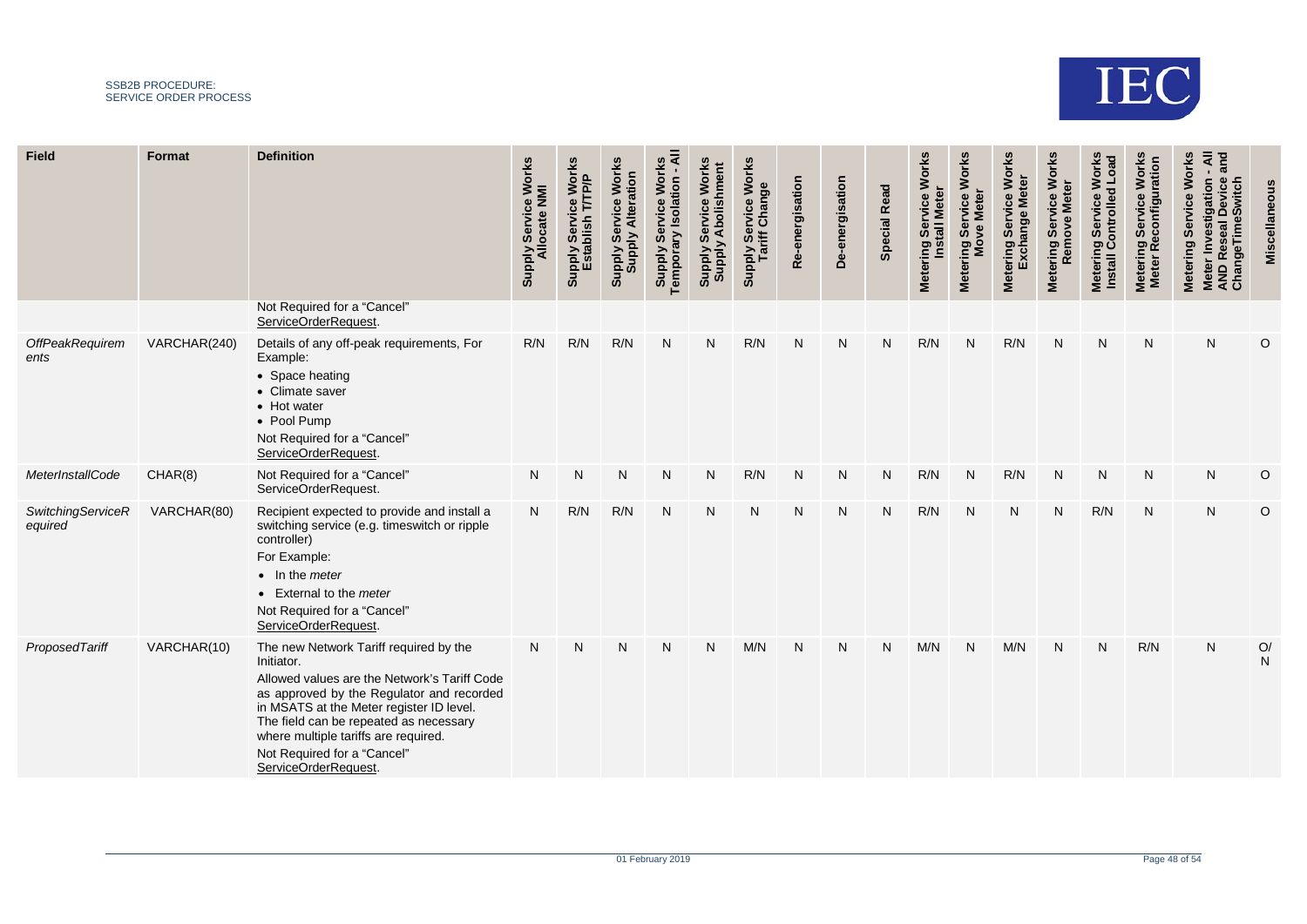

## <span id="page-48-2"></span><span id="page-48-0"></span>**4.2. ServiceOrderResponse Transaction Data**

## $\frac{Key}{M}$

- M = Mandatory (must be provided in all situations).
- R = Required (if this information is available or has changed).
- O = Optional (may be provided).
- N = Not required (not to be provided).

#### <span id="page-48-1"></span>**Table 14 Service Order Transaction**

| <b>Field</b>         | Format          | <b>Definition</b>                                                                                                                                                                                                                                                                                                                                                                                                                                                                                                             | All Responses |
|----------------------|-----------------|-------------------------------------------------------------------------------------------------------------------------------------------------------------------------------------------------------------------------------------------------------------------------------------------------------------------------------------------------------------------------------------------------------------------------------------------------------------------------------------------------------------------------------|---------------|
| ResponseType         | VARCHAR(15)     | A code used to indicate<br>Closure = closing out a Service Order                                                                                                                                                                                                                                                                                                                                                                                                                                                              | M             |
| ServiceOrderID       | VARCHAR(15)     | Initiator defined reference, used for reference and tracking. This is<br>the same field as the one provided in the Initiator's<br>ServiceOrderRequest.<br>The Format must match exactly that used in the<br>ServiceOrderRequest (including leading or trailing zeros and<br>spaces). This is the same field as the one in the MDFF file.<br>Format must exactly match that used in the ServiceOrderRequest<br>(including leading or trailing zeros and spaces).                                                               | M             |
| InitiatorID          | VARCHAR(10)     | The Participant ID of the Initiator of the ServiceOrderRequest to<br>which this response is related.                                                                                                                                                                                                                                                                                                                                                                                                                          | M             |
| RecipientID          | VARCHAR(10)     | This is the Participant ID of the Recipient. This is the party<br>providing the Service Order response                                                                                                                                                                                                                                                                                                                                                                                                                        | M             |
| <b>NMI</b>           | <b>CHAR(10)</b> | NMI (as used by MSATS).<br>This field is Mandatory for all Responses except Responses<br>Service Work ServiceOrderRequest with a sub type of Allocate<br>NMI Requests with a ServiceOrderStatus of "Not Completed".                                                                                                                                                                                                                                                                                                           | M/N           |
| <b>NMIChecksum</b>   | CHAR(1)         | NMI Checksum (as used by MSATS).                                                                                                                                                                                                                                                                                                                                                                                                                                                                                              | O             |
| ServiceOrderAddress  | <b>ADDRESS</b>  | Site/Service Point address in a structured format where available,<br>otherwise unstructured. For details of the ADDRESS structure,<br>refer B2B Procedure Technical Specification.<br>This field is Mandatory if the <i>NMI</i> is not provided in the Response.                                                                                                                                                                                                                                                             | M/N           |
| ServiceOrderStatus   | VARCHAR(20)     | Indicates status of Service Order.<br>Completed = Completed<br>Partially Completed = Partially Completed (primary work done, but<br>not all aspects of the request were completed - see relevant<br>ExceptionCodes).<br>Not Completed = Not completed (primary work not done - see<br>relevant ExceptionCodes).<br>Note: "Primary work" means the activity described by the<br>ServiceOrderType field.<br>The SpecialNotes field must be used if a ServiceOrderStatus of<br>"Partially Completed" or "Not Completed" is used. | M             |
| <b>ExceptionCode</b> | VARCHAR(80)     | Note: this field is Mandatory if ServiceOrderStatus is "Not<br>Completed" or "Partially Completed" (refer 2.10.a).<br>The following exception codes should be used where the<br>ServiceOrderStatus is "Not Completed".<br>"Unable To Access"<br>"No Supply"<br>"Unsafe"<br>"Initiator Cancellation"<br>"Recipient Cancellation"<br>"Other"<br>"Unknown Load"<br>"Documentation Not Provided"<br>"Request Submitted By Another Initiator"                                                                                      | M/R           |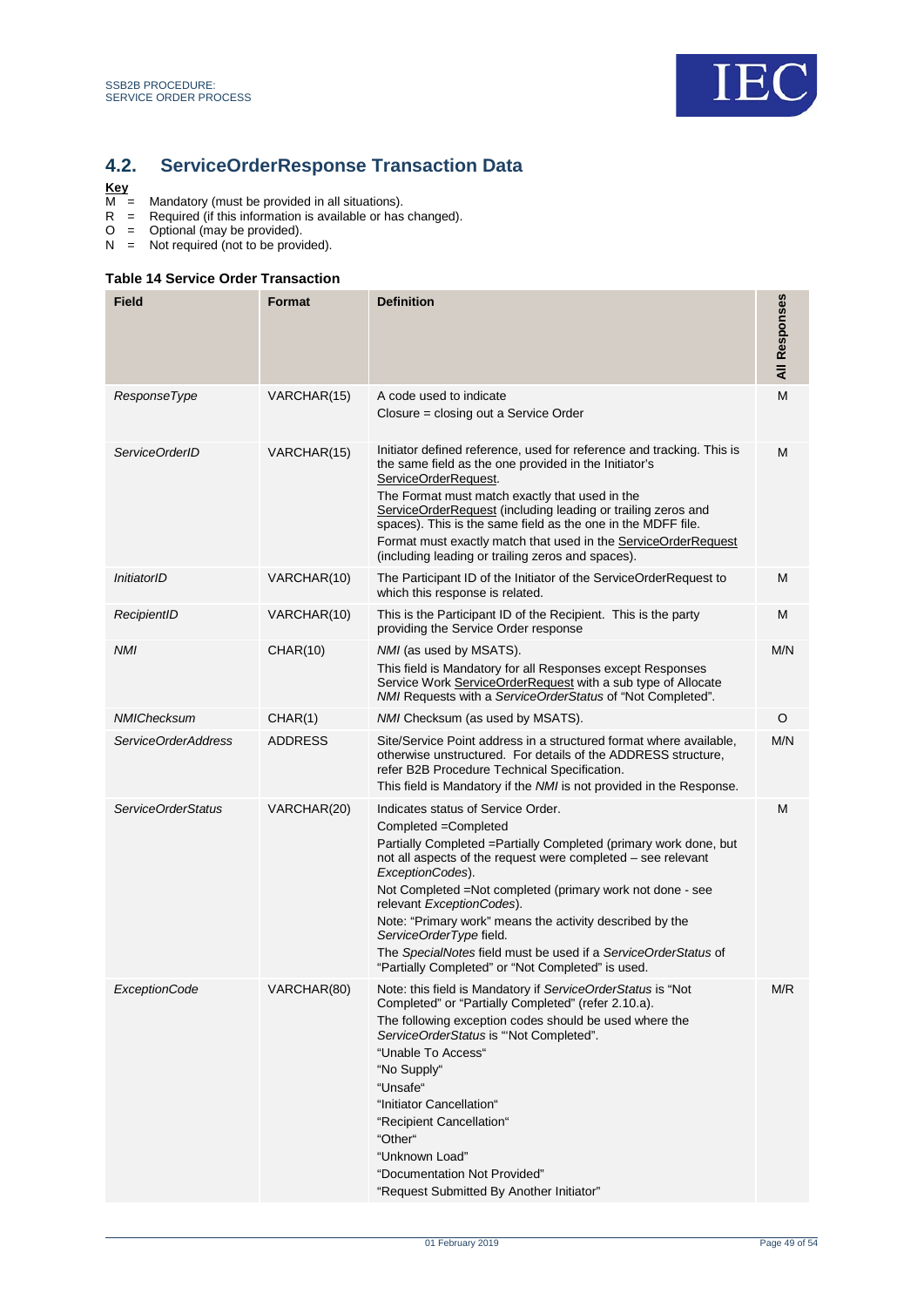

| <b>Field</b>                        | <b>Format</b>         | <b>Definition</b>                                                                                                                                                                                                                                                                                                                                                                                                                                                                                                                                                                                                                                                                                                                                                                                                                                                            | All Responses |
|-------------------------------------|-----------------------|------------------------------------------------------------------------------------------------------------------------------------------------------------------------------------------------------------------------------------------------------------------------------------------------------------------------------------------------------------------------------------------------------------------------------------------------------------------------------------------------------------------------------------------------------------------------------------------------------------------------------------------------------------------------------------------------------------------------------------------------------------------------------------------------------------------------------------------------------------------------------|---------------|
|                                     |                       | "De-energisation Not Completed Due To A Re-energisation"<br>"Tariff Change Not Approved"<br>"Inadequate infrastructure"<br>"Life Support"<br>"No Comms"<br>"Unknown Connection Status"<br>"Site Already Energised"<br>"Shared Supply Point"<br>"Metering not compatible with proposed Tariff Change"<br>The following codes are specific to De-energisation Service Orders<br>where the ServiceOrderStatus is "Not Completed".<br>"Customer Prevented"<br>"Customer On-Site"<br>"New Customer On-Site"<br>"Sensitive Load"<br>The following exception codes should be used where the<br>ServiceOrderStatus is "Partially Completed":<br>"Metering Problem"<br>"Reading Problem""Other"<br>"Meter Not Retrieved"<br>The following exception codes may be used where the<br>ServiceOrderStatus is "Completed":<br>"Meter Reading Only Undertaken Due To Prior Re-energisation" |               |
| <b>ActualDateAndTime</b>            | <b>DATETIME</b>       | Actual date and time work was attempted or completed.<br>Where the ServiceOrderRequest is not attempted (for example<br>when it is cancelled), this field must be populated with the date and<br>time of the cancellation in the Recipient's system.                                                                                                                                                                                                                                                                                                                                                                                                                                                                                                                                                                                                                         | M             |
| <b>SpecialNotes</b>                 | VARCHAR(240)          | Any special notes related to the Request and fieldwork that the<br>Recipient wishes to make the Initiator aware of.<br>This field is Mandatory if an <i>ExceptionCode</i> value of "Other",<br>"Recipient Cancellation", or "Documentation Not Provided" is<br>provided, or a ServiceOrderStatus of "Partially Completed" or "Not<br>Completed" is used.                                                                                                                                                                                                                                                                                                                                                                                                                                                                                                                     | M/O           |
| RecipientContactName                | PERSON<br><b>NAME</b> | Contact name of Recipient, to be provided where Initiator may<br>need to contact the Recipient.                                                                                                                                                                                                                                                                                                                                                                                                                                                                                                                                                                                                                                                                                                                                                                              | O             |
| RecipientContactTeleph<br>oneNumber | <b>TELEPHONE</b>      | Contact telephone number of Recipient. This is mandatory where<br>the RecipientContactName is populated.<br>A maximum of three telephone numbers must be provided.                                                                                                                                                                                                                                                                                                                                                                                                                                                                                                                                                                                                                                                                                                           | O             |
| <b>RecipientReference</b>           | VARCHAR(15)           | Recipient defined reference, used for reference and tracking. Not<br>necessarily unique. This field is for information only and must not<br>be used for validation of the Response.                                                                                                                                                                                                                                                                                                                                                                                                                                                                                                                                                                                                                                                                                          | R             |
| ProductCode                         | VARCHAR(10)           | <b>Standard Codes:</b><br>"No Charge" = used where there is no fee for the service provided.<br>"Cost TBA" = Used where the Recipient needs to do further<br>investigation to determine what work was attempted or completed<br>at the Site. Refer section 2.10.c.<br>"As Quoted" = Used where the parties have previously agreed the<br>price for the work.<br>At least one ProductCode must be provided in all Jurisdictions.<br>This field repeats to allow provision of details for multiple Product<br>Codes.                                                                                                                                                                                                                                                                                                                                                           | M             |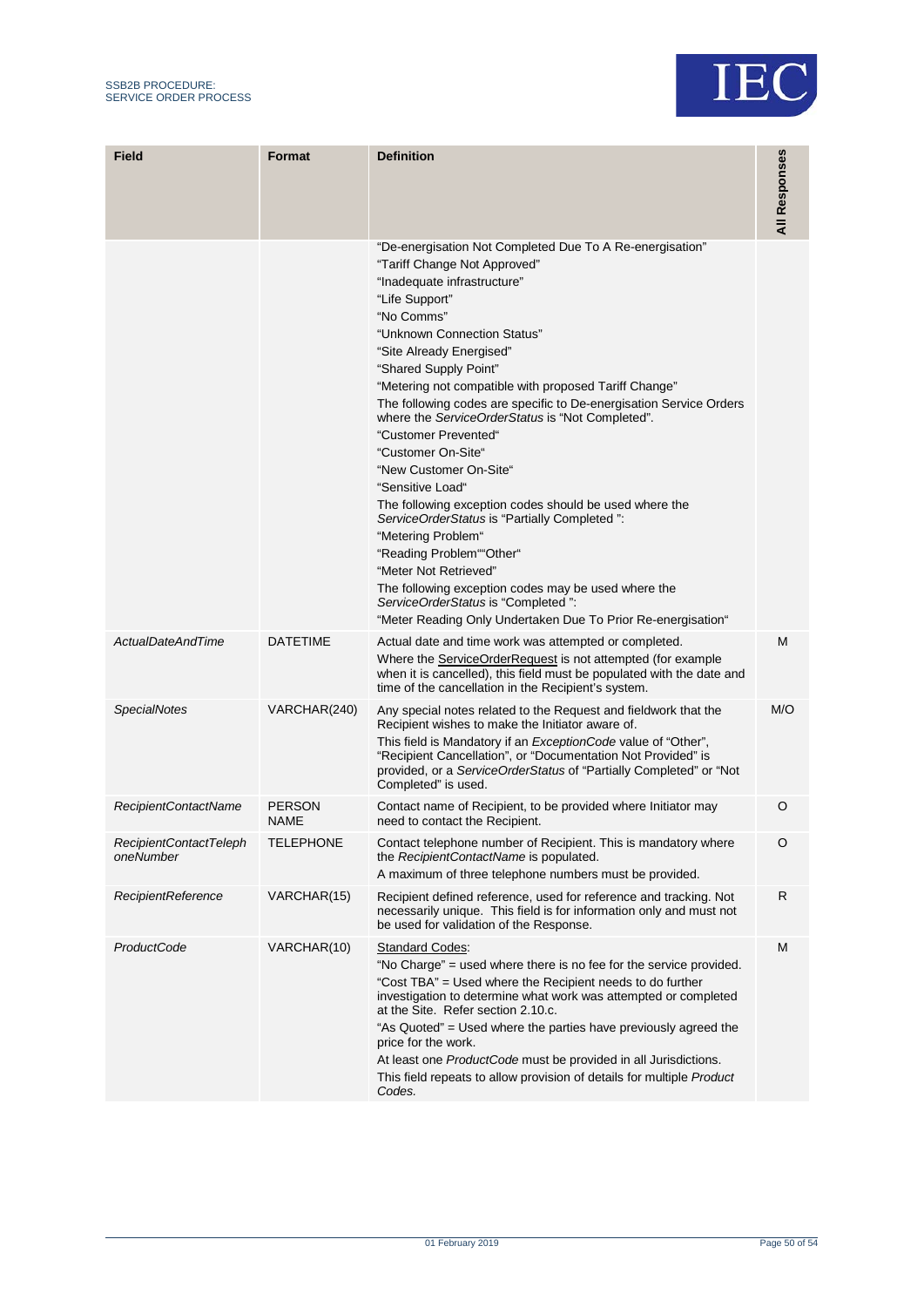

## <span id="page-50-2"></span><span id="page-50-0"></span>**4.3. BusinessAcceptance/Rejection Transaction Data**

- $\frac{Key}{M}$  =<br>R = M = Mandatory (must be provided in all situations).
- R = Required (if this information is available or has changed).
- O = Optional (may be provided).
- N = Not relevant (not to be provided).

#### <span id="page-50-1"></span>**Table 15 Business Acceptance Rejection data**

| <b>Field</b> | Format                         | <b>Definition</b>                                                                                  | ServiceOrderTypes<br>₹ |
|--------------|--------------------------------|----------------------------------------------------------------------------------------------------|------------------------|
| EventCode    | NUMERIC(4)                     | A code to indicate acceptance or the reason for the rejection.                                     | M                      |
| Keylnfo      | VARCHAR(15)                    | The Service Order of the transaction being accepted or rejected.                                   | M                      |
| Context      | <b>EVENT</b><br><b>CONTEXT</b> | The Data Element in the received Business Document (eg.<br>RequiredDate) that causes the Event.    | O                      |
| Explanation  | UNLIMITED<br><b>VARCHAR</b>    | An explanation of the event. Must be provided where the<br>Business Event requires an Explanation. | M/O                    |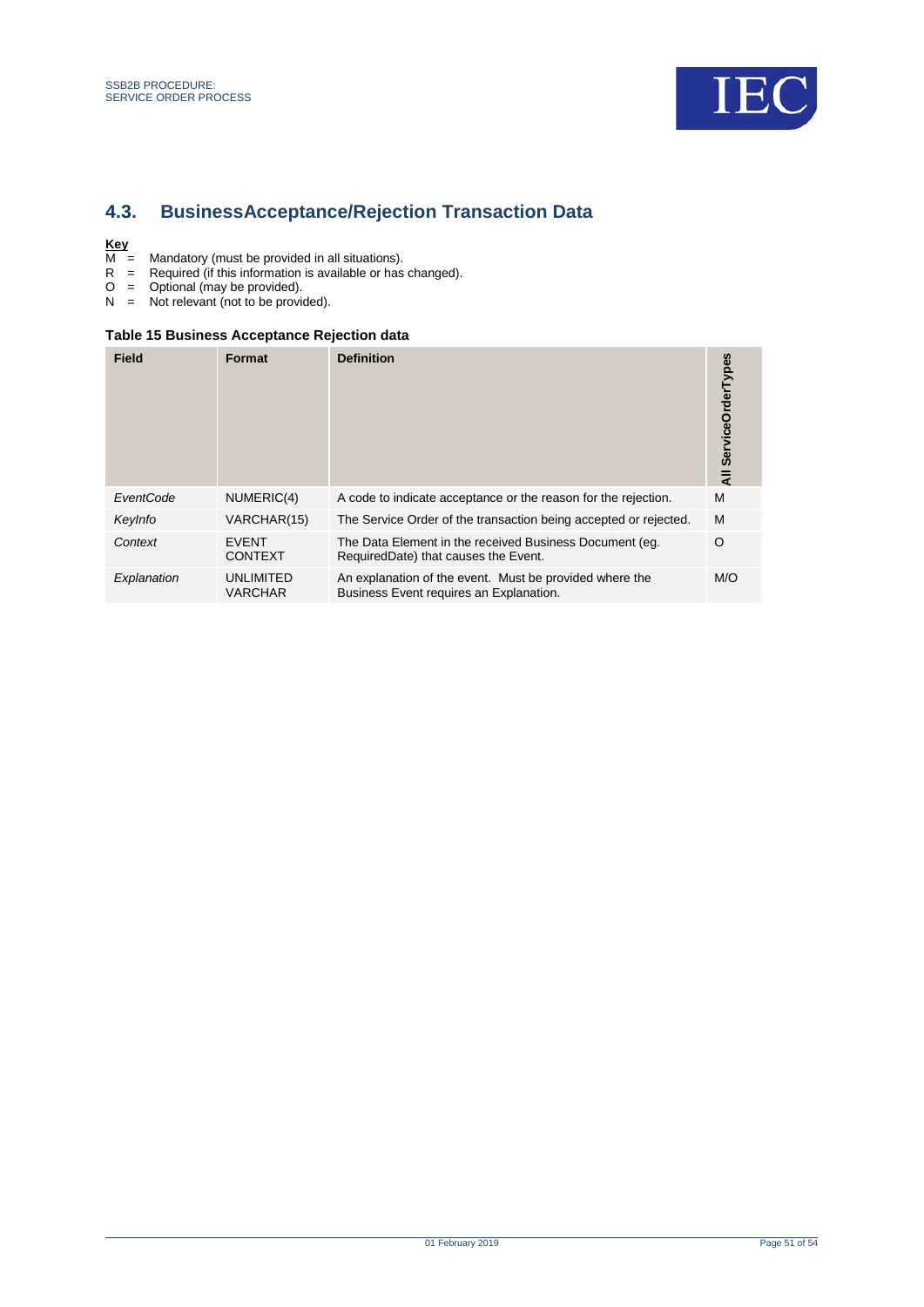IEC

#### **4.3.1. Applicable Events and their EventCodes**

- (a) Participants must use the most relevant Business Event(s). Where multiple *EventCode(s)* are applicable these may be provided.
- (b) Below is the reference table for Business Events that can apply to this process and the relevant Business Signals.

#### <span id="page-51-1"></span>**Table 16 Business Event Codes**

<span id="page-51-0"></span>

| <b>Business Document</b> | <b>Business Signal</b>           | <b>Business Event</b>                                                                     | <b>Explanation</b><br><b>Required</b> | <b>Severity</b> | <b>EventCode</b> | <b>Relevant Procedure clause or Reference</b><br><b>Notes</b>                                                            |
|--------------------------|----------------------------------|-------------------------------------------------------------------------------------------|---------------------------------------|-----------------|------------------|--------------------------------------------------------------------------------------------------------------------------|
| ServiceOrderRequest      | BusinessAcceptance/Rei<br>ection | ServiceOrderSubType does not match<br>ServiceOrderType.                                   | <b>No</b>                             | Error           | 1910             |                                                                                                                          |
|                          |                                  | Unable to perform the work within the                                                     | Yes                                   | Warning         | 1912             |                                                                                                                          |
|                          |                                  | Required Timeframe, alternative date<br>provided in Explanation.                          | Yes                                   | Error           | 2000             |                                                                                                                          |
|                          |                                  | Unable to perform the work after hours,<br>alternative time provided in Explanation.      | Yes                                   | Warning         | 1940             |                                                                                                                          |
|                          |                                  |                                                                                           | Yes                                   | Error           | 2001             |                                                                                                                          |
|                          |                                  | New Request with previously used<br>ServiceOrderID.                                       | <b>No</b>                             | Error           | 1914             |                                                                                                                          |
|                          |                                  | Recipient does not support this<br>ServiceOrderType or<br>ServiceOrderSubType.            | No                                    | Error           | 1915             |                                                                                                                          |
|                          |                                  | The Request falls outside the Recipient's<br>regulatory obligations.                      | Yes                                   | Error           | 1957             |                                                                                                                          |
|                          |                                  | Invalid AppointmentReference.                                                             | <b>No</b>                             | Error           | 1916             |                                                                                                                          |
|                          |                                  | Unable to cancel ServiceOrderRequest.<br>Requested work has commenced or is<br>completed. | <b>No</b>                             | Error           | 1917             | 2.8                                                                                                                      |
|                          |                                  | NMI already allocated for this address.                                                   | <b>No</b>                             | Error           | 1918             |                                                                                                                          |
|                          |                                  | Requested metering configuration is<br>incorrect.                                         | Yes                                   | Error           | 1919             |                                                                                                                          |
|                          |                                  | No Meter At Site                                                                          | No                                    | Error           | 1941             | When a ServiceOrderRequest requires a meter<br>to be present at the Site but there is no meter<br>installed at the Site. |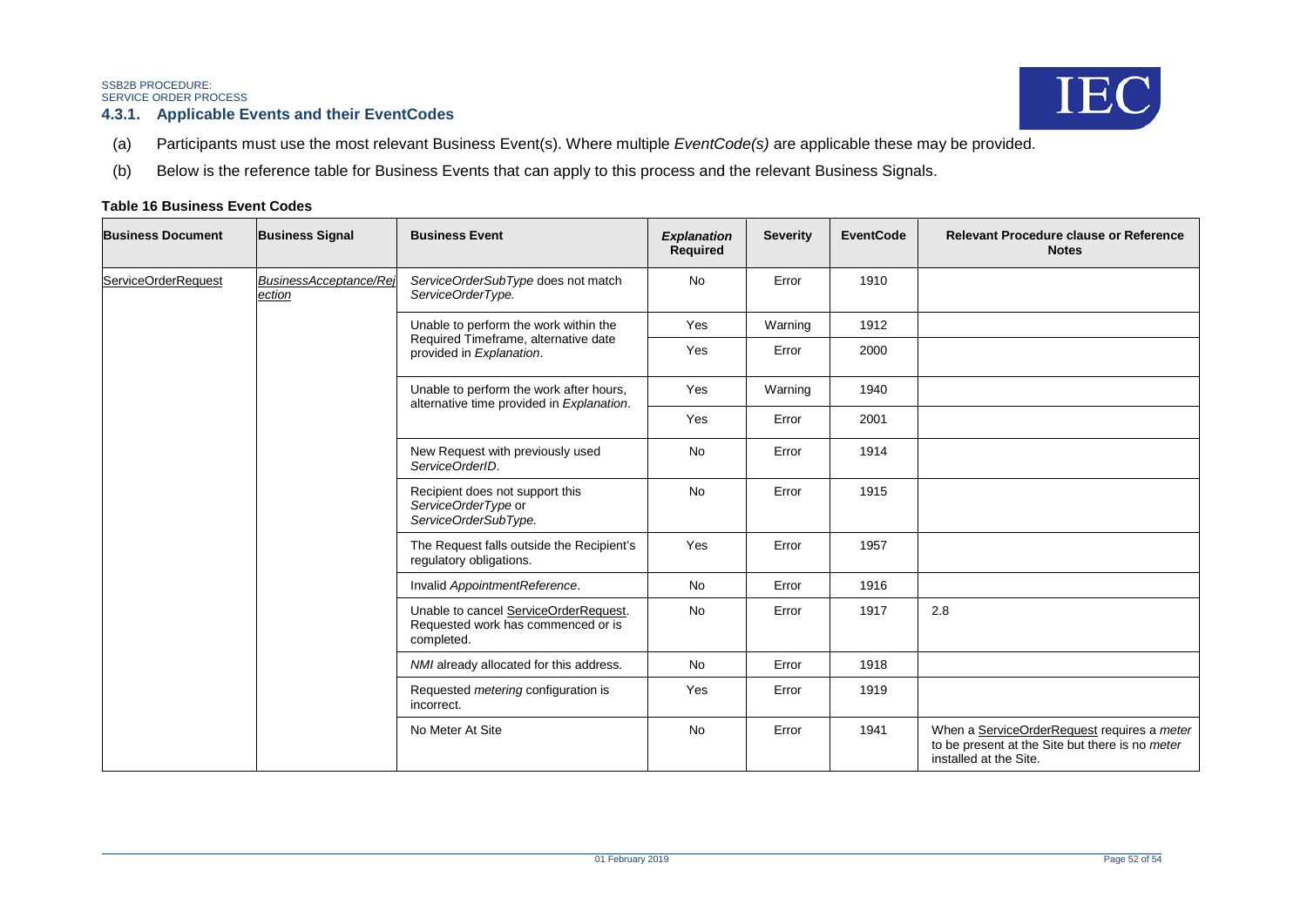

| <b>Business Document</b> | <b>Business Signal</b> | <b>Business Event</b>                                                                                                 | <b>Explanation</b><br>Required | <b>Severity</b> | <b>EventCode</b> | <b>Relevant Procedure clause or Reference</b><br><b>Notes</b>                                                                    |
|--------------------------|------------------------|-----------------------------------------------------------------------------------------------------------------------|--------------------------------|-----------------|------------------|----------------------------------------------------------------------------------------------------------------------------------|
|                          |                        | Unable To Cancel, Original Request Not<br>Received                                                                    | No                             | Error           | 1937             | 2.8. - Used where a "Cancel"<br>ServiceOrderRequest is received without a<br>matching "New" ServiceOrderRequest.                 |
|                          |                        | Previous Cancellation Already Processed                                                                               | No                             | Error           | 1938             | 2.8 .- Used where a "New"<br>ServiceOrderRequest is received after<br>"Cancel" version of the same Request has<br>been rejected. |
|                          |                        | Initiator Is Not Permitted To Raise This<br>Service Order Type                                                        | <b>No</b>                      | Error           | 1945             |                                                                                                                                  |
|                          |                        | Rejection - Site already de-energised.                                                                                | No                             | Error           | 1944             |                                                                                                                                  |
|                          |                        | Request submitted by another Initiator                                                                                | No                             | Error           | 1956             |                                                                                                                                  |
|                          |                        | ServiceOrderID value of the original<br>Request that was rejected is not in<br>SpecialInstructions.                   | No                             | Error           | 1955             |                                                                                                                                  |
|                          |                        | ScheduledDate greater than 100 calendar<br>days in the future.                                                        | <b>No</b>                      | Error           | 1954             |                                                                                                                                  |
|                          |                        | Documentation required                                                                                                | No                             | Warning         | 1953             |                                                                                                                                  |
|                          |                        | "Replace" ServiceOrderRequest sent<br>without the prior agreement of the<br>Recipient.                                | No                             | Error           | 1967             |                                                                                                                                  |
|                          |                        | Unable To Cancel, Original Request<br>Rejected                                                                        | No                             | Error           | 1964             |                                                                                                                                  |
|                          |                        | Invalid Multiple Service Order Combination                                                                            | Yes                            | Error           | 1952             |                                                                                                                                  |
|                          |                        | Unable to perform the work due to<br>unacceptable notice period provided,<br>alternative time provided in Explanation | Yes                            | Error           | 2002             |                                                                                                                                  |
|                          |                        | Unable to perform Service Order due to<br>communications disabled.                                                    | Yes                            | Error           | 2004             |                                                                                                                                  |
|                          |                        | Unable to perform Service Order as<br>communications does not exist.                                                  | Yes                            | Error           | 2005             |                                                                                                                                  |
|                          |                        | Service Not Provided                                                                                                  | <b>No</b>                      | Error           | 2006             |                                                                                                                                  |
|                          |                        | No Contract for service                                                                                               | No                             | Error           | 2007             |                                                                                                                                  |